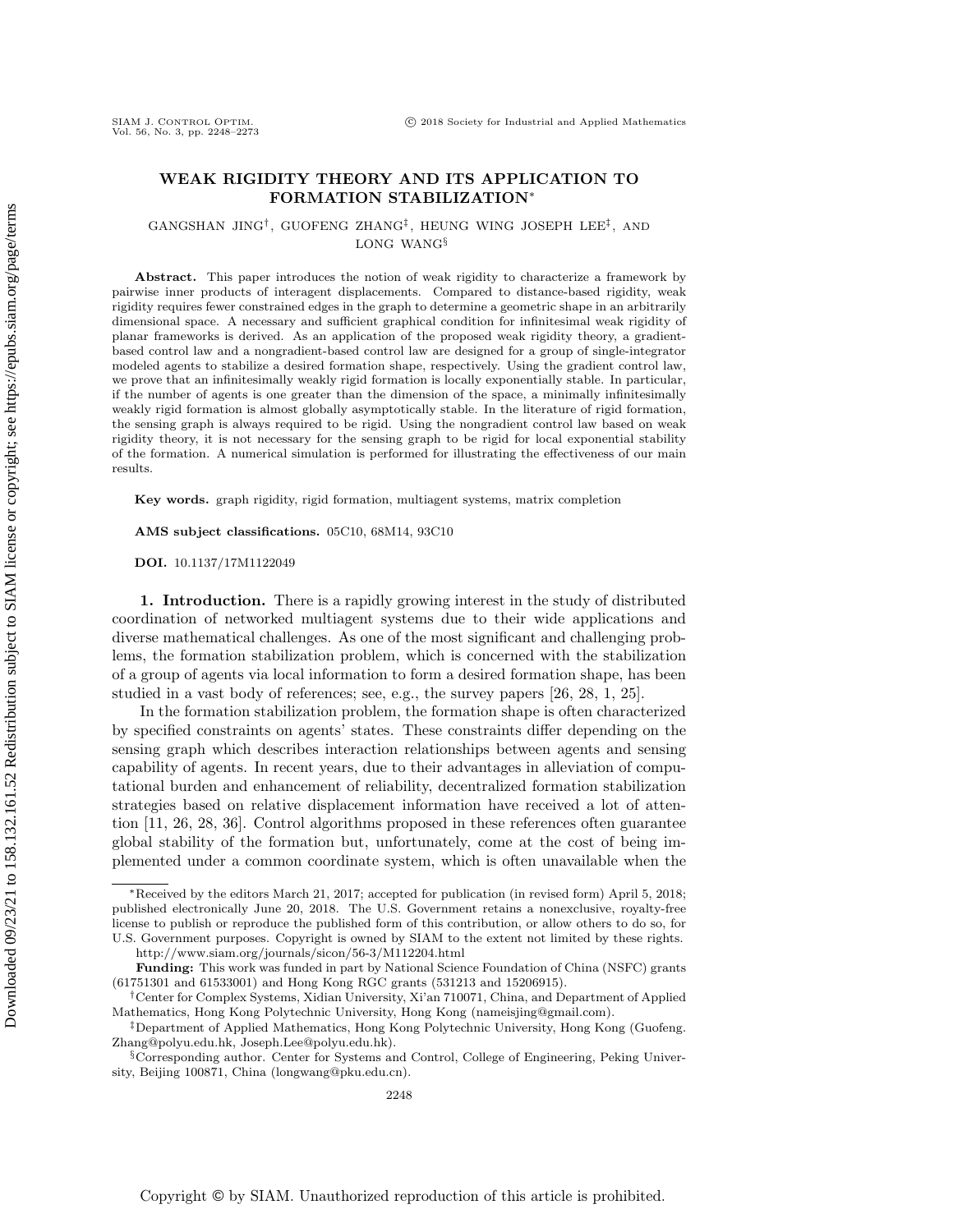global positioning system (GPS) is disabled. References [\[24\]](#page-24-4) and [\[16\]](#page-24-5) proposed two distributed orientation alignment laws for agents to reach agreement on their local coordinate systems, which can efficiently solve the formation problem in the plane in the absence of a common orientation. However, their approaches require all agents to have the capability of communicating with each other and thus will be invalid when agents equip no communication sensors. Unlike these investigations, the author in [\[10\]](#page-24-6) obtained global stability of formation with a discrete-time algorithm via initial orientation alignment. Another hot issue in distributed formation control is bearingconstrained formation. For example, in [\[5,](#page-23-1) [39\]](#page-25-1), the authors studied how to encode the desired formation by bearing-only constraints. However, the proposed methods also require either the global coordinate system or an orientation synchronization law based on interagent communications. Reference [\[19\]](#page-24-7) obtained a necessary and sufficient condition for global stability of the formation by a consensus-like control protocol, which allows agents to use relative displacements measured in their local coordinate frames, but the stabilizing gain matrix should be designed via a centralized approach.

In order to achieve distributed and communication-free formation in GPS-denied environments, intensive research efforts have been expended. Distance-based formation control, which determines the desired formation by interagent distance, and only requires each agent to sense local relative displacements with its local coordinate frame, was investigated in [\[1,](#page-23-0) [14,](#page-24-8) [37,](#page-25-2) [31,](#page-25-3) [32,](#page-25-4) [22,](#page-24-9) [23,](#page-24-10) [38,](#page-25-5) [33,](#page-25-6) [20,](#page-24-11) [35,](#page-25-7) [34,](#page-25-8) [13,](#page-24-12) [8\]](#page-24-13). By embedding the formation graph into a specified space, a framework consisting of a formation topology and certain coordinates of all vertices is employed to describe the desired formation shape. To solve the formation problem, one should answer the question of how many distance constraints are required to determine the formation framework, which turns out to be equivalent to a Euclidean distance matrix completion problem [\[15,](#page-24-14) [17,](#page-24-15) [29\]](#page-24-16). Moreover, this question is also relevant to network localization problems [\[4\]](#page-23-2). In the literature, graph rigidity theory [\[3,](#page-23-3) [12,](#page-24-17) [9\]](#page-24-18) was often employed to answer this question and many interesting results have been obtained. In [\[14\]](#page-24-8), the authors proposed a gradient-based control law for multiple autonomous agents to restore infinitesimally rigid formations under small perturbations from the desired formation shape. In [\[37\]](#page-25-2) and [\[32\]](#page-25-4), the authors solved minimally persistent formation problems under a directed sensing graph by introducing an appropriately designed gain matrix. In [\[23\]](#page-24-10), the authors showed that rigidity of the formation framework is sufficient to ensure local stability of the desired formation. Besides the distance-based formation strategy, [\[2\]](#page-23-4) proposed a displacement-based approach to achieving local and global stability of rigid planar formations under different graphs. Reference [\[18\]](#page-24-19) introduced an affine formation strategy and obtained global stability of formation under universally rigid graphs. Reference [\[21\]](#page-24-20) proposed a control strategy based on Henneberg vertex additions to achieve a minimally rigid acyclic formation. All these investigations require the target formation shape to be rigid. However, this restriction is not easy to satisfy in practice due to the demand for a large number of edges in the formation graph.

This paper aims to reduce the number of edges in a graph for determining an undirected formation framework in an arbitrary dimensional space. The fundamental method we propose is based on a modification of the rigidity function in graph rigidity theory. More specifically, we regard pairwise inner products of relative displacements as components of the rigidity function, which are actually constraints determining the desired formation shape. Accordingly, a generalized notion of rigidity, the weak rigidity, is introduced. Since a distance constraint is equal to the inner product of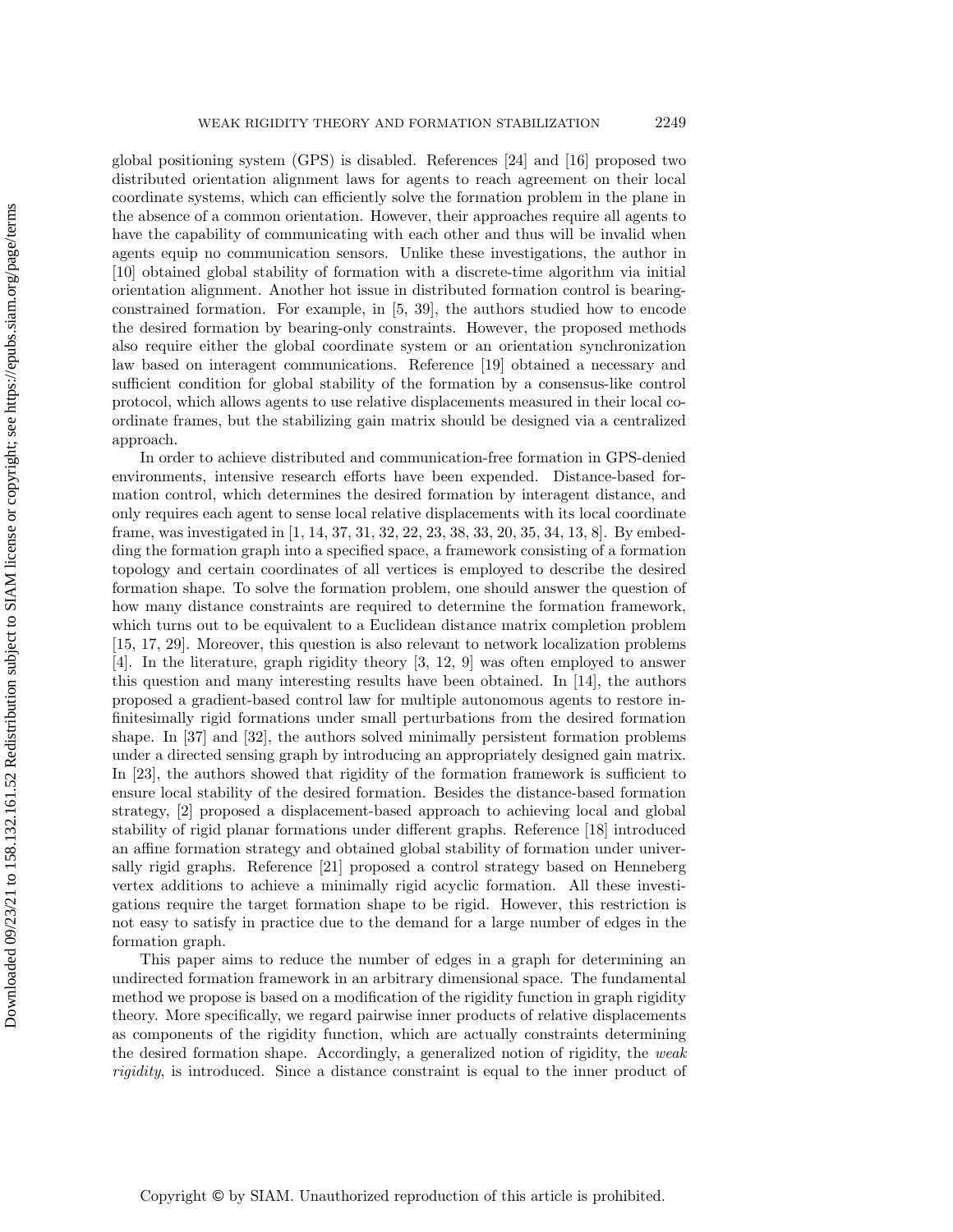two identical displacements, weak rigidity can reduce to distance-based rigidity. In fact, one can intuitively observe that angles subtended at vertices are also helpful for determining a desired formation; unfortunately, this information is not efficiently utilized in distance-based formation control. As pointed out in [\[24\]](#page-24-4), the angle information contained in the displacement measurements is difficult to directly utilize. In this paper, by employing inner products of relative displacements as constraints, angles subtended in the formation graph can be used to determine the desired formation shape. Moreover, the inner product of two vectors in any local coordinate frame is invariant and thus independent of the global coordinate system. As a result, weak rigidity requires fewer edges than distance-based rigidity to recognize a framework and provides a novel insight into decentralized formation controller synthesis in GPS-denied environments.

The main contributions of this paper are summarized as follows. (i) We define a generalized concept of rigidity called weak rigidity (Definition [3.3\)](#page-5-0), by which a framework in an arbitrarily dimensional space can be determined with fewer constrained edges than distance-based rigidity. In Theorem [3.10,](#page-12-0) we prove that weak rigidity is necessary but not sufficient for distance-based rigidity and thus is a weaker condition for determining a framework. (ii) For frameworks embedded in the plane, a necessary and sufficient graphical condition is derived for infinitesimal weak rigidity (Theorem [3.9\)](#page-8-0). It is shown that a framework is infinitesimally weakly rigid if and only if the graph is connected and for each vertex with more than two neighbors, the edges connected to this vertex are not all collinear. Based on the graphical condition, we present two algorithms for constructing a constraint set with a minimal number of elements for determining weak rigidity of the framework. (iii) From a matrix completion perspective, we show that by employing weak rigidity theory, the realization problem of a framework is equivalent to a positive semidefinite (PSD) matrix completion problem [\[15,](#page-24-14) [29,](#page-24-16) [17\]](#page-24-15). Once the PSD matrix is completed, the framework can be uniquely determined up to translations, rotations, and reflections; see Theorem [3.13](#page-13-0) and Remark [3.](#page-14-0) (iv) We show in subsection [3.5](#page-14-1) that both weak rigidity and infinitesimal weak rigidity are generic properties of graphs. More precisely, after fixing the graph, either all the frameworks with generic configurations are infinitesimally weakly rigid, or none of them are. (v) As an application, on the basis of weak rigidity theory proposed, we present a gradient-based control law for multiple autonomous agents to achieve a desired formation. It is shown that if the number of agents is one greater than the dimension of the space, then almost global asymptotic stability<sup>[1](#page-2-0)</sup> of the minimally infinitesimally weakly rigid formation and collision avoidance can be ensured (Theorem [4.4\)](#page-18-0). Otherwise the infinitesimally weakly rigid formation is locally exponentially stable (Theorem [4.3\)](#page-18-1). (vi) A nongradient-based protocol is also proposed for achieving weakly rigid formation. It is shown that once a control gain matrix is properly designed, our control strategy can drive agents to form a locally exponentially stable weakly rigid formation, while the underlying sensing graph is only required to be infinitesimally weakly rigid rather than rigid. This is a relaxed condition for sensing graphs compared to [\[14,](#page-24-8) [23,](#page-24-10) [38,](#page-25-5) [33,](#page-25-6) [35,](#page-25-7) [34,](#page-25-8) [2,](#page-23-4) [18,](#page-24-19) [8\]](#page-24-13).

This paper is structured as follows. Section [2](#page-3-0) provides preliminaries of graph rigidity theory and center manifold theory. Section [3](#page-5-1) presents the weak rigidity theory. As an application, section [4](#page-15-0) discusses two control strategies for formation stabiliza-

<span id="page-2-0"></span><sup>&</sup>lt;sup>1</sup>A shape is said to be almost globally asymptotically stable if it is asymptotically stable for almost all the initial conditions. That is, the initial conditions converging to incorrect shapes belong to a set of measure zero [\[31\]](#page-25-3).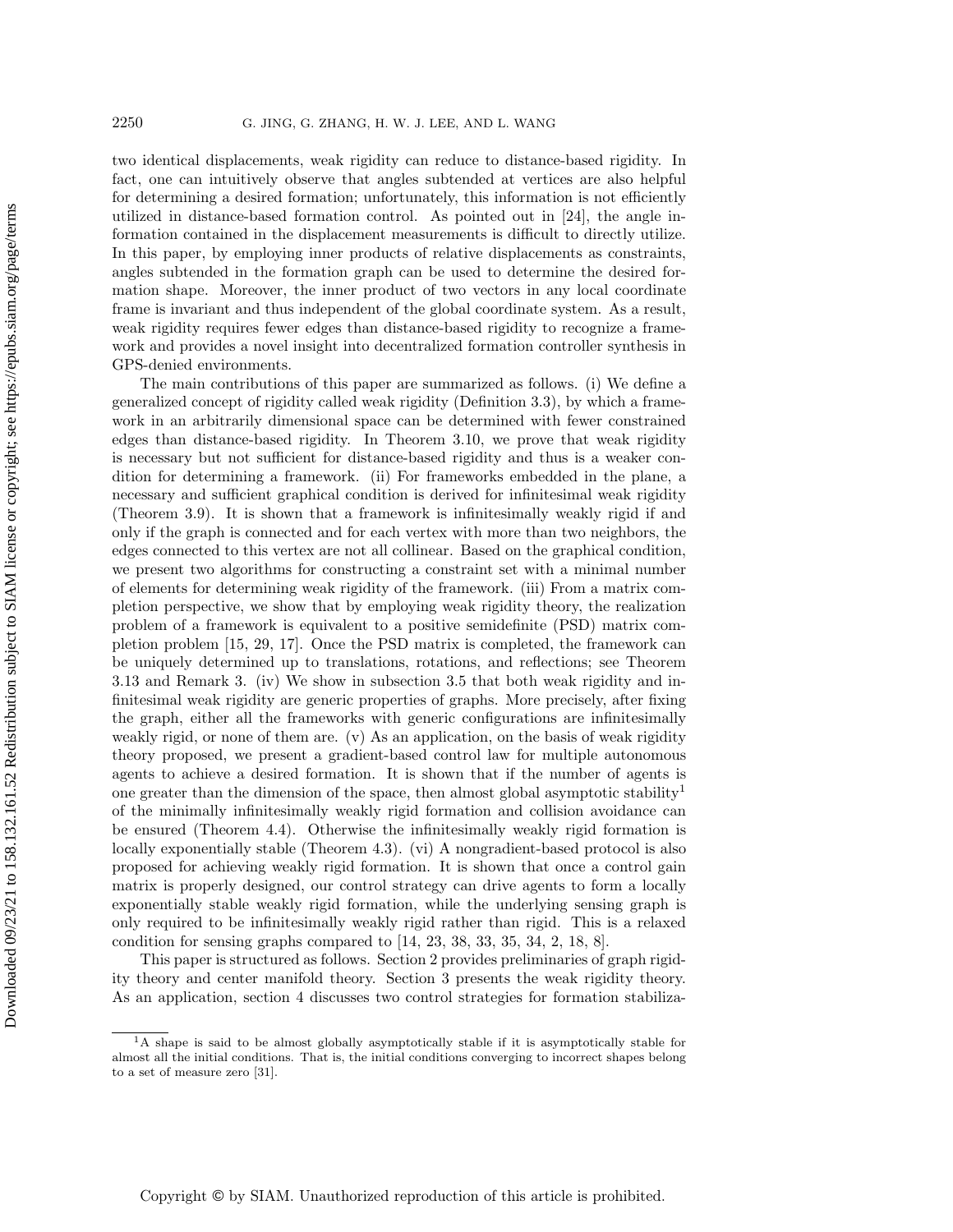tion control and the corresponding stability analysis. Section [5](#page-22-0) presents a numerical example. Finally, section [6](#page-22-1) concludes the paper.

*Notation.* Throughout this paper,  $\mathbb R$  denotes the set of real numbers;  $\mathbb R^n$  is the n-dimensional Euclidean space;  $\|\cdot\|$  stands for the Euclidean norm;  $X^T$  means the transpose of matrix  $X$ ;  $\otimes$  is the Kronecker product; range(X), null(X), and rank(X) denote the range space, null space, and the rank of matrix  $X; A \ B$  is the set of those elements of A not belonging to B;  $I_n$  represents the  $n \times n$  identity matrix;  $\mathbf{1}_n \in \mathbb{R}^{n \times 1}$ is a vector with each component being 1;  $\lambda (X)$  is the set of eigenvalues of matrix X.

An undirected graph with n vertices and m edges is denoted as  $\mathcal{G} = (\mathcal{V}, \mathcal{E})$ , where  $\mathcal{V} = \{ 1, \ldots, n\}$  and  $\mathcal{E} \subseteq \mathcal{V} \times \mathcal{V}$  denote the vertex set and the edge set, respectively. As the graph considered in this paper is undirected, we will not distinguish  $(i, j)$  and  $(j, i)$ . The incidence matrix is represented by  $H = [h_{ij}]$ , which is a matrix with rows and columns indexed by edges and vertices of  $\mathcal G$  with an orientation.  $h_{ij} = 1$  if the *i*th edge sinks at vertex j,  $h_{ij} = -1$  if the *i*th edge leaves vertex j, and  $h_{ij} = 0$  otherwise. It is well known that  $rank(H) = n - 1$  if and only if graph  $\mathcal G$  is connected.

#### 2. Preliminaries.

<span id="page-3-0"></span>**2.1. Graph rigidity theory.** A graph  $\mathcal{G} = (\mathcal{V}, \mathcal{E})$  can be embedded in  $\mathbb{R}^d$  by an assignment of locations  $p_i \in \mathbb{R}^d$ ,  $i \in \mathcal{V}$ , to the vertices. Graph rigidity theory is for answering whether partial length-constrained edges of graph  $\mathcal G$  can determine the coordinates of the points  $p_1, \ldots, p_n$  uniquely up to rigid transformations (translations, rotations, reflections). Several basic definitions related to graph rigidity taken from [\[3\]](#page-23-3) and [\[12\]](#page-24-17) are stated as follows.

The vector  $p = (p_1^T, \ldots, p_n^T)^T \in \mathbb{R}^{nd}$  is called a realization or configuration of  $\mathcal{G}$ . The pair  $(\mathcal G, p)$  is said to be a framework. The rigidity function  $g_{\mathcal G}(\cdot) : \Bbb R^{nd} \rightarrow \Bbb R^m$ associated with the framework  $(\mathcal{G}, p)$  is defined as

<span id="page-3-2"></span>(1) 
$$
g_{\mathcal{G}}(p) = (\dots, ||e_{ij}||^2, \dots)^T, \quad (i, j) \in \mathcal{E},
$$

where  $n = |V|$ ,  $m = |\mathcal{E}|$ ,  $e_{ij} = p_i - p_j$ , and  $||e_{ij}||$  is the Euclidean distance between the vertices  $i$  and  $j$ .

We say two frameworks  $(\mathcal{G}, p)$  and  $(\mathcal{G}, q)$  are equivalent if  $g_\mathcal{G} (p) = g_\mathcal{G} (q),$  i.e.,  $||p_i - p_j|| = ||q_i - q_j||$  for all  $(i, j) \in \mathcal{E}$ . They are congruent if  $||p_i - p_j|| = ||q_i - q_j||$ for all  $i, j \in \mathcal{V}$ . A framework  $(\mathcal{G}, p)$  is called *rigid* if there exists a neighborhood  $U_p$  of p such that for any  $q \in U_p$ , once  $(\mathcal{G}, p)$  is equivalent to  $(\mathcal{G}, q)$ , then they are congruent.  $(\mathcal G, p)$  is globally rigid in  $\mathbb R^d$  if it is rigid with  $U_p = \mathbb R^{nd}$ .  $(\mathcal G, p)$  is minimally *rigid* if no edges of  $\mathcal G$  can be removed without losing rigidity of  $(\mathcal G, p)$ . For example, the framework in Figure [1\(](#page-4-0)a) is both minimally and globally rigid, the framework in Figure  $1(c)$  is minimally rigid, and the frameworks in Figures  $1(b)$  and  $1(d)$  are both nonrigid.

The rigidity function  $g_{\mathcal{G}}(p)$  is the key to recognizing the framework  $(\mathcal{G}, p)$ . For a time-varying framework, an assignment of velocities that guarantees the invariance of  $g_{\mathcal{G}}(p)$ , i.e.,  $\dot{g}_{\mathcal{G}}(p) = 0$ , is called an *infinitesimal motion*. That is,

<span id="page-3-1"></span>(2) 
$$
(v_i - v_j)^T e_{ij} = 0, \quad (i, j) \in \mathcal{E},
$$

where  $v_i = \dot{p}_i$  is the velocity of vertex i. Note that rotations, translations, and their combinations always satisfy [\(2\)](#page-3-1). Such motions are said to be trivial. A framework is infinitesimally rigid if every infinitesimal motion is trivial. In a d-dimensional space, there are d independent translations and  $d(d-1)/2$  independent rotations. Therefore, for a framework  $(\mathcal{G}, p)$  with  $n \geq d$ , the dimension of the space formed by trivial motions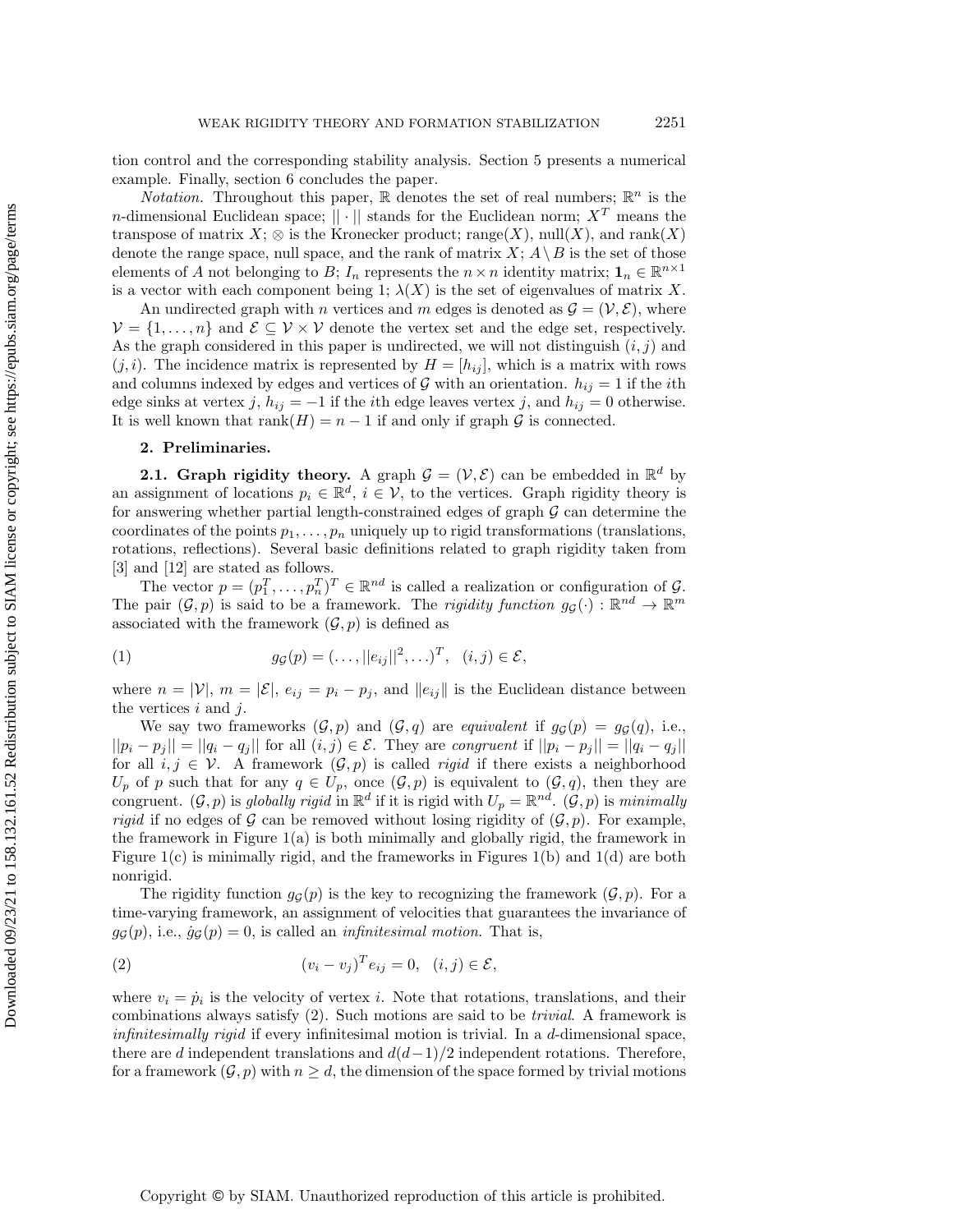<span id="page-4-0"></span>

FIG. 1. Four frameworks in  $\Bbb R^2$ . (a) A minimally and globally rigid framework. (b) A nonrigid framework. (c) A minimally rigid framework. (d) A nonrigid framework.

is  $T(n, d) = d + d(d-1)/2 = d(d+1)/2$ . In fact, [\(2\)](#page-3-1) is equivalent to  $\dot{g}_{\mathcal{G}}(p) = R(p) \dot{p} = 0$ , where  $R(p) \triangleq \frac{\partial g\varsigma (p)}{\partial p} \in \mathbb{R}^{m \times nd}$  is called the *rigidity matrix*. Thus one can obtain that a framework  $(\mathcal{G}, \hat{p})$  is infinitesimally rigid if rank $(R(p)) = nd - T(n, d)$ .

Two vertices of an infinitesimally rigid framework usually do not share identical positions. We present the following lemma to show a necessity condition for existence of overlaps in an infinitesimally rigid framework.

<span id="page-4-2"></span>LEMMA 2.1. Let  $(\mathcal G, p)$  be infinitesimally rigid in  $\mathbb R^d$ . If there exists a vertex i colliding with another vertex, then vertex i has at least d neighbors not colliding with it.

*Proof.* Consider a framework  $(\tilde{\mathcal{G}}, \tilde{p})$ , which is induced by deleting vertex i and all edges involving i from  $(\mathcal{G}, p)$ . Let  $R(\tilde{p})$  be the rigidity matrix of  $(\tilde{\mathcal{G}}, \tilde{p})$ . It is easy to see that rank $(R(\tilde{p})) \leq (n - 1)d - d(d + 1)/2$ . Note that when i is added into  $(\tilde{\mathcal{G}}, \tilde{p}),$ the corresponding rigidity function can be written as  $g_g = (g_{\tilde{G}}^T, g^{iT})^T$ , where  $g_{\tilde{G}}$  is the rigidity function of  $(\tilde{\mathcal{G}}, \tilde{p}), g^i = (\ldots, ||e_{ij}||^2, \ldots)^T, j \in \mathcal{N}_i$ . Hence, the rigidity matrix of  $(\mathcal G , p)$  is

$$
R(p) = \frac{\partial g_{\mathcal{G}}}{\partial p} = \left(\frac{\partial g_{\mathcal{G}}}{\partial \tilde{p}}, \frac{\partial g_{\mathcal{G}}}{\partial p_i}\right) = \left(\begin{matrix} \tilde{R}(\tilde{p}) & \mathbf{0} \\ \frac{\partial g^i}{\partial \tilde{p}} & \frac{\partial g^i}{\partial p_i} \end{matrix}\right)
$$

.

Infinitesimal rigidity of  $(\mathcal G, p)$  implies that  $\text{rank}(\frac{\partial g^i}{\partial p}) \geq \text{rank}(R(p)) - \text{rank}(\tilde R(\tilde p)) \geq d$ . Therefore,  $g^i$  should have at least d nonzero components. That is, there exist  $N \geq d$ vertices  $k_1, \ldots, k_N \in \mathcal{N}_i$  and  $p_i \neq p_{k_j}, j \in \{ 1, \ldots, N\}$ .  $\Box$ 

Finally, it is worth noting that an infinitesimally rigid framework may or may not have overlapped vertices.

2.2. Center manifold theory. Center manifold theory is a tool of great utility in studying stability of nonhyperbolic equilibria of a nonlinear system. The details of center manifold theory can be found in [\[7\]](#page-24-21). Here we introduce a result for systems with an equilibrium manifold derived in [\[32\]](#page-25-4), which will be employed to study stability of equilibria of the formation system.

<span id="page-4-3"></span><span id="page-4-1"></span>LEMMA 2.2 (see [\[32\]](#page-25-4)). Consider the nonlinear autonomous system

(3) \.x = f(x), x \in \BbbR n ,

where f is twice continuously differentiable almost everywhere in a neighborhood of the origin. Suppose there exists a smooth m-dimensional  $(m > 0)$  manifold of the equilibrium set  $M_1$  for [\(3\)](#page-4-1) that contains the origin. If the Jacobian of f at the origin has m eigenvalues with zero real part and  $n - m$  eigenvalues with negative real part, then  $M_1$  is a center manifold for  $(3)$ . Moreover, there exist compact neighborhoods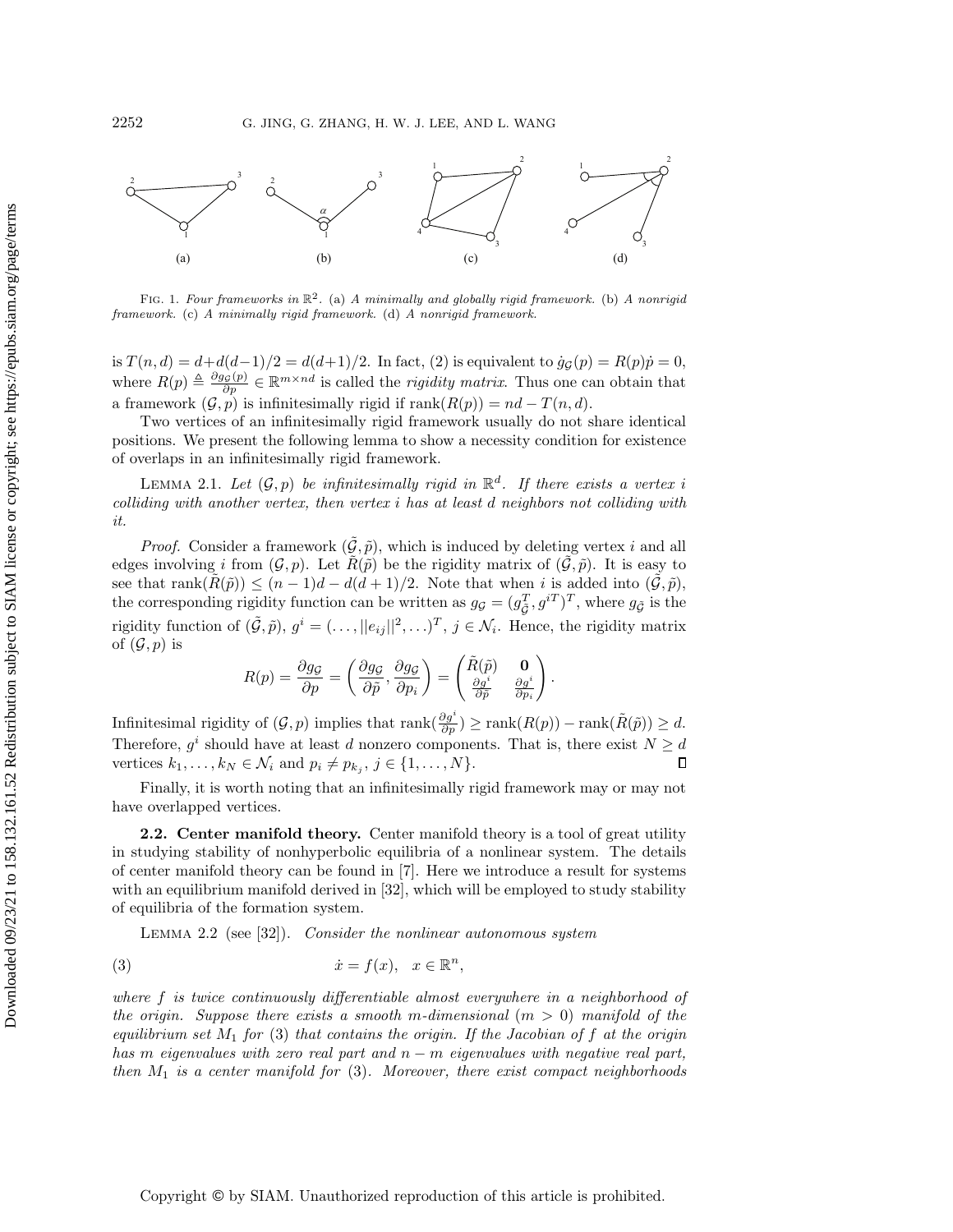$\Omega_1$  and  $\Omega_2$  of the origin such that  $M_2 = \Omega_2 \cap M_1$  is locally exponentially stable, and for each  $x(0) \in \Omega_1$ , it holds that  $\lim_{t\rightarrow \infty} x(t) = q$  for some  $q \in M_2$ .

<span id="page-5-1"></span>3. Weak rigidity. Generally speaking, a multiagent formation problem is about the stabilization of a desired geometric shape formed by a group of mobile agents in a d-dimensional space. In the literature, a distance-based formation strategy is often adopted since the global coordinate system is often absent for each agent. In addition to distances, the subtended angles are also available in determining the desired formation shape and are independent of the global coordinate system. The purpose of this paper is to show how to utilize such information in a multiagent formation problem. In this section, we present a novel approach to recognizing a framework. With the aid of subtended angle information, we show that the total number of edges for recognizing a framework can be reduced.

We look at a simple example first. Figure [1](#page-4-0) presents several frameworks embedded in the plane. Observe that the framework in Figure  $1(a)$  is minimally and globally rigid. One can see that if the information of edge  $(2, 3)$  is absent, as shown in Figure [1\(](#page-4-0)b), the resulting framework is nonrigid. Nevertheless, the geometric shape can still be uniquely determined up to rigid transformations by  $||e_{12}||$ ,  $||e_{13}||$ , and  $e_{12}^T e_{13}$ . This is due to the fact that  $||e_{23}||^2 = ||-e_{12}+e_{13}||^2 = ||e_{12}||^2 + ||e_{13}||^2 - 2e_{12}^T e_{13}$ . In fact, once  $||e_{12}||$  and  $||e_{13}||$  are both available,  $e_{12}^T e_{13}$  is actually a constraint for the angle  $\alpha$  subtended at vertex i. Similarly, the nonrigid framework with constraint set  $\{ ||e_{21}||^2, e_{21}^T e_{23}, ||e_{23}||^2, e_{23}^T e_{24}, ||e_{24}||^2 \}$  in Figure [1\(](#page-4-0)d) is sufficient to determine the minimally rigid framework in Figure [1\(](#page-4-0)c).

<span id="page-5-3"></span>3.1. Definitions associated with weak rigidity. Now we introduce a generalized version of rigidity by utilizing a different rigidity function. Here  $e_{ij}^T e_{ik}$  is employed as a component of the modified rigidity function. Let  $\mathcal{T}_\mathcal{G} = \{ (i, j, k) \in \mathcal{V}^3 :$  $(i, j), (i, k) \in \mathcal{E}, j \leq k$ . In many cases, it is sufficient to recognize a framework when the information of  $e_{ij}^T e_{ik}$  for partial  $(i, j, k) \in \mathcal{T}_{\mathcal{G}}$  is available. We use  $\mathcal{T}_{\mathcal{G}}^*$  with  $|\mathcal{T}_{\mathcal{G}}^*| = s$ to denote a subset of  $\mathcal{T}_\mathcal{G}$  such that for each triple  $(i, j, k) \in \mathcal{T}_\mathcal{G}^*, e_{ij}^T e_{ik}$  is a component of the modified rigidity function. The modified rigidity function  $r_{\mathcal{G}}(\cdot) : \mathbb{R}^{nd} \to \mathbb{R}^s$  is given by

<span id="page-5-2"></span>(4) 
$$
r_{\mathcal{G}}(p) = (\dots, e_{ij}^T e_{ik}, \dots)^T, \ \ (i, j, k) \in \mathcal{T}_{\mathcal{G}}^*.
$$

Note that for a framework  $(\mathcal G, p)$ , the choice of  $\mathcal T_{\mathcal G}^*$  is not unique. Moreover, whether  $(\mathcal G, p)$  can be determined by [\(4\)](#page-5-2) is directly dependent on  $\mathcal T_{\mathcal G}^*$ . Next, we give several definitions associated with weak rigidity.

DEFINITION 3.1.  $(\mathcal G, p)$  and  $(\mathcal G, q)$  are weakly equivalent for a given  $\mathcal T^*_\mathcal G$  if  $(p_i (p_j)^T (p_i - p_k) = (q_i - q_j)^T (q_i - q_k) \text{ for all } (i, j, k) \in \mathcal{T}_{\mathcal{G}}^*$ .

<span id="page-5-4"></span>DEFINITION 3.2.  $(\mathcal G, p)$  and  $(\mathcal G, q)$  are weakly congruent if  $(p_i - p_j )^T (p_i - p_k) =$  $(q_i - q_j)^T (q_i - q_k)$  for all  $i, j, k \in \mathcal{V}$ .

<span id="page-5-0"></span>DEFINITION 3.3. A framework  $(\mathcal{G}, p)$  is weakly rigid if there exists a neighborhood  $U_p$  of p such that for any  $q \in U_p$  and some  $\mathcal{T}_\mathcal{G}^*$ , if  $(\mathcal{G}, p)$  is weakly equivalent to  $(\mathcal{G}, q)$ , then they are weakly congruent.

DEFINITION 3.4. A framework  $(\mathcal G, p)$  is globally weakly rigid if for any  $q \in \mathbb R^{nd}$ and some  $\mathcal{T}_{\mathcal{G}}^*$ , once  $(\mathcal{G}, p)$  is weakly equivalent to  $(\mathcal{G}, q)$ , they are weakly congruent.

DEFINITION 3.5. A framework  $(\mathcal{G}, p)$  is minimally weakly rigid if  $(\mathcal{G}, p)$  is weakly rigid, and deletion of any edge will make  $(\mathcal{G}, p)$  not weakly rigid.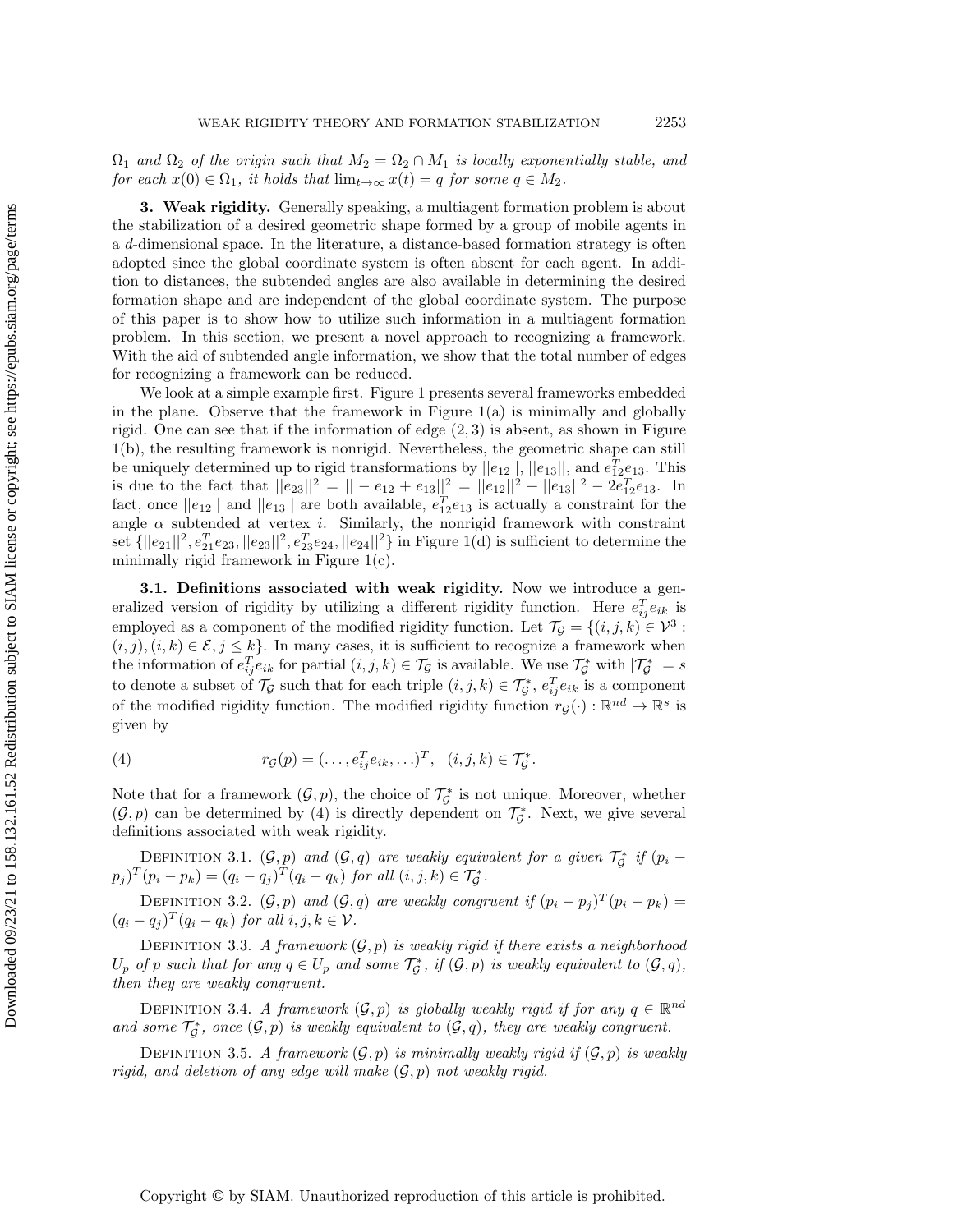By these definitions, the framework in Figure [1\(](#page-4-0)b) with  $\mathcal{T}_{\mathcal{G}}^* = \{ (1, 2, 2), (1, 3, 3),$  $(1, 2, 3)$ } is globally and minimally weakly rigid, while the framework in Figure [1\(](#page-4-0)d) with  $\mathcal{T}_\mathcal{G}^* = \{ (2, 1, 1), (2, 3, 3), (2, 4, 4), (2, 1, 4), (2, 3, 4) \}$  is minimally weakly rigid. Note that these two frameworks are both nonrigid.

In [\[30\]](#page-25-9), the authors defined a concept of "generalized rigidity" for a multiagent formation by generalizing both the state space of each agent and the relative state constraints characterizing the formation. Since the constraint  $(p_i - p_j)^T (p_i - p_k)$  can be viewed as a specific form of a function of all vertices' coordinates, weak rigidity is a special case of "generalized rigidity." The concept of "weak rigidity" is also defined in [\[27\]](#page-24-22) by adding angle constraints into the distance-based rigidity function. Given a graph  $\mathcal{G} = (\mathcal{V}, \mathcal{E})$ , an augmented graph  $\bar{\mathcal{G}} = (\mathcal{V}, \bar{\mathcal{E}})$  is constructed in which  $\bar{\mathcal{E}}$  is obtained by adding the edge  $(j, k)$  into the edge set  $\mathcal E$  if the angle between  $p_i - p_j$ and  $p_i - p_k$  is used as an entry of the weak rigidity function. Then the relationship between weak rigidity of  $(\mathcal{G}, p)$  and rigidity of  $(\bar{\mathcal{G}}, p)$  is studied. Note that in [\[27\]](#page-24-22),  $\| p_i - p_j \|$  is always available for any edge  $(i, j)$ . When  $\| p_i - p_j \|$  and  $\| p_i - p_k \|$  are both known,  $(p_i - p_j)^T (p_i - p_k)$  is actually a constraint on the angle  $\angle p_{jk}^i$  between  $p_i - p_j$  and  $p_i - p_k$ . Therefore, their definition can be viewed as a special case of our definition. In our paper, the relationship between weak rigidity and rigidity is also discussed, but is given for the same framework—not by introducing an augmented graph. See Theorem [3.10](#page-12-0) and its proof in subsection [3.3.](#page-11-0) Actually, our work focuses on exploring properties of weak rigidity in depth. We show that compared to rigidity, weak rigidity as defined in our paper has nice properties and is easier to check; see subsections 3.2–[3.5.](#page-14-1) Moreover, the applications of the proposed weak rigidity theory on formation stabilization are studied; see section [4.](#page-15-0)

To preserve the invariance of  $r_{\mathcal{G}}(p)$ , an infinitesimal motion  $v = (v_1^T, \ldots, v_n^T)^T \in$  $\mathbb{R}^{nd}$  should satisfy

<span id="page-6-0"></span>(5) 
$$
(v_i - v_j)^T e_{ik} + e_{ij}^T (v_i - v_k) = 0, \quad (i, j, k) \in \mathcal{T}_{\mathcal{G}}^*.
$$

Equation [\(5\)](#page-6-0) can be equivalently written as  $\dot{r}_\mathcal{G} = \frac{\partial r_\mathcal{G}}{\partial p} \dot{p} = R_w(p) \dot{p} = 0$ , where  $R_w(p) \triangleq \frac{\partial r_g}{\partial p} \in \mathbb{R}^{s \times nd}$  is called the weak rigidity matrix. Let  $g_\mathcal{K}$  be the distance rigidity function corresponding to the complete graph  $\mathcal{K}$ ; since it always holds that  $e_{ij}^T e_{ik} =$  $(||e_{ij}||^2 + ||e_{ik}||^2 - ||e_{jk}||^2)/2$ , there exists a constant matrix  $M \in \mathbb{R}^{|\mathcal{T}_{\mathcal{G}}^*| \times (n(n-1)/2)}$  such that  $r_{\mathcal{G}} = Mg_K$ . Note that a distance rigidity function in  $\mathbb{R}^d$  is SE(d) invariant, i.e., invariant under translations and rotations. As a result,  $r_{\mathcal{G}}$  is also SE(d) invariant. It is natural to obtain that the trivial motion space for weak rigidity, which consists of infinitesimal motions such that [\(5\)](#page-6-0) always holds, is identical to the one for rigidity. We then have the following lemma directly.

<span id="page-6-2"></span>LEMMA 3.6. The trivial motion space for weak rigidity is  $\mathcal{S} = \mathcal{S}_r \cup \mathcal{S}_t$ , where  $\mathcal{S}_r =$  $\{ (I_n \otimes A)p : A+A^T = 0, A \in \Bbb R^{d \times d} \}$  is the space including all infinitesimal motions that correspond to rotational motions, and  $S_t = \{ \mathbf{1}_n \otimes q_i : q_i = (0, \ldots, 0, 1(ith), 0, \ldots, 0)^T \in$  $\mathbb{R}^d, i = 1, \ldots, d\}$  is the space including all infinitesimal motions that correspond to translational motions.

The specific forms of rotation motion space and translation motion space have also been given in [\[38\]](#page-25-5) and [\[35\]](#page-25-7) for the case when  $d = 2, 3$ . It is easy to see that the trivial motion space  $\mathcal S$  always belongs to null $(R_w)$ ; thus rank $(R_w) \leq nd - d(d + 1)/2$ . We present the following definition for infinitesimal weak rigidity.

<span id="page-6-1"></span>DEFINITION 3.7. A framework  $(\mathcal{G}, p)$  is infinitesimally weakly rigid if there exists a  $\mathcal{T}_{\mathcal{G}}^*$  such that every infinitesimal motion satisfying [\(5\)](#page-6-0) is trivial, or, equivalently,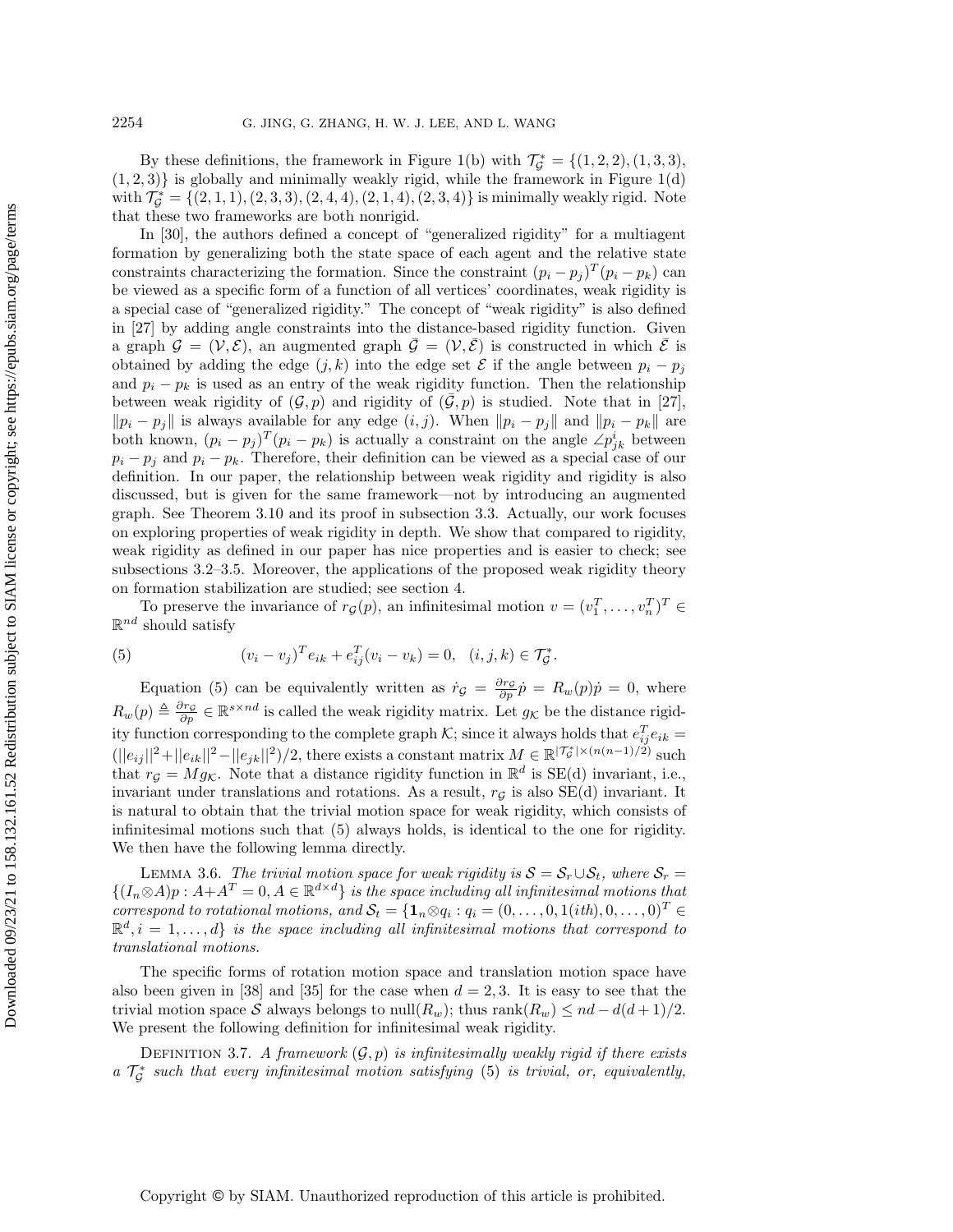$rank(R_w) = nd - d(d+1)/2.$ 

Observe that if each component of  $r_{\mathcal{G}}$  in [\(4\)](#page-5-2) is a length constraint of an edge, or, equivalently, if  $j = k$  for all  $(i, j, k) \in \mathcal{T}_{\mathcal{G}}^*$ , then the weak rigidity function becomes a rigidity function. Similar to infinitesimal rigidity, an implicit condition for infinitesimal weak rigidity of  $(\mathcal G , p)$  is  $s = |\mathcal T_{\mathcal G}^*| \geq nd - d(d + 1)/2$ . That is, compared to the distance-based rigidity, in characterizing a framework without nontrivial infinitesimal motions, the number of edges involved in the weak rigidity function can be reduced, but the number of entries in the weak rigidity function cannot be reduced.

Suppose  $\mathcal G$  has a spanning tree  $T_r = (\mathcal V, \mathcal E_{tr})$ . Let  $e_{tr} = (\ldots, e_{ij}^T, \ldots)^T$ ,  $(i, j) \in \mathcal E_{tr}$ ,  $r_{T_r} = (\ldots, e_{ij}^T e_{ik}, \ldots)^T, (i, j), (i, k) \in \mathcal{E}_{tr}, (i, j, k) \in \mathcal{T}_{\mathcal{G}}^*$ . Define

(6) 
$$
R_e^{tr}(p) \triangleq \frac{\partial r_{T_r}}{\partial e_{tr}}, \quad R_w^{tr}(p) \triangleq \frac{\partial r_{T_r}}{\partial p}.
$$

By the chain rule we have

<span id="page-7-1"></span>(7) 
$$
R_w^{tr}(p) = \frac{\partial r_{T_r}}{\partial e_{tr}} \frac{\partial e_{tr}}{\partial p} = R_e^{tr}(p) \bar{H}_{tr},
$$

where  $\bar{H}_{tr} \triangleq \frac{\partial e_{tr}}{\partial p} = H_{tr} \otimes I_d$  with  $H_{tr}$  being the incidence matrix of  $T_r$ . It is easy to see that  $R_w^{tr}$  is a submatrix of  $R_w$ . Hence  $\text{rank}(R_w) \geq \text{rank}(R_w^{tr})$ . That is, if rank $(R_w^{tr}) = 2n - d(d+1)/2$ , infinitesimal weak rigidity can be guaranteed.

Now we try to fix  $\text{rank}(R_w^{tr})$  by restricting  $\text{rank}(R_e^{tr})$ . Rewrite  $e_{tr}$  as  $e_{tr}$  =  $(\alpha_1^T, \ldots, \alpha_{n-1}^T)^T$ , where for each  $i \in \{ 1, \ldots, n-1 \}$ ,  $\alpha_i = e_{jk}$  for some  $(j, k) \in \mathcal{E}_{tr}$ . In fact, by regarding  $\alpha_i^T \alpha_j$  as the distance of edges  $\alpha_i$  and  $\alpha_j$  (see [\[29\]](#page-24-16)),  $R_e^{tr} \triangleq \frac{\partial r_{Tr}}{\partial e_{tr}}$  in [\(7\)](#page-7-1) can be viewed as a distance rigidity matrix corresponding to the following rigidity function:

$$
r_{T_r} = (\ldots, \alpha_i^T \alpha_j, \ldots)^T.
$$

Different from Euclidean distance,  $\alpha_i^T \alpha_j$  cannot be preserved during an identical translation of  $\alpha_i$  and  $\alpha_j$ , i.e.,  $\alpha_i^T \alpha_j \neq (\alpha_i + c)^T (\alpha_j + c)$  for some  $c \in \mathbb{R}^d$ . Therefore, a trivial motion of  $\alpha_i$  and  $\alpha_j$  for preserving  $\alpha_i^T \alpha_j$  can only be rotation. Since the dimension of the space spanned by independent rotations is  $d(d-1)/2$ , one has rank $(R_e^{tr}) \leq |\mathcal{E}_{tr}| d - d(d-1)/2 = nd - d(d+1)/2$ . In fact, if we restrict  $rank(R_e^{tr}) = nd - d(d + 1)/2$ , then  $null(R_e^{tr}) = \{H_{tr} v \in \mathbb{R}^{(n-1)d} : v \in \mathcal{S}_r\}$ , together with  $null(\bar{H}_{tr}) = \mathcal{S}_t$ , we have  $null(R_w^{tr}) = \mathcal{S}$ . Therefore, we have the following lemma.

<span id="page-7-2"></span>LEMMA 3.8. Given a framework  $(\mathcal G, p)$ , if there exist a spanning tree  $T_r = (\mathcal V, \mathcal E_{tr})$ in graph  $\mathcal G$  and a  $\mathcal T^*_{\mathcal G}$  such that  $rank(R_e^{tr}) = nd-d(d+1)/2$ , then  $(\mathcal G, p)$  is infinitesimally weakly rigid.

<span id="page-7-3"></span>Remark 1. The rank condition on  $R_e^{tr}$  cannot be used to check infinitesimal rigidity since a framework embedded by a tree can never be rigid. However, it is efficient to determine infinitesimal weak rigidity in many circumstances. This is a critical difference between distance-based rigidity and weak rigidity, also showing that fewer edges are required for guaranteeing weak rigidity of a framework.

<span id="page-7-0"></span>3.2. Construction of a minimal  $\mathcal T_{\mathcal G}^*$  for infinitesimal weak rigidity in the **plane.** In subsection [3.1,](#page-5-3) we show that for a framework  $(\mathcal{G}, p)$ , a subset  $\mathcal{T}_{\mathcal{G}}^*$  of  $\mathcal{T}_{\mathcal{G}}$  is often sufficient for the weak rigidity function to determine the weak rigidity of  $(\mathcal{G}, p)$ ; thus there often exist redundant elements in  $\mathcal{T}_\mathcal{G}$ . In this subsection, we will show how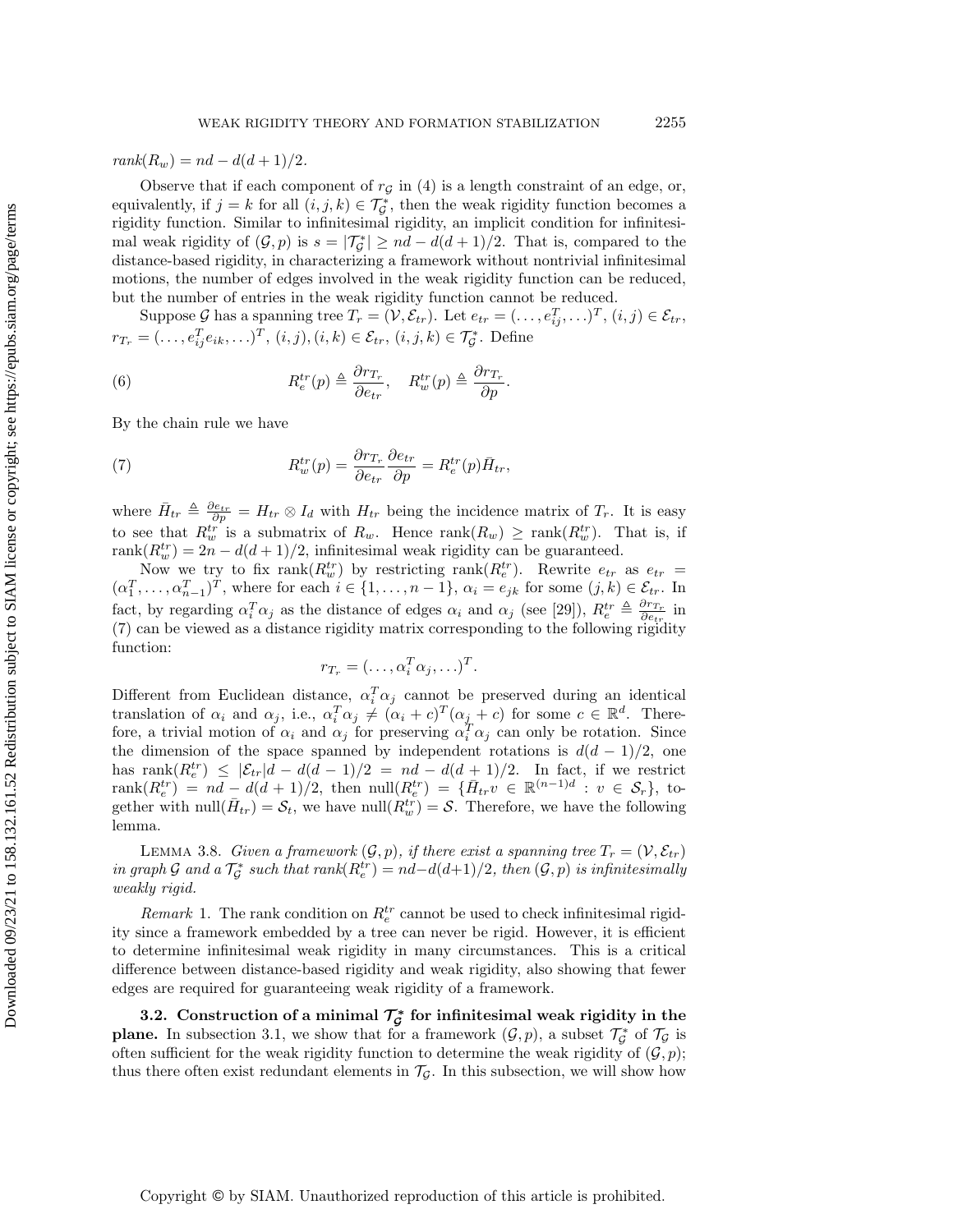to construct a minimal  $\mathcal{T}_{\mathcal{G}}^*$  (i.e.,  $\mathcal{T}_{\mathcal{G}}^*$  contains minimal number of elements) such that a planar framework  $(\mathcal{G}, p)$  with  $\mathcal{T}_{\mathcal{G}}^*$  is infinitesimally weakly rigid. Before showing this, a necessary and sufficient graphical condition for infinitesimal weak rigidity in  $\Bbb R^2$  is presented in the following theorem.

<span id="page-8-0"></span>THEOREM 3.9. A framework  $(\mathcal{G}, p)$  with  $n \geq 3$  vertices in  $\Bbb R^2$  is infinitesimally weakly rigid if and only if G is connected, and for any  $i \in \mathcal{V}$  with  $| \mathcal{N}_i | \geq 2$ , there exist at least two vertices  $j, k \in \mathcal{N}_i$  such that  $e_{ij}$  and  $e_{ik}$  are not collinear.

*Proof.* Necessity. Actually, the necessity condition holds for frameworks in  $\mathbb R^d$ with any  $d \geq 2$ . Therefore, we give a proof in the general case. We first show that  $\mathcal G$  is connected. Suppose this is not true; then for any selected  $\mathcal T^*_{\mathcal G}$ , each independent connected subgraph can rotate independently while preserving  $R_w(p) \dot{p} = 0$ . This conflicts with Definition [3.7.](#page-6-1) Therefore, graph  $\mathcal G$  must be connected. Next we prove the second part. Suppose that vertex  $i$  has more than two neighbors, and all  $e_{ij}, j \in \mathcal{N}_i$ , are collinear. Notice that  $e_{ij}$  cannot all be zero; otherwise, rank $(R_w(p)) < nd - d(d+1)/2$ , and so the framework  $(\mathcal{G}, p)$  is not infinitesimally weakly rigid. Let  $e_{ik}$  be a nonzero vector; then  $e_{ij} = c_j e_{ik}$  with a nonzero  $c_j \in \mathbb{R}$  for all  $j \in \mathcal{N}_i$ . Let  $A \in \mathbb{R}^{d \times d}$  be a nontrivial skew-symmetric matrix; we can obtain that  $q = (0, \ldots, 0, (Ae_{ik})^T, 0, \ldots, 0)^T \in \text{null}(R_w)$ , where the components of  $(Ae_{ik})^T$  are  $(i-1)d+1$  to id components of q. Due to Lemma [3.6,](#page-6-2) q is not a trivial motion, and a contradiction with infinitesimal weak rigidity of  $(\mathcal{G}, p)$  arises.

Sufficiency. We first claim that there exists a spanning tree  $T_r = (\mathcal{V}, \mathcal{E}_{tr})$  of  $\mathcal G$  satisfying that for any  $i \in \mathcal V$ , there are at least two vertices  $j, k \in \mathcal V$  such that  $(i, j), (i, k) \in \mathcal{E}_{tr}$ , and  $e_{ij}$  and  $e_{ik}$  are not collinear. Suppose this is not true. Then there exists a vertex i with  $|\mathcal{N}_i| \geq 3$  in a cycle of  $\mathcal{G}$ ; the deletion of any edge  $(i, j)$  in this cycle will make  $e_{il}$ ,  $l \in \mathcal{N}_i \setminus \{ j\}$ , be all collinear. This implies that  $e_{ij}$  and  $e_{il}$  are not collinear for all  $l \in \mathcal{N}_i \setminus \{ j\}$ . Note that there must be two edges involving i in the cycle. Without loss of generality, let  $(i, j), (i, k)$  be these two edges. Then one can see that deleting  $(i, k)$  rather than  $(i, j)$  can also eliminate the cycle and make the vectors  $e_{il}, l \in \mathcal{N}_i \setminus \{ k\}$ , be not all collinear, which is a contradiction. Hence the existence of  $T_r$  is proved. By Lemma [3.8,](#page-7-2) it suffices to show  $\text{rank}(R_e^{tr}) = 2n - d(d+1)/2$ .

By virtue of the above conclusion, the sufficiency can be proved in the case when  $\mathcal G$  is a tree and generality is not lost. Now we regard  $\mathcal G$  as a tree. It is only required to construct a set  $\mathcal{T}_{\mathcal{G}}^*$ , such that  $\text{rank}(R_e) = \frac{\partial r_{\mathcal{G}}}{\partial e} = |\mathcal{E}|d - d(d - 1)/2 = 2m - 1$ , where  $e = (\ldots, e_{ij}^T, \ldots)^T$ ,  $(i, j) \in \mathcal{E}$ . Let  $\mathcal{T}_{\mathcal{G}}^* = \{ (i, j, j) \in \mathcal{V}^3 : (i, j) \in \mathcal{E} \} \cup \mathcal{F}$ ; then  $r_{\mathcal{G}} = (g_{\mathcal{G}}^T, \bar{r}^T)^T$ , where  $\bar{r} = (\ldots, e_{ij}^T e_{ik}, \ldots)^T$ ,  $(i, j, k) \in \mathcal{F}$ . Finding elements of  $\mathcal F$  is equivalent to finding components of  $\bar{r}$ . Next we present an approach to constructing  $\bar{r}$ .

Let  $\mathcal{H} \subseteq \mathcal{V}$  be the set of internal vertices, i.e., the vertices with more than two neighbors in  $\mathcal{G}$ . That is,  $| \mathcal{N}_i | \geq 2$  for all  $i \in \mathcal{H}$ . Since  $n \geq 3$  and  $\mathcal{G}$  is connected,  $|\mathcal{H}| \neq \emptyset$ . Note that it always holds that

$$
2|\mathcal{E}| = \sum_{i \in \mathcal{V}} |\mathcal{N}_i| = |\mathcal{V}| - |\mathcal{H}| + \sum_{i \in \mathcal{H}} |\mathcal{N}_i|.
$$

Since  $\mathcal G$  is a tree, it holds that  $n = |\mathcal V| = |\mathcal E| + 1 = m + 1$ . It follows that

$$
\sum_{i\in\mathcal{H}}|\mathcal{N}_i|-|\mathcal{H}|=m-1.
$$

In fact, we can give  $|\mathcal{N}_i| - 1$  components of  $\bar{r}$  for each  $i \in \mathcal{H}$ , which are pairwise inner products of relative position vectors corresponding to the  $|\mathcal{N}_i|$  edges. Note that for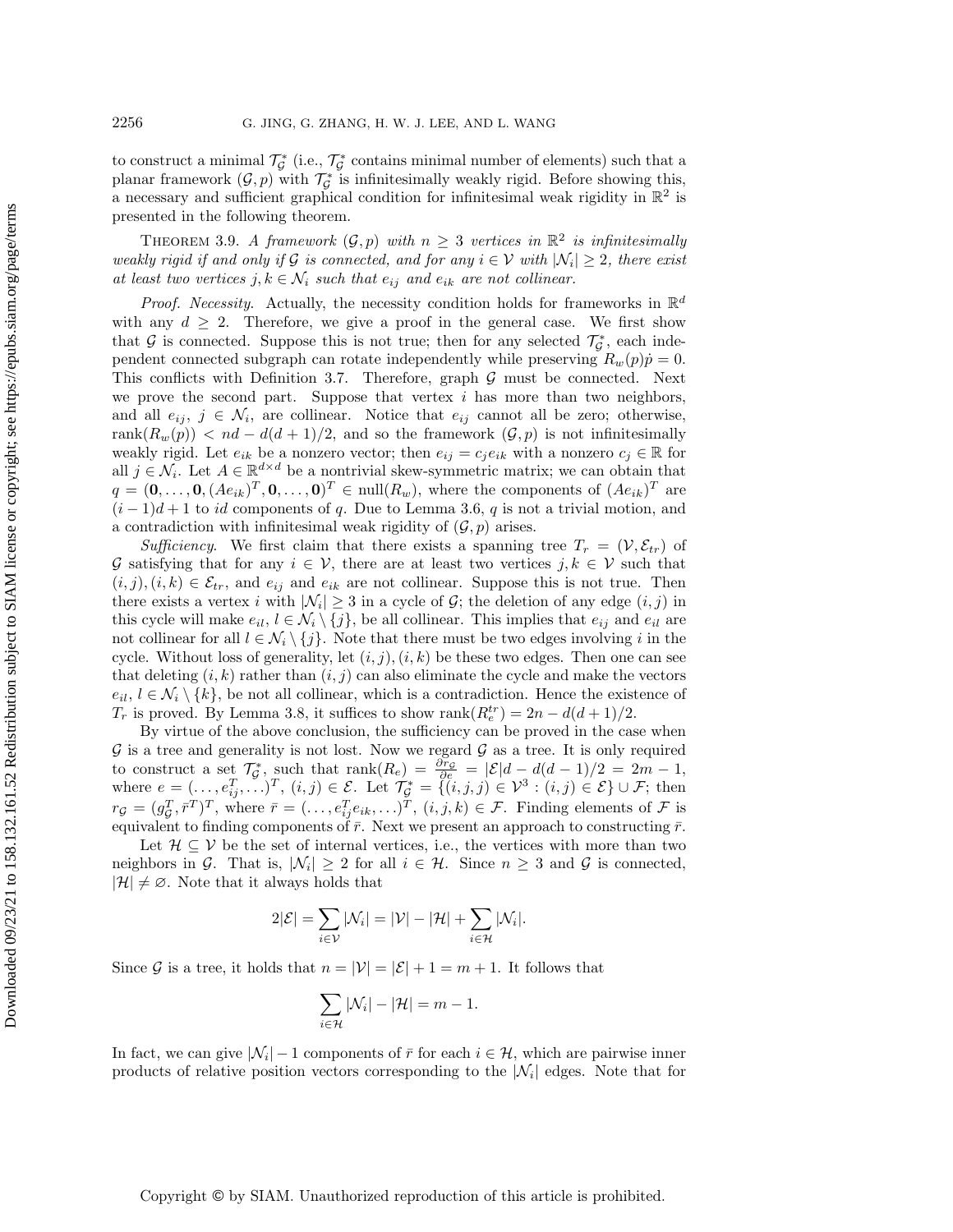$i \in \mathcal{H}$ , we can always divide  $\mathcal{N}_i$  into two disjoint sets  $\hat{\mathcal{N}}_i$  and  $\check{\mathcal{N}}_i$  such that  $e_{ij}$  and  $e_{ik}$ are not collinear for any  $j \in \hat{\mathcal{N}}_i, k \in \check{\mathcal{N}}_i$ .

We first select a vertex  $j_i \in \hat{\mathcal{N}}_i$  randomly and let  $e_{ij_i}^T e_{ik}, k \in \check{\mathcal{N}}_i$ , be partial components of  $\bar{r}$ . Next we select a vertex  $k_i \in \check{\mathcal{N}}_i$  randomly and let  $e_{ij}^T e_{ik_i}, j \in$  $\hat{\mathcal{N}}_i \setminus \{ j_i\}$ , be the components of  $\bar{r}$ . Then we have presented an approach to giving  $|\hat{\mathcal{N}}_i| + |\tilde{\mathcal{N}}_i| - 1 = |\mathcal{N}_i| - 1$  components of  $\bar{r}$  for a vertex  $i \in \mathcal{H}$ . By this approach, we can totally give  $\sum_{i\in \mathcal{H}} \mathcal{N}_i - |\mathcal{H}| = m - 1$  components of  $\bar{r}$ . Now we prove that the rows of  $R_e$  corresponding to these  $m-1$  constraints, which are actually the rows of  $\frac{\partial \bar{r}}{\partial e}$ , together with the rows of  $\frac{\partial g_{\mathcal{G}}}{\partial e}$ , are linearly independent. Suppose the following holds for some scalars  $l_{ij}$ ,  $\bar{l}_{ij}$ :

<span id="page-9-0"></span>
$$
(8) \qquad \sum_{i\in\mathcal{H}}\bigg(\sum_{k\in\tilde{\mathcal{N}}_{i}}l_{ik}\frac{\partial e_{ij_{i}}^{T}e_{ik}}{\partial e}+\sum_{j\in\hat{\mathcal{N}}_{i}\backslash\{j_{i}\}}l_{ij}\frac{\partial e_{ij}^{T}e_{ik_{i}}}{\partial e}+\sum_{h\in\mathcal{N}_{i}}\bar{l}_{ih}\frac{\partial||e_{ih}||^{2}}{\partial e}\bigg)=0.
$$

Let  $\bar{\mathcal{H}} \subseteq \mathcal{H}$  be the set such that for any vertex  $i \in \bar{\mathcal{H}}$ ,  $\mathcal{N}_i$  includes at least one leaf vertex, where a leaf vertex is a vertex having only one neighbor. In fact, there must exist a leaf vertex  $j \in \mathcal{N}_i$  for some  $i \in \mathcal{H}$ , such that only one component of  $\bar{r}$  involves  $e_{ij}$ . To show this, we claim that one of the following statements must be true.

(i) There exists a vertex  $i \in \bar{\mathcal{H}}$  such that  $| \mathcal{N}_i | = 2$ .

(ii) There exists a vertex  $i \in \overline{\mathcal{H}}$ , such that  $| \mathcal{N}_i | = 3$ , and  $\mathcal{N}_i$  includes at least two leaf vertices.

(iii) There exists a vertex  $i \in \bar{\mathcal{H}}$ , such that  $| \mathcal{N}_i | \geq 4$ , and  $\mathcal{N}_i$  includes at least three leaf vertices.

Suppose that all the above statements are not true. Then  $\overline{\mathcal{H}}$  can be divided into three sets, i.e.,  $\bar{\mathcal{H}} = \bar{\mathcal{H}}_1 \cup \bar{\mathcal{H}}_2 \cup \bar{\mathcal{H}}_3$ , such that if  $i \in \bar{\mathcal{H}}_1$ , then  $| \mathcal{N}_i | = 3$  and  $\mathcal{N}_i$  includes one leaf vertex exactly; if  $i \in \mathcal{H}_2$ , then  $| \mathcal{N}_i | \geq 4$  and  $\mathcal{N}_i$  includes one leaf vertex exactly; if  $i \in \overline{\mathcal{H}}_3$ , then  $| \mathcal{N}_i | \geq 4$  and  $\mathcal{N}_i$  includes two leaf vertices exactly. Let  $n_i$ be the number of leaf vertices having a neighbor in  $\bar{\mathcal{H}}_i$ ,  $i = 1, 2, 3$ . Then we have  $| \bar{H}_1 | = n_1, | \bar{H}_2 | = n_2, | \bar{H}_3 | = n_3/2$ , and  $n_1 + n_2 + n_3 = n - | \mathcal{H} |$ . It follows that

$$
2m = \sum_{i \in \mathcal{V}} |\mathcal{N}_i| \ge n - |\mathcal{H}| + 3|\bar{\mathcal{H}}_1| + 4|\bar{\mathcal{H}}_2| + 4|\bar{\mathcal{H}}_3| + 2(|\mathcal{H}| - |\bar{\mathcal{H}}|)
$$
  
=  $n + |\mathcal{H}| + n_1 + 2n_2 + n_3$   
 $\ge n + |\mathcal{H}| + n - |\mathcal{H}| = 2n$ .

This conflicts with  $m = n - 1$ . Hence, there is at least one true statement among (i), (ii), and (iii). Now we discuss the following three cases.

Case 1. (i) holds. Let  $\mathcal{N}_i = \{ j, k\}$ , where j is a leaf vertex. Then it is obvious that there is only one component  $e_{ij}^T e_{ik}$  in  $\bar{r}$  involving j.

Case 2. (ii) holds. There are  $|\mathcal{N}_i| - 1 = 2$  components selected from  $e_{ij}^T e_{ik}$ . Since  $\mathcal{N}_i$  includes two leaf vertices, there must exist one leaf vertex  $l \in \mathcal{N}_i$  such that  $e_{il}$  is involved by only one of the two components.

Case 3. (iii) holds. Note that for any  $i \in \mathcal{H}$ , only two vertices  $j_i, k_i \in \mathcal{N}_i$  are possibly involved by more than two components selected from  $e_{ij}^T e_{ik}, j, k \in \mathcal{N}_i$ . Hence, there must exist at least one leaf vertex  $l \in \mathcal{N}_i$  such that  $e_{il}$  is involved by only one component of  $\bar{r}$ .

So far we have proved that there always exists a leaf vertex  $j \in \mathcal{N}_i$  for some  $i \in \mathcal{H}$ , such that only one component  $e_{ij}^T e_{ik}$  of  $\bar{r}$  involves  $e_{ij}$ . Observe that there are only two nonzero rows in  $\frac{\partial r_g}{\partial e_{ij}}$ , i.e.,  $e_{ij}^T$  and  $e_{ik}^T$ . Since  $e_{ij}$  and  $e_{ik}$  are not collinear, the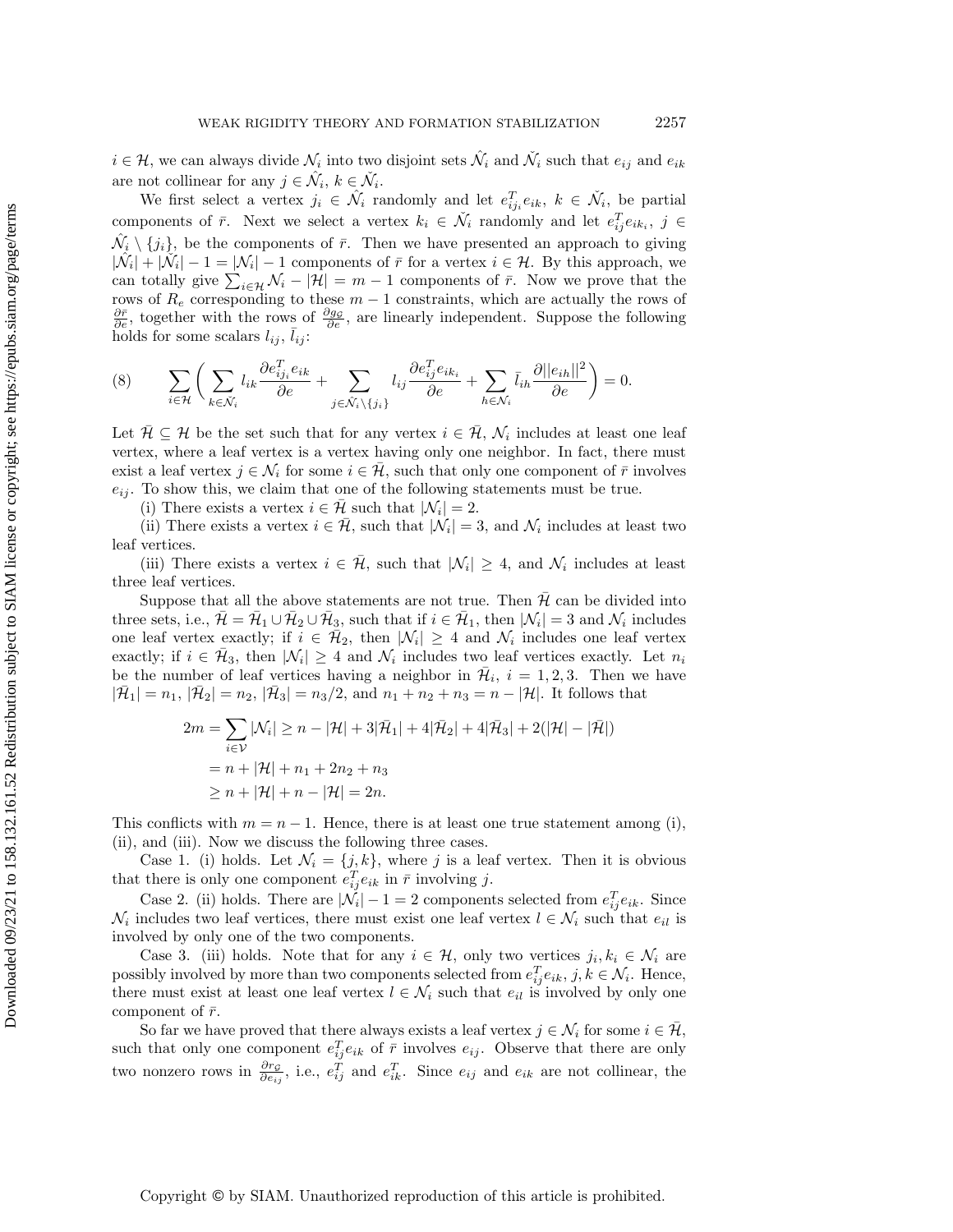<span id="page-10-0"></span>

Fig. 2. Four nonrigid frameworks. (a) A minimally infinitesimally weakly rigid  $\emph{framework} \quad \emph{in} \quad \mathbb{R}^2 \quad \emph{with} \quad \emph{a} \quad \emph{minimal} \quad \tau_\mathcal{G}^* \quad = \quad \{(1, 2, 3), (1, 2, 4), (1, 3, 5), (1, 3, 6), (1, j, j), \quad j \quad \in \mathbb{R}^2 \quad \text{with} \quad \text{a} \quad \text{minimal} \quad \tau_\mathcal{G}^* \quad = \quad \text{a} \quad \text{a} \quad \text{b} \quad \text{b} \quad \text{c} \quad \text{d} \quad \text{d} \quad \text{d} \$  $\mathcal{N}_1$  (b) A minimally infinitesimally weakly rigid framework in  $\Bbb R^2$  with  $\mathcal{T}_{\zeta}^* = \{(1, 2, 6), (2, 1, 3), (3, 2, 4), (4, 3, 5), (i, j, j), (i, j) \in \mathcal{E}, i > j\}$ . (c) A framework which is not weakly rigid in  $\mathbb{R}^3$ . (d) A minimally and globally weakly rigid framework in  $\mathbb{R}^3$  with  $\mathcal{T}_\mathcal{G}^*$  $\{ (1, 3, 3), (1, 4, 4), (2, 3, 3), (2, 4, 4), (1, 3, 4), (3, 1, 2)\}.$ 

validity of [\(8\)](#page-9-0) implies  $l_{ij} = l_{ij} = 0$ . Note that after deleting vertex j and edge  $(i, j)$ ,  $\mathcal{G}' = (\mathcal{V} \setminus \{ j\}, \mathcal{E} \setminus \{ (i, j)\})$  is another tree. By the aforementioned approach, we can prove that once [\(8\)](#page-9-0) holds, there is a leaf vertex  $j' \in \mathcal{V} \setminus \{j\}$ , such that  $l_{i'j'} = \overline{l}_{i'j'} = 0$ . By repeating this process, we can finally obtain that  $l_{ij} = l_{ij} = 0$  for all  $(i, j) \in \mathcal{E}$ . As a result, rank $(R_e) = m + m - 1 = 2m - 1$ . That is,  $(\mathcal{G}, p)$  is infinitesimally weakly rigid.  $\Box$ 

Two infinitesimally weakly rigid frameworks are given in Figures  $2(a)$  and  $2(b)$ to demonstrate Theorem [3.9.](#page-8-0)

It is important to note that by virtue of Theorem [3.9,](#page-8-0) the sufficiency condition in Lemma [3.8](#page-7-2) for infinitesimal weak rigidity is also necessary when  $d = 2$ . One may ask whether the sufficiency of Theorem [3.9](#page-8-0) and necessity of Lemma [3.8](#page-7-2) hold for frameworks in  $\mathbb{R}^d$  with  $d \geq 3$ . The answer is no. We show two counterexamples as follows.

Two counterexamples. In Figure [2,](#page-10-0) two frameworks in  $\mathbb{R}^3$  are shown in (c) and (d). In (c), for vertex 4,  $e_{41}$  and  $e_{42}$  are not collinear. Similarly, for vertex 2,  $e_{23}$  and  $e_{24}$  are not collinear. However, vertex 3 can move along the dotted circle continuously while preserving the invariance of  $r_g = (||e_{14}||^2, ||e_{24}||^2, ||e_{23}||^2, e_{41}^T e_{42}, e_{23}^T e_{24})^T$ , which implies that  $null(R_w)$  includes nontrivial infinitesimal motions. Hence, the sufficiency of Theorem [3.9](#page-8-0) is invalid. The framework  $(\mathcal{G}, p)$  in (d) is infinitesimally weakly rigid. However, each spanning tree  $T_r$  of  $\mathcal G$  is isomorphic to the graph in (c); thus the framework  $(T_r, p)$  also has nontrivial infinitesimal motions in  $\mathbb{R}^3$ . This implies that the necessity of Lemma [3.8](#page-7-2) does not hold in  $\mathbb{R}^3$ .

<span id="page-10-1"></span>Remark 2. Observe that the necessary and sufficient condition in Theorem [3.9](#page-8-0) can be easily verified instead of examining the rank of a matrix and is necessary but not sufficient for a framework to be infinitesimally rigid. This implies that infinitesimal weak rigidity is milder than infinitesimal rigidity for a framework. Moreover, the proof of Theorem [3.9](#page-8-0) actually provides an idea for constructing a minimal set  $\mathcal{T}_{\mathcal{G}}^*$  for infinitesimal weak rigidity of  $(\mathcal{G}, p)$  and thus will be used later.

By Theorem [3.9,](#page-8-0) it is easy to design algorithms for examining infinitesimal weak rigidity of a planar framework. In the following, we will mainly focus on how to construct a minimal  $\mathcal{T}_{\mathcal{G}}^*$  for a given infinitesimally weakly rigid framework  $(\mathcal{G}, p)$ . According to Theorem [3.9,](#page-8-0) there must exist a spanning tree  $T_r$  of  $\mathcal G$  such that  $(T_r, p)$ is minimally infinitesimally weakly rigid. We present Algorithm [1](#page-11-1) to find  $(T_r, p)$ .

Notice that even for a minimally infinitesimally weakly rigid framework  $(\mathcal{G}, p)$ , it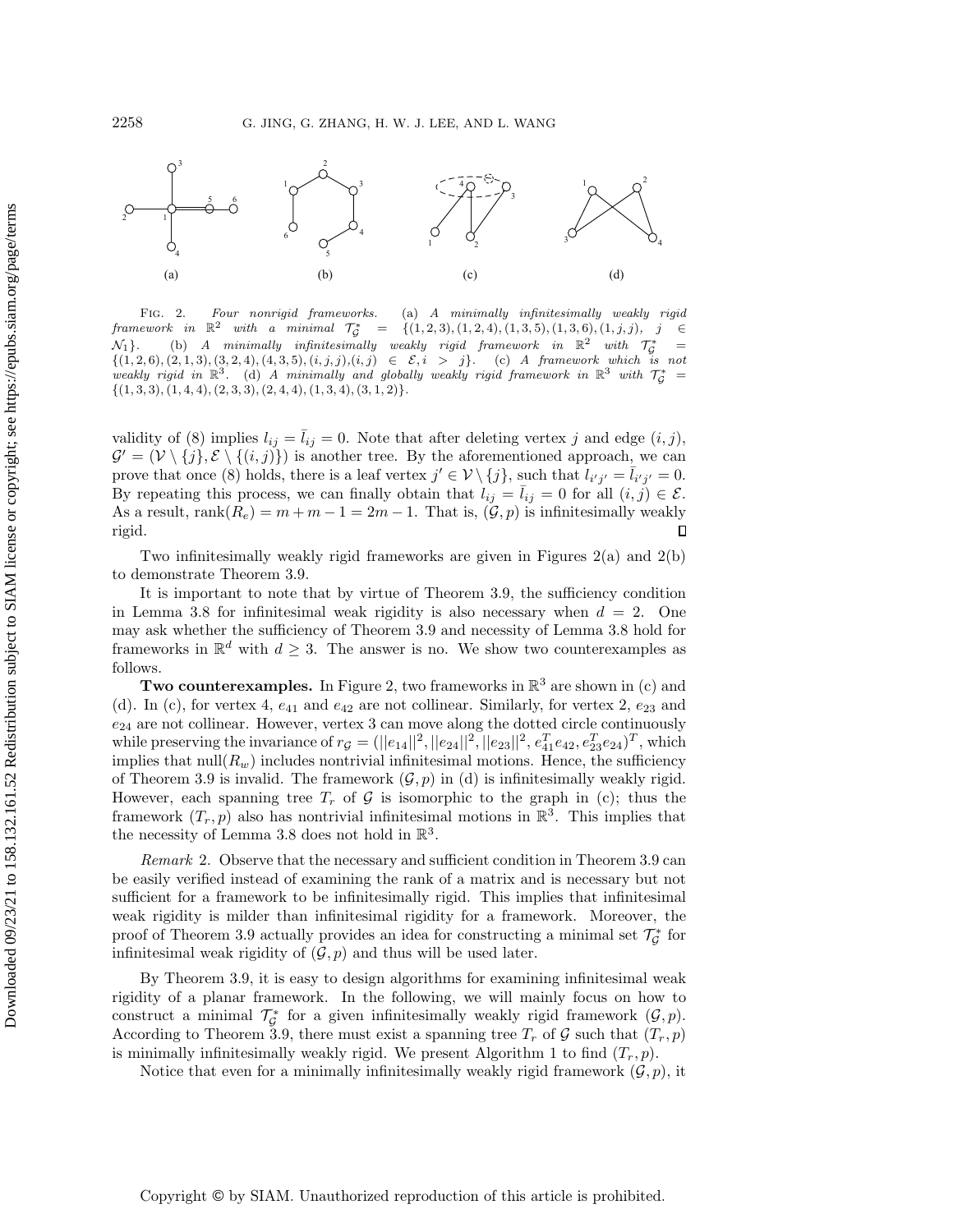Algorithm 1. Finding a minimally infinitesimally weakly rigid subframework.

<span id="page-11-1"></span>**Input:**  $\mathcal{G} = (\mathcal{V}, \mathcal{E}), p = (p_1^T, \dots, p_n^T)^T \in \mathbb{R}^{2n}$ . Output:  $(T_r, p)$ 

- 1: Initialize  $\mathcal{V}_{tr} \leftarrow \{ a, b\} , \mathcal{E}_{tr} \leftarrow (a, b),$  where a, b are selected randomly such that  $(a, b) \in \mathcal{E}$
- 2: while  $| \mathcal{V}_{tr} | < n$  do
- 3: Select an edge  $(i, j) \in \mathcal{E}$  such that  $i \in \mathcal{V}_t$ ,  $j \in \mathcal{V} \setminus \mathcal{V}_{tr}$ , and there exists at least one edge  $(i, k) \in \mathcal{E}_{tr}$  such that  $p_i - p_j$  is not collinear with  $p_i - p_k$
- 4:  $\mathcal{V}_{tr} \leftarrow \{ j\} , \mathcal{E}_{tr} \leftarrow \{ (i, j)\}$
- 5: end while
- 6:  $T_r \leftarrow (\mathcal V_{tr}, \mathcal E_{tr})$
- 7: return  $(T_r, p)$

may be possible that  $|\mathcal{T}_G | > nd - d(d + 1)/2$ . For example, in Figure [2\(](#page-10-0)a), a minimal  $\mathcal{T}_{\mathcal{G}}^*$  should have  $2n - 3 = 9$  elements, but  $|\mathcal{T}_{\mathcal{G}}| = 15$ . In this case, we still have to choose suitable elements from  $\mathcal{T}_\mathcal{G}$  to form a minimal  $\mathcal{T}_\mathcal{G}^*$ . We adopt  $\mathcal{T}_\mathcal{G}^\dagger$  to denote the minimal  $\mathcal{T}_{T_r}^*$  for infinitesimal weak rigidity of  $(T_r, p)$  generated by Algorithm [1,](#page-11-1) which is also the minimal  $\mathcal{T}_{\mathcal{G}}^*$  for infinitesimal weak rigidity of  $(\mathcal{G}, p)$ . Algorithm [2](#page-11-2) is designed to construct  $\mathcal{T}_{\mathcal{G}}^{\dagger}$ .

Algorithm 2. Construction of  $\mathcal{T}_{\mathcal{G}}^{\dagger}$ .

<span id="page-11-2"></span>**Input:**  $T_r = (\mathcal V_{tr}, \mathcal E_{tr}), \ p = (p_1^T, \dots, p_n^T)^T \in \mathbb R^{2n}$ . Output:  $\tau_{\!\scriptscriptstyle \mathcal G}^\dagger$ 1: Initialize  $\mathcal{T}_{\mathcal{G}}^{\dagger} \leftarrow \{ (i, j, j) \in \mathcal{V}_{tr}^3 : (i, j) \in \mathcal{E}_{tr}\}$ 2: for all  $i \in \mathcal{V}_{tr}$  do 3: Compute the neighbor set of i in  $T_r$ , i.e.,  $\mathcal{N}_i$ . Proceed only if  $|\mathcal{N}_i| \geq 2$  $4: \quad j_i \leftarrow \min \mathcal{N}_i, \ \hat{\mathcal{N}_i} \leftarrow \{ j_i\} \cup \{ k \in \mathcal{N}_i : p_i - p_{j_i} \text{ is collinear with } p_i - p_k\},$  $\check{N}_i \leftarrow \mathcal{N}_i \setminus \hat{\mathcal{N}}_i$ . Proceed only if  $\check{N}_i \neq \varnothing$ 5:  $\tau_g^{\dagger} \leftarrow \tau_g^{\dagger} \cup (i, j_i, k)$  for all  $k \in \check{\mathcal{N}}_i$ . Proceed only if  $|\hat{\mathcal{N}}_i| > 1$ 6: Select  $k_i$  from  $\check{\mathcal{N}}_i$  randomly 7: for all  $j \in \hat{\mathcal{N}}_i \setminus \{ j_i\}$  do 8:  $\mathcal{T}_{\mathcal{G}}^{\dagger} \leftarrow \mathcal{T}_{\mathcal{G}}^{\dagger} \cup (i, j, k_i) \text{ if } j < k_i, \mathcal{T}_{\mathcal{G}}^{\dagger} \leftarrow \mathcal{T}_{\mathcal{G}}^{\dagger} \cup (i, k_i, j) \text{ otherwise}$ 9: end for 10: end for  $_{{\rm 11}:}$  return  $\mathcal{T}_\mathcal{G}^\dagger$ 

By Theorem [3.9,](#page-8-0) it is easy to see that  $\mathcal{T}_{\mathcal{G}}^{\dagger}$  generated by Algorithm [2](#page-11-2) is sufficient for determining infinitesimal weak rigidity of  $(\mathcal{G}, p)$ . Moreover,  $\mathcal{T}_{\mathcal{G}}^{\dagger}$  contains  $2n - 3$ elements exactly and thus is minimal for infinitesimal weak rigidity of  $(\mathcal{G}, p)$ . In Figure [2\(](#page-10-0)a), the framework is minimally infinitesimally weakly rigid; thus  $\mathcal{T}_{\mathcal{G}}^{\dagger}$  can be obtained by Algorithm [2](#page-11-2) directly. A possible  $\mathcal{T}_{\mathcal{G}}^{\dagger}$  generated by Algorithm 2 is shown in the caption. In Figure [2\(](#page-10-0)b),  $|\mathcal{T}_{\mathcal{G}}| = 9 = 2n - 3$ ; therefore,  $\mathcal{T}_{\mathcal{G}}^{\dagger} = \mathcal{T}_{\mathcal{G}}$ .

<span id="page-11-0"></span>3.3. Comparisons between rigidity and weak rigidity. Compared to distance-based rigidity, the advantage of weak rigidity is that fewer edges are required to determine a shape. The following theorem shows that rigidity is sufficient for weak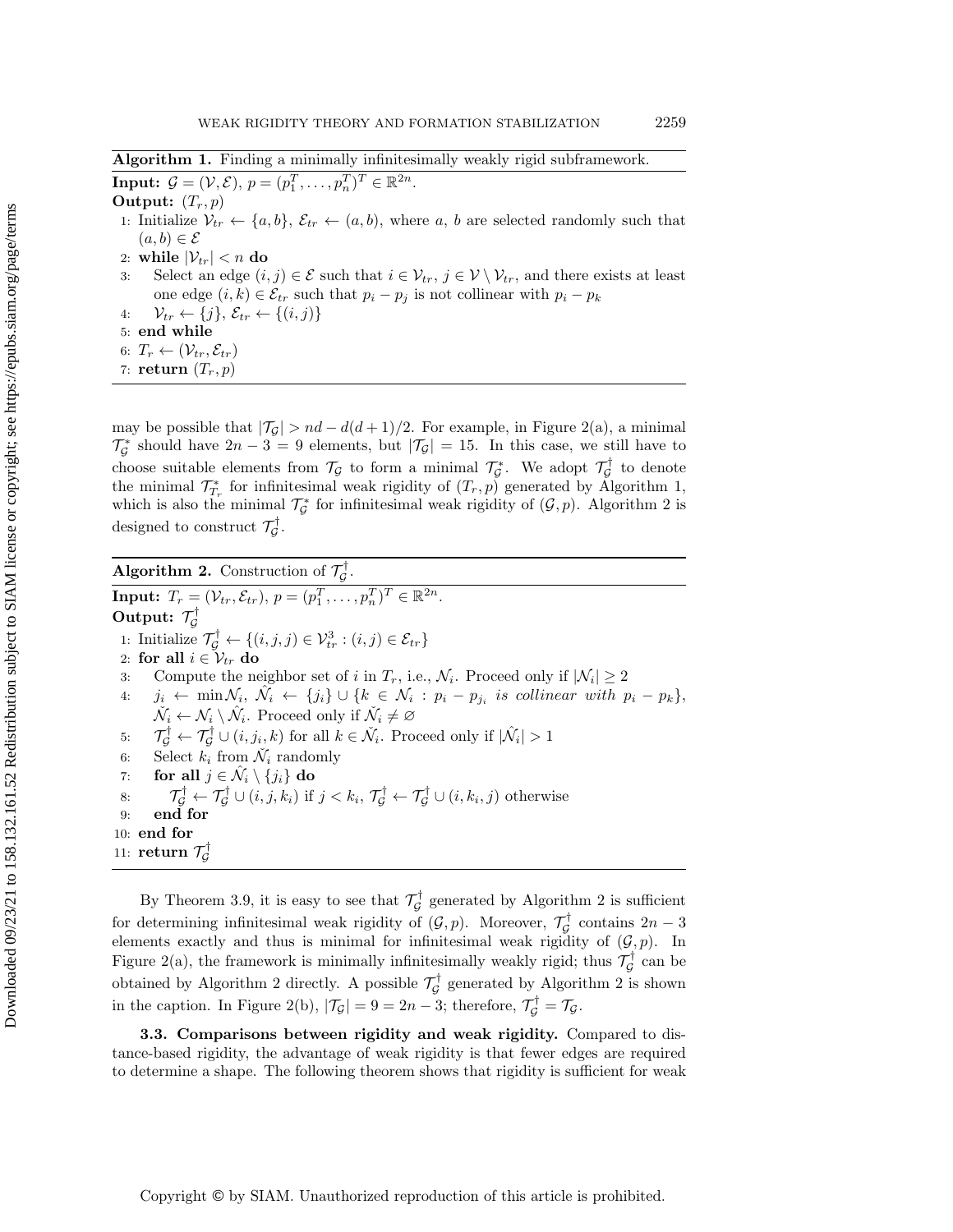rigidity.

<span id="page-12-0"></span>THEOREM 3.10. If a framework  $(\mathcal{G}, p)$  is (infinitesimally, globally, minimally) rigid, then it is (infinitesimally, globally, minimally) weakly rigid.

*Proof.* We choose a  $\mathcal{T}_{\mathcal{G}}^*$  such that  $(i, j, j) \in \mathcal{T}_{\mathcal{G}}^*$  for all  $(i, j) \in \mathcal{E}$ ; then it is obvious that  $rank(R_w) \geq rank(R)$ . Therefore, infinitesimal rigidity leads to infinitesimal weak rigidity. Note that the components of  $r<sub>K</sub>$  can always be denoted by a linear combination of distance constraints, i.e.,  $e_{ij}^T e_{ik} = (||e_{ij}||^2 + ||e_{ik}||^2 - ||e_{jk}||^2)/2$ ; therefore, congruence implies weak congruence.

Suppose  $(\mathcal G, p)$  is rigid, and  $(\mathcal G, q)$  is an arbitrary framework which is weakly equivalent to  $(\mathcal G, p)$  for the above-mentioned  $\mathcal T_{\mathcal G}^*$ . Then they are also equivalent. From rigidity of  $(\mathcal G, p)$ , there exists a neighborhood  $U_p$  of p such that for any  $q \in U_p, (\mathcal G, p)$ and  $(\mathcal{G}, q)$  are congruent, which in turn implies that  $(\mathcal{G}, p)$  and  $(\mathcal{G}, q)$  are weakly congruent. Therefore,  $(\mathcal{G}, p)$  is weakly rigid. Similarly, one can obtain that global rigidity implies global weak rigidity, and minimal rigidity implies minimal weak rigidity.  $\Box$ 

The converse of Theorem [3.10](#page-12-0) is not true, which has been shown in Remarks [1](#page-7-3) and [2.](#page-10-1) This also implies that weak rigidity requires fewer edges in the graph than rigidity does.

3.4. The connection between weak rigidity and rigidity: A matrix completion perspective. Using graph rigidity theory with the rigidity function [\(1\)](#page-3-2), a graph realization problem is actually equivalent to a completion problem of a Euclidean distance matrix (EDM) completion problem; see [\[15,](#page-24-14) [29,](#page-24-16) [17\]](#page-24-15). A matrix completion problem asks whether the unspecified entries of partially defined matrix can be completed to obtain a fully defined matrix satisfying a desired property. An EDM is a matrix whose entries are the pairwise squared Euclidean distances among a set of n points in d-dimensional space [\[15\]](#page-24-14). For a framework  $(\mathcal{G}, p)$ , we denote the corresponding EDM by  $D(p) \in \mathbb{R}^{n \times n}$ . It is easy to see that two frameworks  $(\mathcal{G}, p)$  and  $(\mathcal{G}, q)$ are congruent if and only if  $D(p) = D(q)$ . Therefore, a framework can be determined up to rigid transformations if and only if the corresponding EDM can be uniquely completed. The following theorem shows a relationship between weak congruence and congruence.

<span id="page-12-1"></span>THEOREM 3.11. Two frameworks  $(\mathcal{G}, p)$  and  $(\mathcal{G}, q)$  are weakly congruent if and only if they are congruent (i.e.,  $D(p) = D(q)$ ).

Proof. The necessity is obvious from Definition [3.2.](#page-5-4) The sufficiency has been proved in the proof of Theorem [3.10.](#page-12-0)  $\Box$ 

It is straightforward to obtain the following corollary.

<span id="page-12-2"></span>COROLLARY 3.12. Given a framework  $(\mathcal{K}, p)$  in  $\mathbb{R}^d$ , it holds that  $g_{\mathcal{K}}^{-1}(g_{\mathcal{K}}(p)) =$  $r^{-1}_\mathcal{K}(r_\mathcal{K}(p))$  for  $\mathcal{T}^*_\mathcal{K} = \mathcal{T}_\mathcal{K}$ .

*Proof.* For any  $q \in \mathbb{R}^{nd}$ , it follows from Theorem [3.11](#page-12-1) that

$$
q \in g_{\mathcal{K}}^{-1}(g_{\mathcal{K}}(p)) \Leftrightarrow g_{\mathcal{K}}(p) = g_{\mathcal{K}}(q) \Leftrightarrow r_{\mathcal{K}}(p) = r_{\mathcal{K}}(q) \Leftrightarrow q \in r_{\mathcal{K}}^{-1}(r_{\mathcal{K}}(p)).
$$

The proof is completed.

Corollary [3.12](#page-12-2) implies that given a globally weakly rigid framework  $(\mathcal{G}, p^*)$  and a globally rigid framework  $(\bar{\mathcal{G}}, p^*)$ , although  $\mathcal G$  may have fewer edges than  $\overline{\mathcal{G}}$ , it holds that  $r_{\mathcal{G}}(p^*)$  and  $g_{\mathcal{G}}(p^*)$  determine an identical geometric shape up to translations, rotations, and reflections.

Downloaded 09/23/21 to 158.132.161.52 Redistribution subject to SIAM license or copyright; see https://epubs.siam.org/page/terms Downloaded 09/23/21 to 158.132.161.52 Redistribution subject to SIAM license or copyright; see https://epubs.siam.org/page/terms

 $\Box$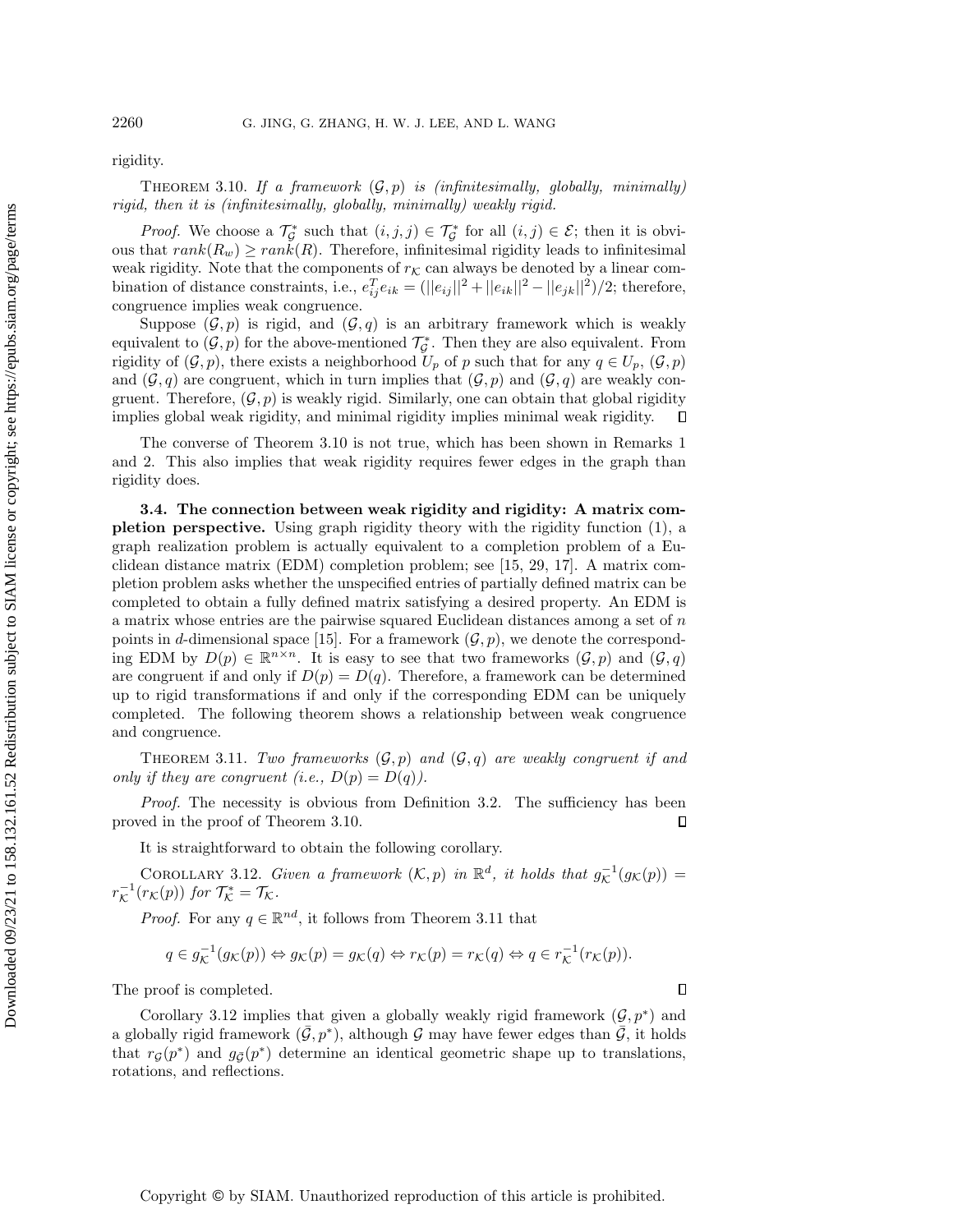In fact, when we use the weak rigidity function [\(4\)](#page-5-2) to recognize frameworks in  $\mathbb{R}^d$ , the graph realization problem can be transformed to a positive semidefi-nite (PSD) matrix completion problem [\[15\]](#page-24-14). More precisely, let  $E(p) \in \mathbb{R}^{d \times m}$  be the corresponding matrix with each column being a relative location vector, i.e.,  $E = (\ldots, e_{ij}, \ldots) \in \mathbb{R}^{d \times m}$ . We can observe that each component of  $r_{\mathcal{G}}(\cdot)$  is actually an entry of the gram matrix  $\mathbf{E} = E^T E$ . If we regard  $D(e_{ij}, e_{kl}) = e_{ij}^T e_{kl}$  as the distance between  $e_{ij}$  and  $e_{kl}$ , then **E** becomes the distance matrix to be completed. The following theorem shows that for a connected graph  $\mathcal{G}$ , the framework  $(\mathcal{G}, p)$  can be determined up to rigid transformations if and only if the gram matrix  $\mathbf{E}(p) \in \mathbb{R}^{m \times m}$  can be uniquely completed.

<span id="page-13-0"></span>THEOREM 3.13. Given two frameworks  $(\mathcal{G}, p)$  and  $(\mathcal{G}, q)$ , if  $\mathcal{G}$  is connected, then  $D(p) = D(q)$  if and only if  $\mathbf{E}(p) = \mathbf{E}(q)$ .

*Proof.* Necessity. Suppose that  $||p_i - p_j|| = ||q_i - q_j||$  for any  $i, j \in \mathcal{V}$ . Due to the fact that  $e_{ij}^T e_{kl} = \frac{1}{2} (||e_{jk}||^2 + ||e_{il}||^2 - ||e_{ik}||^2 - ||e_{jl}||^2)$ , we have  $(p_i - p_j)^T (p_k - p_l) =$  $(q_i - q_j)^T (q_k - q_l)$  for any  $(i, j), (k, l) \in \mathcal{E}$ .

Sufficiency. Since  $\mathcal G$  is connected, for any  $i, k \in \mathcal V$ , there exists a path  $\mathcal P =$  $\{ (i, i_1), \ldots, (i_r, k) \} \subseteq \mathcal{E}$ . It follows that

$$
||p_i - p_k||^2 = ||p_i - p_{i_1} + \dots + p_{i_r} - p_k||^2
$$
  
= 
$$
\sum_{(j,l),(u,v)\in\mathcal{P}} (p_j - p_l)^T (p_u - p_v)
$$
  
= 
$$
\sum_{(j,l),(u,v)\in\mathcal{P}} (q_j - q_l)^T (q_u - q_v)
$$
  
= 
$$
||q_i - q_k||^2.
$$

Now we are ready to present two necessity conditions for infinitesimal weak rigidity as follows.

<span id="page-13-1"></span>THEOREM 3.14. If  $(\mathcal G, p)$  with  $n \geq d + 1$  is infinitesimally weakly rigid for  $\mathcal T_{\mathcal G}^*$ , then

(i)  $p_1, \ldots, p_n$  do not lie in a hyperplane of  $\mathbb{R}^d$ ;

(ii)  $(\mathcal G, p)$  is weakly rigid for  $\mathcal T_{\mathcal G}^*$ .

Proof. (i) Suppose this is not true. Then there always exist a nonzero normal vector  $\eta \in \mathbb{R}^d$  and some constant  $c \in \mathbb{R}$  such that  $\eta^T p_i = c$  for all  $i \in \mathcal{V}$ . Then  $e_{ij}^T \eta = 0$  for any  $i, j \in \mathcal{V}$ , which implies that  $q = (\eta^T, 0, \dots, 0)^T \in \text{null}(R_w)$ . However, if  $\dot{p} = q$ , only vertex 1 has a nonzero velocity; hence q is obviously neither a rotational motion nor a translational motion. That is,  $q$  does not belong to the trivial motion space described in Lemma [3.6,](#page-6-2) and a contradiction arises.

(ii) For the differentiable map  $r_{\mathcal{G}}(\cdot) : \mathbb{R}^{nd} \to \mathbb{R}^s$ , infinitesimal weak rigidity of  $(\mathcal G, p)$  implies that  $\dim(\text{null}(R_w))$  reaches its minimum and  $\frac{\partial r\mathcal G}{\partial p}$  has a maximal rank at p. As a result, p is a regular point of  $r<sub>G</sub>$ . Reference [\[3,](#page-23-3) Proposition 2] shows that there exists a neighborhood  $U_p$  of p, such that  $r^{-1}_g(r_g(p)) \cap U_p$  is a differentiable manifold of dimension  $nd - \text{rank}(\frac{\partial r_g}{\partial p}) = d(d + 1)/2$ . Let  $M = g_{\mathcal{K}}^{-1}(g_{\mathcal{K}} (p))$ , where  $\mathcal K$ is the complete graph with vertex set  $\mathcal V$ . The proof in [\[3,](#page-23-3) Theorem] shows that M is a manifold of dimension  $d(d+1)/2 - (d-a)(d-a-1)/2 = (a+1)(2d-a)/2$ , where a is the dimension of the affine hull of  $\{p_1, \ldots, p_n\}$ . According to Corollary [3.12,](#page-12-2) it holds that  $M = r_{\mathcal{K}}^{-1}(r_{\mathcal{K}}(p))$  with  $\mathcal{T}_{\mathcal{G}}^* = \mathcal{T}_{\mathcal{G}}$ . Note that  $M \cap U_p$  is a submanifold of  $r_{\mathcal{G}}^{-1}(r_{\mathcal{G}}(p)) \cap U_p$  and they are equal if  $a = d$  or  $a = d - 1$ . The validity of (i) implies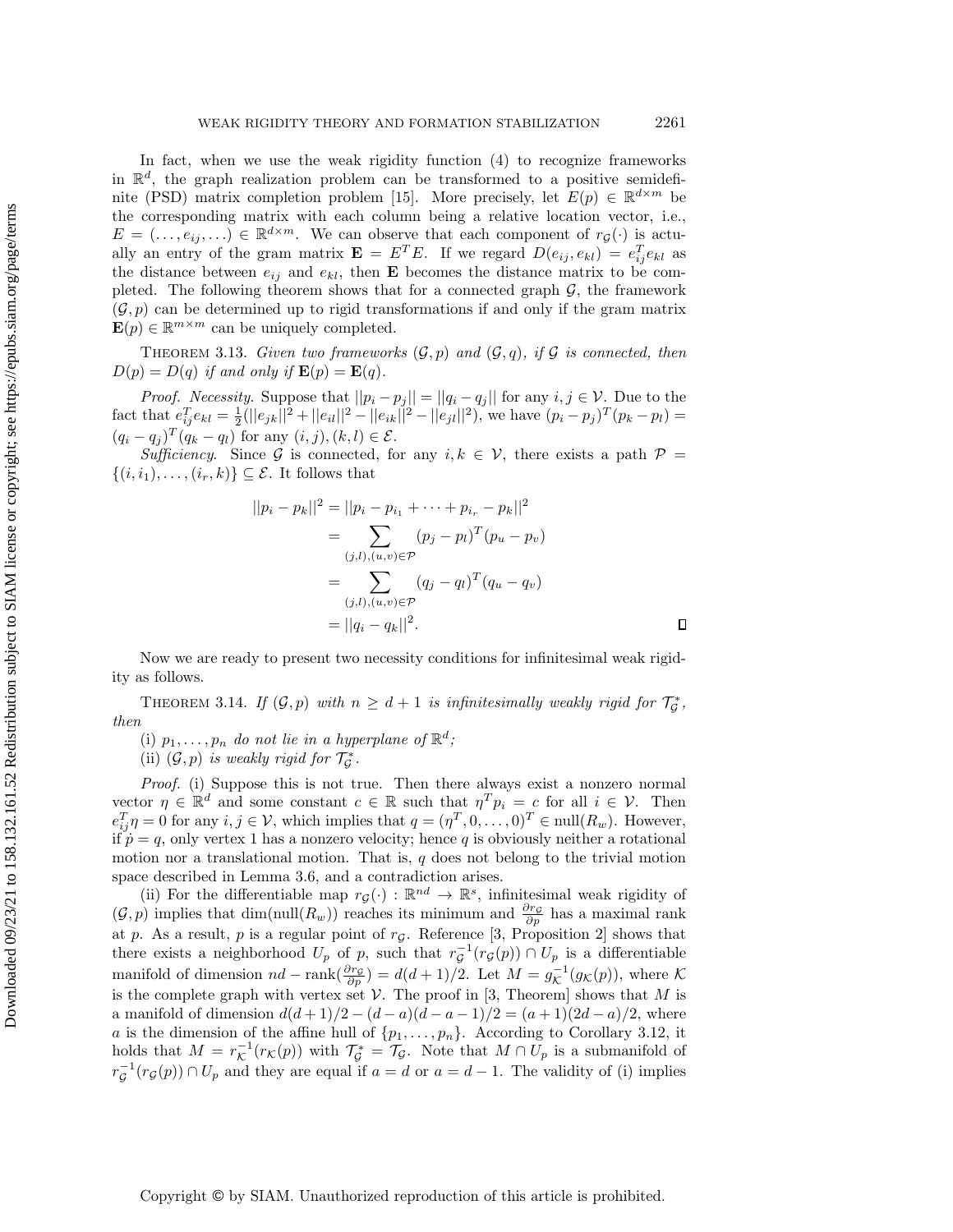that  $a = d$ . Hence,  $(\mathcal{G}, p)$  is weakly rigid.

Similar to traditional graph rigidity, weak rigidity cannot induce infinitesimal weak rigidity. A typical counterexample is a framework  $(\mathcal{G}, p)$  with  $| \mathcal{V} | \geq d + 1$  in  $\mathbb{R}^d$ , where  $\mathcal G$  is a complete graph, and  $e_{ij}$  for all  $(i, j) \in \mathcal E$  lie on a hyperplane. In this case,  $(\mathcal{G}, p)$  is globally rigid and globally weakly rigid. However, when we let the normal vector to the hyperplane be the velocity of one vertex and zero be the velocity of all the other vertices, a nontrivial motion is constructed. Hence infinitesimal weak rigidity is not guaranteed.

<span id="page-14-0"></span>Remark 3. By virtue of Theorems [3.11,](#page-12-1) [3.13,](#page-13-0) and [3.14,](#page-13-1) once a framework  $(\mathcal{G}, p)$ is infinitesimally weakly rigid, there exists a neighborhood  $U_p$  of  $p \in \mathbb{R}^d$ , such that if  $q \in U_p$  and  $r_\mathcal{G}(p) = r_\mathcal{G}(q)$ , then  $\mathbf{E}(p) = \mathbf{E}(q)$ . Note that Theorem [3.14\(](#page-13-1)i) implies  $rank(E(p)) = d$ . Hence, the Cholesky decomposition of  $\mathbf{E}(p)$  determines  $E(p)$ uniquely up to an orthogonal matrix  $A \in \mathbb{R}^{d \times d}$ . It follows that  $p_i - p_j = A(q_i - q_j)$ for all  $(i, j) \in \mathcal{E}$ . We then have  $p_i = Aq_i + c$  for some  $c \in \mathbb{R}^d$ . If the determinant of A is 1, then  $A \in SO(d)$  is a rotation matrix; otherwise A can be written as the product of a reflection matrix and a rotation matrix. The vector  $c$  can be regarded as a translation vector. As a result,  $(\mathcal{G}, p)$  can be obtained by a rigid transformation from  $(\mathcal{G}, q)$ .

<span id="page-14-1"></span>**3.5. Generic property.** In  $[3, 9]$  $[3, 9]$ , the authors show that rigidity is a generic property of the graph. In other words, for any graph  $\mathcal{G}$ , if  $(\mathcal{G}, p)$  is rigid for some generic configuration  $p \in \mathbb{R}^{nd}$ , then  $(\mathcal{G}, q)$  is rigid for any generic configuration  $q \in$  $\mathbb{R}^{nd}$ . Here a configuration  $p = (p_1^T, \ldots, p_n^T) \in \mathbb{R}^{nd}$  is said to be generic if its nd coordinates are algebraically independent over integers [\[9\]](#page-24-18). A vector  $\alpha = (\alpha_1, \ldots, \alpha_{nd})$ is algebraically independent if there does not exist a nonzero polynomial  $h(x_1, \ldots, x_{nd})$ with integer coefficients such that  $h(\alpha_1, \ldots, \alpha_{nd}) = 0$ . Since generic configurations form a dense subset of  $\mathbb{R}^{nd}$ , once  $(\mathcal{G}, p)$  is rigid for some generic configuration  $p \in \mathbb{R}^{nd}$ ,  $(\mathcal{G}, q)$  is rigid for almost all configurations  $q \in \mathbb{R}^{nd}$ . In this subsection, we will show that for a framework  $(\mathcal{G}, p)$ , both infinitesimal weak rigidity and weak rigidity are generic properties and thus are primarily determined by the graph  $\mathcal G$  rather than the configuration p. Note that we only consider the case when  $n \geq d + 1$ .

Analogously to the discussions of generic rigidity for graphs in [\[9,](#page-24-18) section 1.2], we present definitions of generic weak rigidity and generic infinitesimal weak rigidity for a graph as follows.

DEFINITION 3.15. Graph  $\mathcal G$  is said to be generically (infinitesimally) weakly rigid in  $\mathbb{R}^d$  if for any generic configuration  $p \in \mathbb{R}^{nd}$ ,  $(\mathcal{G}, p)$  is (infinitesimally) weakly rigid.

The following theorem shows that infinitesimal weak rigidity is a generic property of the graph.

<span id="page-14-2"></span>THEOREM 3.16. If  $(\mathcal{G}, p)$  is infinitesimally weakly rigid for a generic configuration  $p \in \mathbb R^{nd}$ , then graph  $\mathcal G$  is generically infinitesimally weakly rigid in  $\mathbb R^d$ .

*Proof.* Let  $p^* \in \mathbb{R}^{nd}$  be the generic configuration such that  $(\mathcal{G}, p^*)$  is infinitesimally weakly rigid for  $\mathcal{T}_{\mathcal{G}}^*$ . Then we have  $\text{rank}(R_w(p^*)) = \text{rank}(\frac{\partial r_{\mathcal{G}(p)}}{\partial p}|_{p=p^*}) =$  $nd - d(d+1)/2$ . Since  $\text{rank}(R_w(q)) \leq nd - d(d+1)/2$  for all  $q \in \mathbb{R}^{nd}$ , we have  $\max_{q \in \Bbb R^{nd}}$ rank $(R_w(q)) = nd - d(d+1)/2$ . Let  $p \in \mathbb{R}^{nd}$  be a generic point distinct to  $p^*$ . The algebraic independence property of p implies that each  $(nd - d(d+1)/2)\times (nd - d(d+1)/2)$ minor of  $R_w(p)$  cannot be zero. As a result, p is a regular point, i.e.,  $rank(R_w(p)) =$  $\max_{q \in \mathbb{R}^{nd}} \text{rank}(R_w(q)) = nd - d(d + 1)/2$ . Therefore,  $(\mathcal{G}, p)$  is infinitesimally weakly rigid. The proof is completed.  $\Box$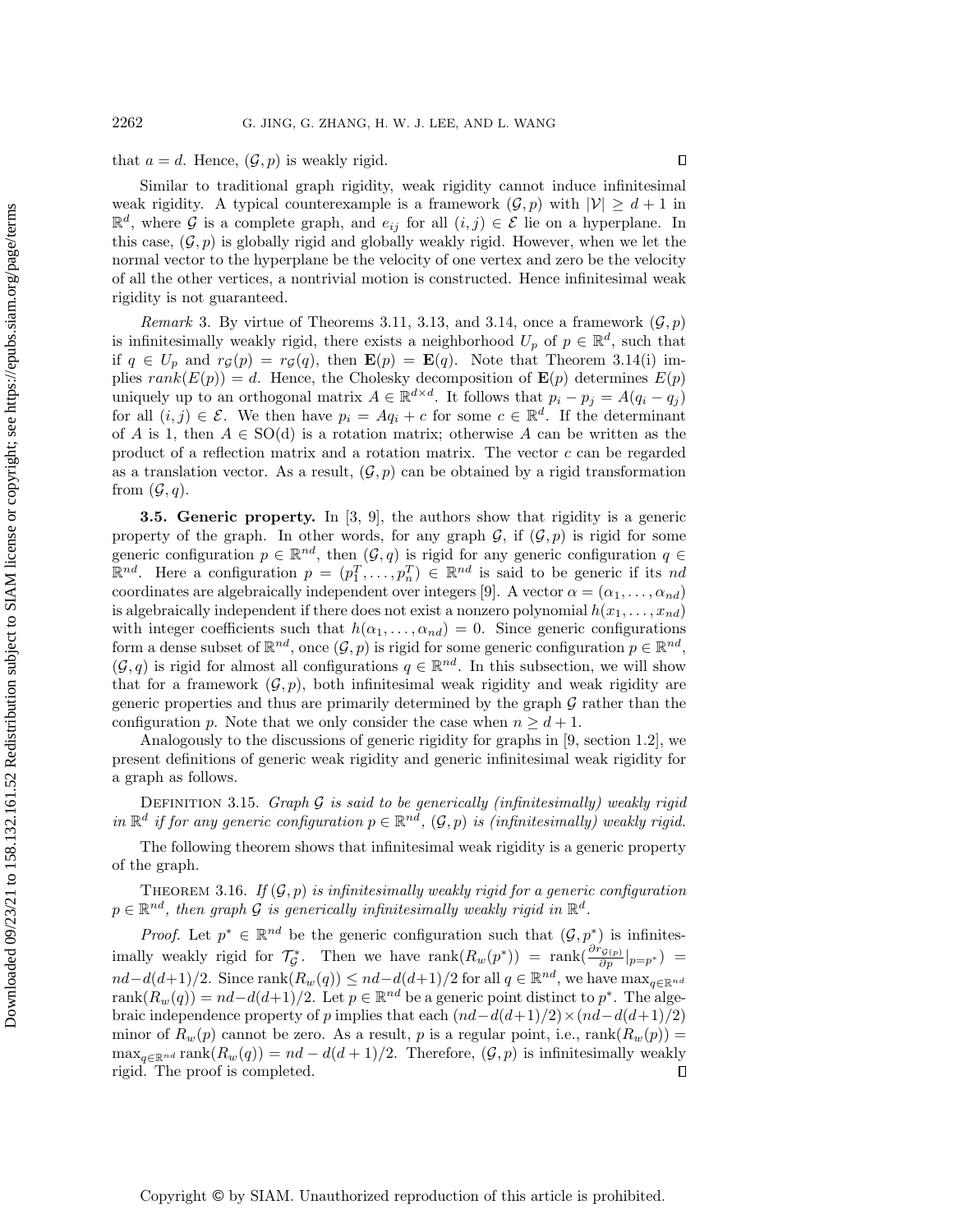To show that weak rigidity is also a generic property, we give the following result.

<span id="page-15-1"></span>THEOREM 3.17. If  $(\mathcal G, p)$  is weakly rigid for  $\mathcal T_{\mathcal G}^*$  in  $\mathbb R^d$ , and  $p \in \mathbb R^{nd}$  is generic, then  $(\mathcal G, p)$  is infinitesimally weakly rigid for  $\mathcal T_{\mathcal G}^*$  in  $\mathbb R^d$ .

*Proof.* Let  $\kappa = \max_{p \in \mathbb{R}^{nd}} \{ \text{rank}(\frac{\partial r_g(p)}{\partial p}) \}$  with respect to  $\mathcal{T}_g^*$ . From the proof of Theorem [3.16,](#page-14-2) a generic configuration is always a regular point (also shown in [\[9,](#page-24-18) Proposition 3.1]). Then we have rank $(R_w(p)) = \kappa$ . It follows from [\[3,](#page-23-3) Proposition 2] that there exists a neighborhood  $U_p$  of p, such that  $r^{-1}_g(r_g(p)) \cap U_p$  is a manifold of dimension  $nd - \kappa$ . By Corollary [3.12](#page-12-2) and [\[3,](#page-23-3) Theorem],  $r_{\mathcal{K}}^{-1}(r_{\mathcal{K}}(p)) = g_{\mathcal{K}}^{-1}(g_{\mathcal{K}}(p))$  is a manifold of dimension  $(a+1)(2d-a)/2$ , where  $a = \text{rank}(p_1, \ldots, p_n)$ . Together with the fact that  $(\mathcal{G}, p)$  is weakly rigid for  $\mathcal{T}_{\mathcal{G}}^*$ , there must hold  $nd - \kappa = (a + 1)(2d - a)/2$ .

Note that there must hold  $a = d$  for the generic configuration p; otherwise the determinant of each  $d \times d$  minor of  $P = (p_1, \ldots, p_n)$  is zero, which conflicts with algebraic independence of p. It follows that  $\text{rank}(R_w(p)) = \kappa = nd - d(d + 1)/2$ . That is,  $(\mathcal{G}, p)$  is infinitesimally weakly rigid.  $\Box$ 

From Theorem [3.14,](#page-13-1) infinitesimal weak rigidity implies weak rigidity. Together with Theorems [3.16](#page-14-2) and [3.17,](#page-15-1) it is natural to obtain the following result.

<span id="page-15-2"></span>THEOREM 3.18. If  $(\mathcal G, p)$  is weakly rigid for a generic configuration  $p \in \mathbb R^{nd}$ , then graph  $\mathcal G$  is generically weakly rigid in  $\mathbb R^d$ .

By Theorem [3.9,](#page-8-0) it is straightforward that any connected graph is generically weakly rigid in the plane. Moreover, Theorem [3.18](#page-15-2) implies that for a generically weakly rigid graph  $\mathcal G$  in  $\mathbb R^d$ , by randomizing a configuration  $p \in \mathbb R^{nd}$ ,  $(\mathcal G, p)$  is weakly rigid with probability 1.

<span id="page-15-0"></span>4. Application to formation control. In this section, we aim to design distributed control laws for a multiagent system to solve the formation stabilization problem. The desired formation shape will be characterized by using weak rigidity theory. Since we have shown that weak rigidity requires fewer edges to recognize a framework, the restriction on the formation graph will be relaxed compared to [\[14,](#page-24-8) [23,](#page-24-10) [38,](#page-25-5) [33,](#page-25-6) [35,](#page-25-7) [34,](#page-25-8) [2,](#page-23-4) [18\]](#page-24-19).

**4.1. Control objective.** Consider *n* autonomous agents moving in  $\mathbb{R}^d$ . In a given global coordinate frame, we denote the position of agent i as  $p_i \in \mathbb{R}^d$ . Each agent is considered to have single-integrator dynamics:

<span id="page-15-3"></span>(9) \.p<sup>i</sup> = u<sup>i</sup> , i \in \scrV ,

where  $u_i \in \mathbb{R}^d$  is a velocity input to be designed.

We denote the formation shape by  $(\mathcal{G}_f, p^*)$  with  $\mathcal{G}_f = (\mathcal{V}, \mathcal{E}_f)$ , where  $\mathcal{G}_f$  is called the formation graph, and  $p^* = (p_1^{*T}, \ldots, p_n^{*T})^T \in \mathbb{R}^{nd}$  is a configuration forming the desired formation shape. We represent the sensing graph by  $\mathcal{G}_s = (\mathcal{V}, \mathcal{E}_s)$ , which describes the interaction relationships between agents. It is natural to assume that  $\mathcal{E}_f \subseteq \mathcal{E}_s$  since the desired edge information is useless in the design of the control input if the involved agents are unable to interact with each other. Let  $\mathcal{N}_i^f$  and  $\mathcal{N}_i^s$  denote the neighbor sets of agent i in  $\mathcal{G}_f$  and  $\mathcal{G}_s$ , respectively. It is easy to see that  $\mathcal{N}_i^f \subseteq \mathcal{N}_i^s$ .

We always consider that all agents are in a GPS-denied environment. Each agent i can only achieve the relative position measurements from its neighbors in graph  $\mathcal{G}_s$ , i.e.,  $p_i^i - p_j^i$ ,  $(i, j) \in \mathcal{E}_s$ , where  $p_k^i$  denotes the position vector of agent k in the local coordinate system of agent i.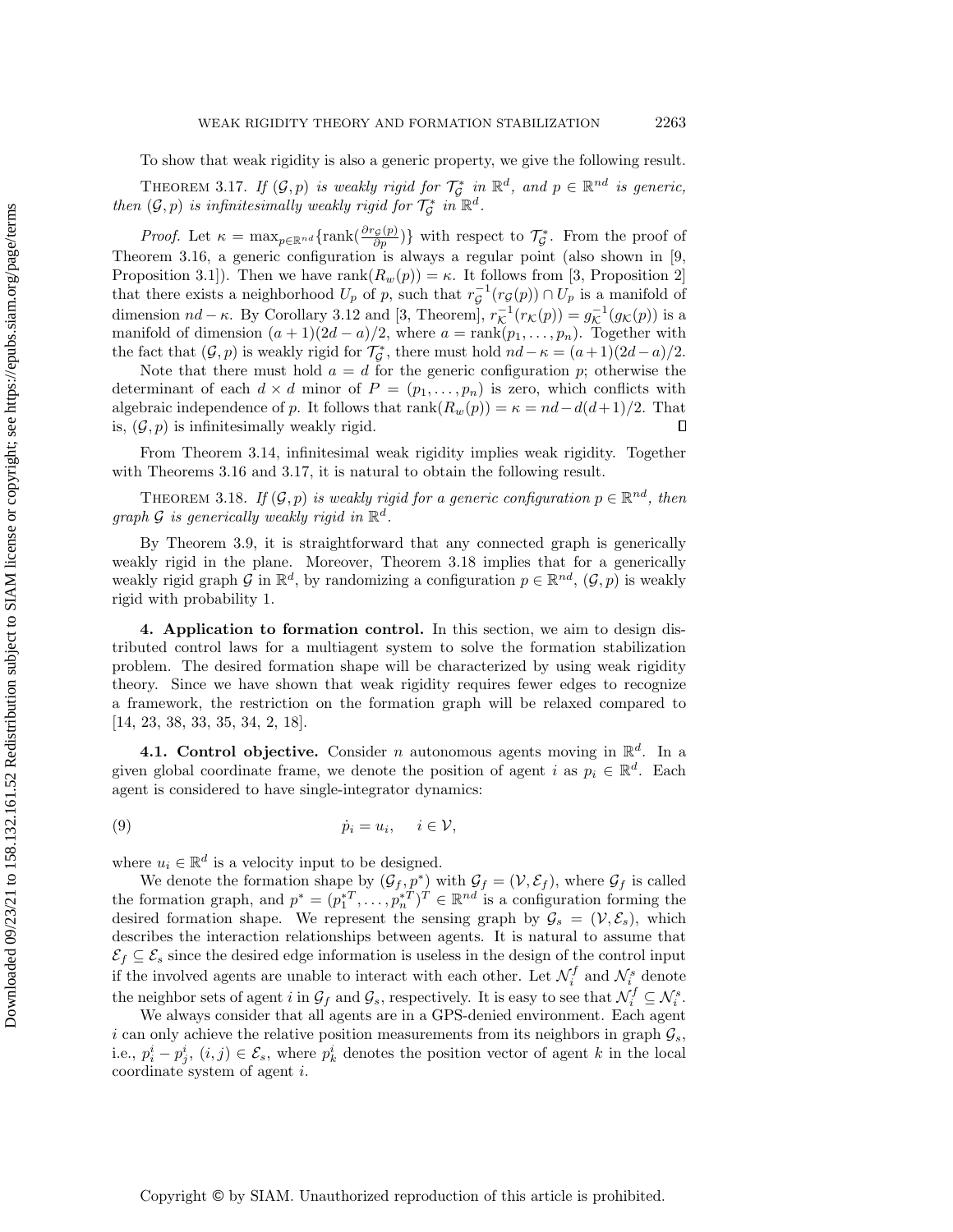Differently from the distance-constrained formation control strategies, we encode the target formation  $(\mathcal{G}_f, p^*)$  through a constraint set of pairwise inner products of relative position states, i.e.,  $\{ (p_i^* - p_j^*)^T (p_i^* - p_k^*) \in \mathbb{R} : (i, j, k) \in \mathcal{T}_{\mathcal{G}_f}^* \}$ . If  $(\mathcal{G}_f, p^*)$ is infinitesimally weakly rigid, then the desired equilibrium can be described by the  $d(d+1)/2$ -dimensional manifold

$$
\mathscr{E} = r_{\mathcal{K}}^{-1} r_{\mathcal{K}}(p^*) = \{ p \in \mathbb{R}^{nd} : (p_i - p_j)^T (p_i - p_k) = (p_i^* - p_j^*)^T (p_i^* - p_k^*), i, j, k \in \mathcal{V} \}.
$$

Remark [3](#page-14-0) has shown that all agents with position states in  $\mathscr E$  form the desired formation shape. As a result, our objective is to design distributed control strategies  $u_i$ for stabilizing agents' position states into  $\mathscr E$  asymptotically.

A framework  $(\mathcal G, p)$  is said to be realizable with  $\mathcal T_{\mathcal G}^*$  if there exists some  $q \in$  $\mathbb{R}^{nd}$  such that  $r_{\mathcal{G}}(q) = r_{\mathcal{G}}(p)$ . Throughout this paper, we always assume that the framework characterizing the desired formation shape is realizable. The weak rigidity based formation stabilization problem is formally stated below.

PROBLEM 1. Given a realizable infinitesimally weakly rigid formation  $(\mathcal{G}_f, p^*),$ design a distributed control protocol [\(9\)](#page-15-3) for each agent i based on the relative position measurements  $\{p_i^i - p_j^i, j \in \mathcal{N}_i^s\}$ , such that the trajectories of agents asymptotically converge into manifold  $\mathscr E$ .

**4.2.** A distributed control law. Given a framework  $(\mathcal{G}_f, p^*)$  and  $\mathcal{T}_{\mathcal{G}}^*$  describing the desired formation shape, let  $\delta_{(i,j,k)} = e_{ij}^T e_{ik} - e_{ij}^* T e_{ik}^*, (i,j,k) \in \mathcal{T}_{\mathcal{G}}^*$ . We aim to steer agents to cooperatively minimize the following cost function:

,

<span id="page-16-0"></span>(10) 
$$
V(p) = \frac{1}{2} \sum_{(i,j,k) \in \mathcal{T}_{G_f}^*} (e_{ij}^T e_{ik} - e_{ij}^* T e_{ik}^*)^2 = \frac{1}{2} \sum_{(i,j,k) \in \mathcal{T}_{G_f}^*} \delta_{(i,j,k)}^2
$$

where  $e_{ij}^* = p_i^* - p_j^*$ . On the basis of function [\(10\)](#page-16-0), a gradient-based control law can be induced as

<span id="page-16-1"></span>
$$
(11) \ \ u_i = -\sum_{(j,k)\in\mathcal{N}_{\mathcal{I}_i}^f} (e_{ij}^T e_{ik} - e_{ij}^{*T} e_{ik}^*) (e_{ij} + e_{ik}) - \sum_{(j,k)\in\mathcal{N}_{\mathcal{I}^i}^f} (e_{ji}^T e_{jk} - e_{ji}^{*T} e_{jk}^*) (e_{ij} - e_{ik}),
$$

where  $\mathcal{N}_{\mathcal{T}_i}^f = \{ (j, k) \in \mathcal{V} \times \mathcal{V} : (i, j, k) \in \mathcal{T}_{\mathcal{G}_f}^* \}, \ \mathcal{N}_{\mathcal{T}^i}^f = \{ (j, k) \in \mathcal{V} \times \mathcal{V} : (j, i, k) \in$  $\mathcal{T}_{\mathcal{G}_f}^*$  or  $(j, k, i) \in \mathcal{T}_{\mathcal{G}_f}^*$ .

Note that for a triple  $(i, j, k) \in \mathcal T_{\mathcal G_f}^*$ , the gradient of  $\delta_{(i,j,k)}$  with respect to  $p_j$ always involves the information of  $e_{ik}$ . That is, agent j should have access to  $e_{ik}$ , which can be computed by  $e_{ij} - e_{kj}$ . This implies that agent j should be able to sense information from  $i$  and  $k$ . Similarly, agent  $k$  should be able to sense information from i and j. Therefore, we require that  $(i, j), (j, k), (i, k) \in \mathcal{E}_s$ . To implement the control law [\(11\)](#page-16-1) distributively, the set  $\mathcal{T}_{\mathcal{G}_f}^*$ , which includes the target inner products of displacements, is constructed by

<span id="page-16-2"></span>(12) 
$$
\mathcal{T}_{\mathcal{G}_f}^* = \{ (i, j, k) \in \mathcal{V}^3 : (i, j), (i, k) \in \mathcal{E}_f, j = k \text{ or } (j, k) \in \mathcal{E}_s, j \leq k \}.
$$

*Remark* 4. Observe that before implementing the control law  $(11)$ , each agent i should be assigned with the elements of  $\mathcal{T}_{\mathcal{G}_f}^*$  involving i and the target inner product constraints involving  $i$ . This can be viewed as a centralized distribution [\[32\]](#page-25-4), which is similar to displacement- or distance-based strategies. When the decentralized controller  $(11)$  is implemented, each agent i only has to sense relative displacements from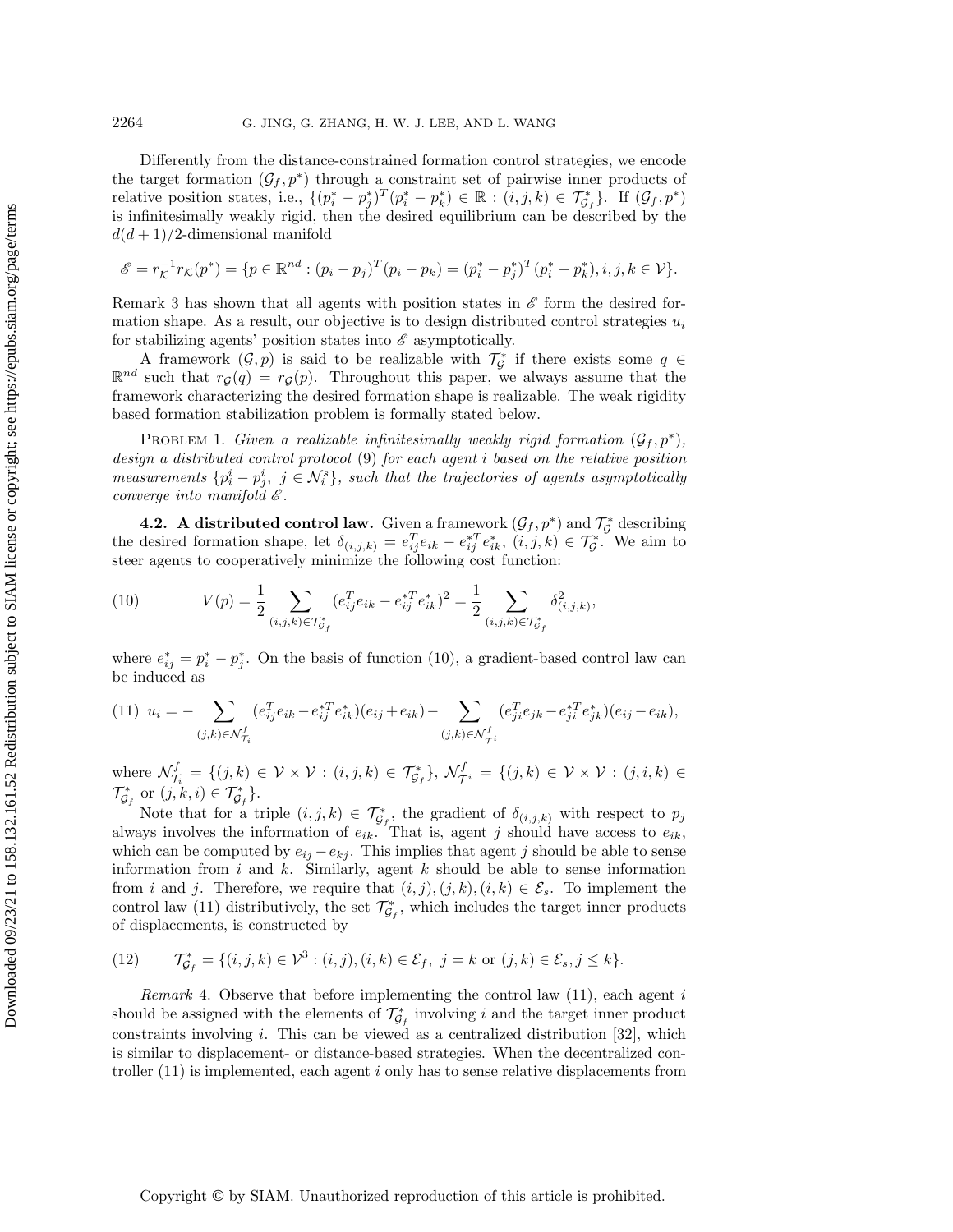neighbors and compute the control input by simple inner products, additions, and subtractions of vectors. Therefore, the control law [\(11\)](#page-16-1) is reasonable from a practical point of view. We make the following assumption on the target formation  $(\mathcal{G}_f, p)$ . Assumption 1.  $(\mathcal G_f, p)$  with  $\mathcal T_{\mathcal G_f}^*$  is infinitesimally weakly rigid.

<span id="page-17-0"></span>In this paper, infinitesimal weak rigidity of  $(\mathcal{G}_f, p)$  is the only condition for solving the formation stabilization problem. In fact, since  $\mathcal{T}_{\mathcal{G}_f}^*$  is constructed as [\(12\)](#page-16-2), to satisfy Assumption [1,](#page-17-0)  $\mathcal{G}_s$  may be required to have more edges than  $\mathcal{G}_f$ . More specifically, for  $(i, j, k) \in \mathcal{T}_{\mathcal{G}_f}^*$  and  $j \neq k$ , it should hold that  $(j, k) \in \mathcal{E}_s$ , but it is unnecessary that  $(j, k) \in \mathcal{E}_f$ . As an example, for the sensing graph shown in Figure [1\(](#page-4-0)a), the edge  $(2, 3)$  can be reduced to generate the formation graph in Figure [1\(](#page-4-0)b). It is important to note that using [\(12\)](#page-16-2) as  $\mathcal{T}_{\mathcal{G}_f}^*$  is mainly to guarantee effectiveness of the gradient controller [\(11\)](#page-16-1). As a result, the restriction of  $\mathcal{G}_s$  can be relaxed if some other distributed controller is applied. We will introduce the details in subsection [4.4.](#page-20-0)

The following lemma shows the implicit condition on  $\mathcal{G}_s$  for validity of Assumption [1.](#page-17-0)

<span id="page-17-1"></span>LEMMA 4.[1](#page-17-0). Assumption 1 holds if and only if  $(\mathcal{G}_s, p)$  is infinitesimally rigid.

Proof. Let  $r_{\mathcal{G}_f} = (\ldots, e_{ij}^T e_{ik}, \ldots)^T, (i, j, k) \in \mathcal{T}_{\mathcal{G}_f}^*, R_w = \frac{\partial r_{\mathcal{G}_f}}{\partial p} = (\xi_1, \ldots, \xi_s)^T$ ,  $g_{\mathcal{G}_s} = (\ldots, ||e_{ij}||^2, \ldots)^T, (i, j) \in \mathcal{E}$ , be the distance-based rigidity function of  $(\mathcal{G}_s, p)$ ,  $R = \frac{\partial g_{\mathcal{S}_s}}{\partial p}$ . It follows from [\(12\)](#page-16-2) that  $\mathcal{T}_{\mathcal{G}_f}^*$  always includes  $\{(i, j, j) : (i, j) \in \mathcal{E}_s\}$ , implying that rank $(R_w) \geq \text{rank}(R) = nd - \frac{d(d+1)}{2}$  $\frac{2^{(n+1)}}{2}$ . Therefore, the sufficiency is obtained. Next we prove the necessity.

It suffices to show that each row of  $R_w$  can be denoted by a linear combination of rows of R. It is obvious that we only have to focus on  $\xi_l^T = \frac{\partial (e_{ij}^T e_{ik})}{\partial p}$  for  $j \neq k$ . Note that it always holds that  $e_{ij}^T e_{ik} = (||e_{ij}||^2 + ||e_{ik}||^2 - ||e_{jk}||^2)/2$ ; it follows that  $\frac{\partial (e_{ij}^T e_{ik})}{\partial p} = \left(\frac{\partial (||e_{ij}||^2)}{\partial p} + \frac{\partial (||e_{ik}||^2)}{\partial p} - \frac{\partial (||e_{jk}||^2)}{\partial p}\right)/2$ , implying that each row in  $R_w$  can be denoted by several rows of R. Therefore,  $\text{rank}(R) \geq \text{rank}(R_w) = nd - d(d + 1)/2$ . Recall that  $null(R) \geq d(d + 1)/2$ ; we have  $rank(R) = nd - d(d + 1)/2$ .  $\Box$ 

It is worthwhile to note that in a particular case when  $\mathcal{G}_s$  is a triangulated Laman graph (see details in [\[8\]](#page-24-13)),  $(\mathcal{G}_s, p)$  can be a minimally infinitesimally rigid framework. Then Assumption [1](#page-17-0) holds from Lemma [4.1.](#page-17-1)

Let  $\delta(p) = (\ldots, \delta_{(i,j,k)}, \ldots)^T = r_{\mathcal{G}_f}(p) - r_{\mathcal{G}_f}(p^*);$  then  $V(p) = \frac{1}{2} ||\delta(p)||^2$ . By the chain rule, the dynamic equation of multiagent system [\(9\)](#page-15-3) with control law [\(11\)](#page-16-1) can be written in the following compact form:

<span id="page-17-2"></span>(13) 
$$
\dot{p} = -\nabla_p V(p) = -\left(\frac{\partial r_{\mathcal{G}_f}(p)}{\partial p}\right)^T \delta(p) = -R_w^T(p)\delta(p).
$$

Under Assumption [1,](#page-17-0) each agent can achieve the required information for implementing controller [\(11\)](#page-16-1) via local interactions with its neighbors. Therefore, our control strategy is a distributed one. In fact, we also have the following properties for the control law [\(11\)](#page-16-1).

<span id="page-17-3"></span>Lemma 4.2. (i) The controller [\(11\)](#page-16-1) is independent of the global coordinate frame. (ii) The centroid  $\bar{p} = \frac{1}{n} \sum_{i \in \mathcal{V}} p_i(t)$  is invariant; i.e.,  $\bar{p} = 0$ .

(iii) Let  $P = (p_1, \ldots, p_n)$ , rank $(P(0)) = rank(P(t))$  for all  $t \geq 0$ .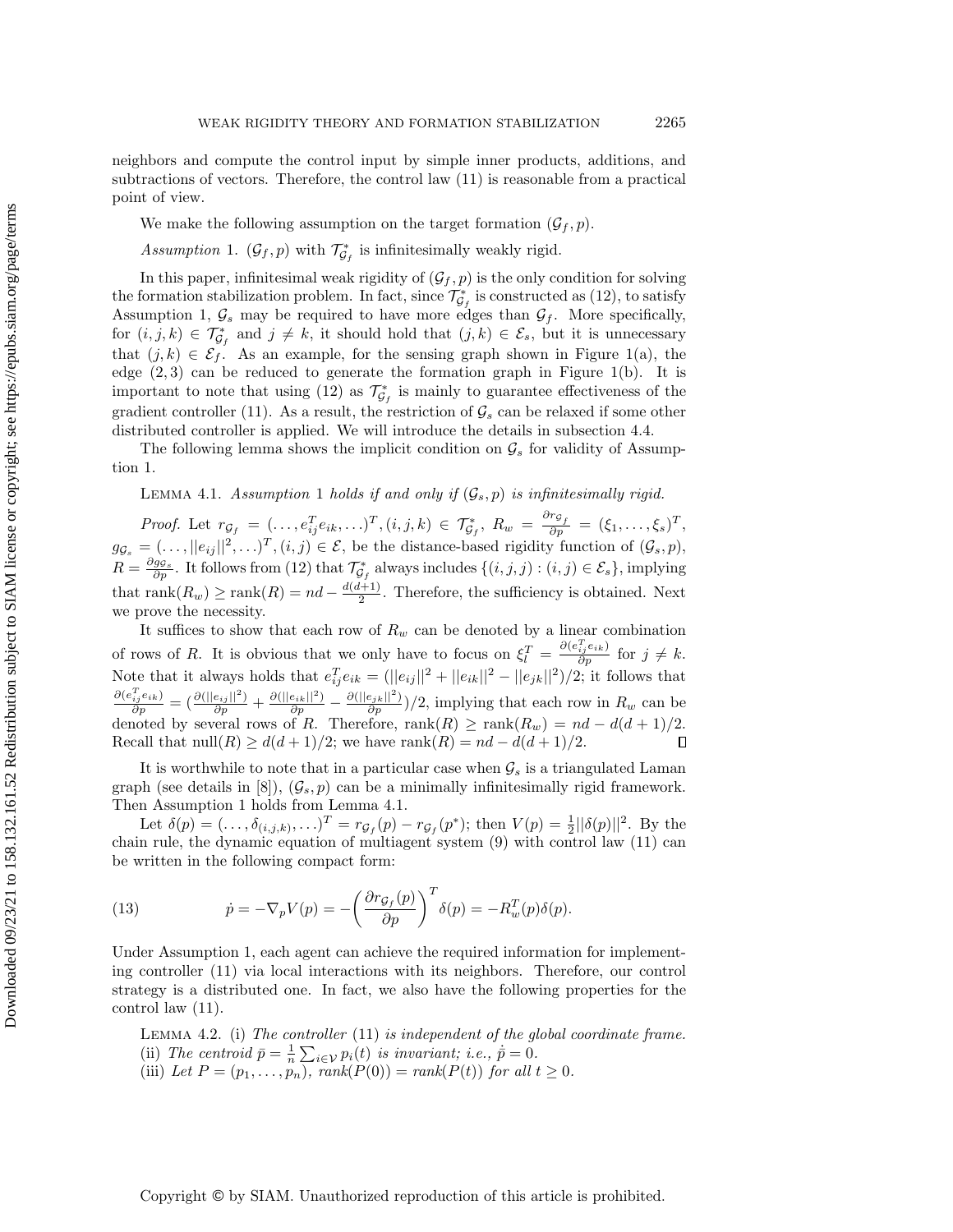Proof. (i) and (ii) are straightforward by a proof similar to [\[22\]](#page-24-9); thus we omit the proofs here.

(iii) Let  $R_e = \frac{\partial r_{\mathcal{G}_f}}{\partial e} \in \mathbb{R}^{s \times md}$  with  $e = (\ldots, e_{ij}^T, \ldots)^T = (\alpha_1^T, \ldots, \alpha_m^T)^T \in \mathbb{R}^{md}$ , and  $e^* = (\ldots, e_{ij}^{*T}, \ldots)^T = (\alpha_1^{*T}, \ldots, \alpha_m^{*T})^T \in \mathbb{R}^{md}$ . Note that we always have

 $R_e^T \delta = (\triangle \otimes I_d)e,$ 

where  $\delta = (\delta_1, \ldots, \delta_s)^T = e^T e - e^{*T} e^*$ ,  $\Delta = [\Delta_{ij}] \in \mathbb{R}^{m \times m}$ ,  $\Delta_{ii} = ||\alpha_i||^2 - ||\alpha_i^*||^2$  if  $||\alpha_i||^2 - ||\alpha_i^*||^2$  is a component of  $\delta$ , and  $\Delta_{ii} = 0$  otherwise;  $\Delta_{ij} = \Delta_{ji} = \alpha_i^T \alpha_j - \alpha_i^{*T} \alpha_j^*$ if  $\alpha_i^T \alpha_j - \alpha_i^{*T} \alpha_j^{*}$  is a component of  $\delta$ , and  $\Delta_{ij} = \Delta_{ji} = 0$  otherwise. As a result, [\(13\)](#page-17-2) is transformed into

$$
\dot{p} = -R_w^T \delta = -\bar{H}^T R_e^T \delta = -\bar{H}^T (\triangle \otimes I_d) \bar{H} p = -((H^T \triangle H) \otimes I_d) p,
$$

which can be equivalently written as

$$
\dot{P} = -P\bar{\triangle},
$$

where  $\bar{\Delta} = H^T \Delta H$ . From the lemma on rank-preserving differential equations shown in [\[33\]](#page-25-6), we can obtain that rank( $P$ ) is invariant during evolution of the formation system.  $\Box$ 

4.3. Stability analysis. Notice that the cost function [\(10\)](#page-16-0) is nonconvex and thus has multiple local minima. We will mainly concentrate on local stability of the formation system  $(13)$ . We say a set M is locally exponentially stable if there exists an exponent  $c > 0$ , such that for any  $x \in M$ , there exists a neighborhood  $\Omega$  of x, and any trajectory starting from  $\Omega$  converges to M at least as fast as  $e^{-ct}$ .

<span id="page-18-1"></span>THEOREM 4.3. For a group of  $n > d+1$  agents with dynamics [\(9\)](#page-15-3) and control law [\(11\)](#page-16-1) moving in  $\mathbb{R}^d$ , under Assumption [1](#page-17-0),  $\mathscr E$  is locally exponentially stable.

Proof. We observe that the gradient-based formation system [\(13\)](#page-17-2) has a simi-lar form to [\[14,](#page-24-8) equation (8)]. Let  $z = (\bar{p}^T, \bar{z}^T)^T = Qp$ , where  $\bar{z} \in \mathbb{R}^{nd-d}$ , and  $Q \in \mathbb{R}^{nd \times nd}$  is an orthogonal matrix with its first d rows being  $\frac{1}{n} \mathbf{1}_n^T \otimes I_d$ . Using the centroid invariance property, i.e.,  $\dot{\bar{p}} = 0$ , shown in Lemma [4.2,](#page-17-3) [\(13\)](#page-17-2) can also be equivalently transformed into a reduced-order system  $\dot{\bar{z}}=\bar{f}(\bar{z})$  with a compact manifold of equilibria  $\bar{\mathscr{E}}$ . Since the target formation  $\mathscr{E} = r_{\mathcal{K}}^{-1}(r_{\mathcal{K}} (p^*))$  has been shown to be a  $d(d+1)/2$ -dimensional manifold in the proof of Theorem [3.14,](#page-13-1)  $\bar{\mathscr{E}}$  is a  $d(d-1)/2$ dimensional manifold characterized by rotations around the centroid  $\bar{p}(0)$ .

By simply following a procedure similar to that in [\[14\]](#page-24-8), the traditional center manifold theory can be employed to show that each point in  $\mathscr E$  is locally exponentially stable. Due to compactness of  $\mathscr{E}$ , there is a finite subcover forming a neighborhood of  $\bar{\mathscr{E}}$ . Therefore, there must exist an exponent  $c > 0$  such that for each  $\bar{z} \in \bar{\mathscr{E}}$ , any trajectory converges to  $\bar{\mathscr{E}}$  from a neighborhood of  $\bar{z}$  at least as fast as  $e^{-ct}$ . Recall that  $\bar{p}$  is invariant; it is straightforward that the same conclusion holds for  $\mathscr{E}$ .  $\Box$ 

Note that although the desired equilibrium is  $\mathscr{E}$ , and  $r_{\mathcal{G}_f}^{-1}(r_{\mathcal{G}_f}(p^*)) = \mathscr{E}$  only if  $(\mathcal{G}_f, p)$  is globally weakly rigid, it is not necessary for the target formation to be globally weakly rigid since we only require local stability.

<span id="page-18-0"></span>Local exponential stability actually characterizes the ability of control law [\(11\)](#page-16-1) to restore the desired formation shape under a small perturbation from the desired equilibrium  $\mathscr{E}$ . In fact, when  $n = d + 1$  and  $(\mathcal{G}_f, p^*)$  with  $\mathcal{T}_{\mathcal{G}_f}^*$  is minimally infinitesimally weakly rigid, almost global asymptotic stability of the formation system can be ensured, as given in the following theorem.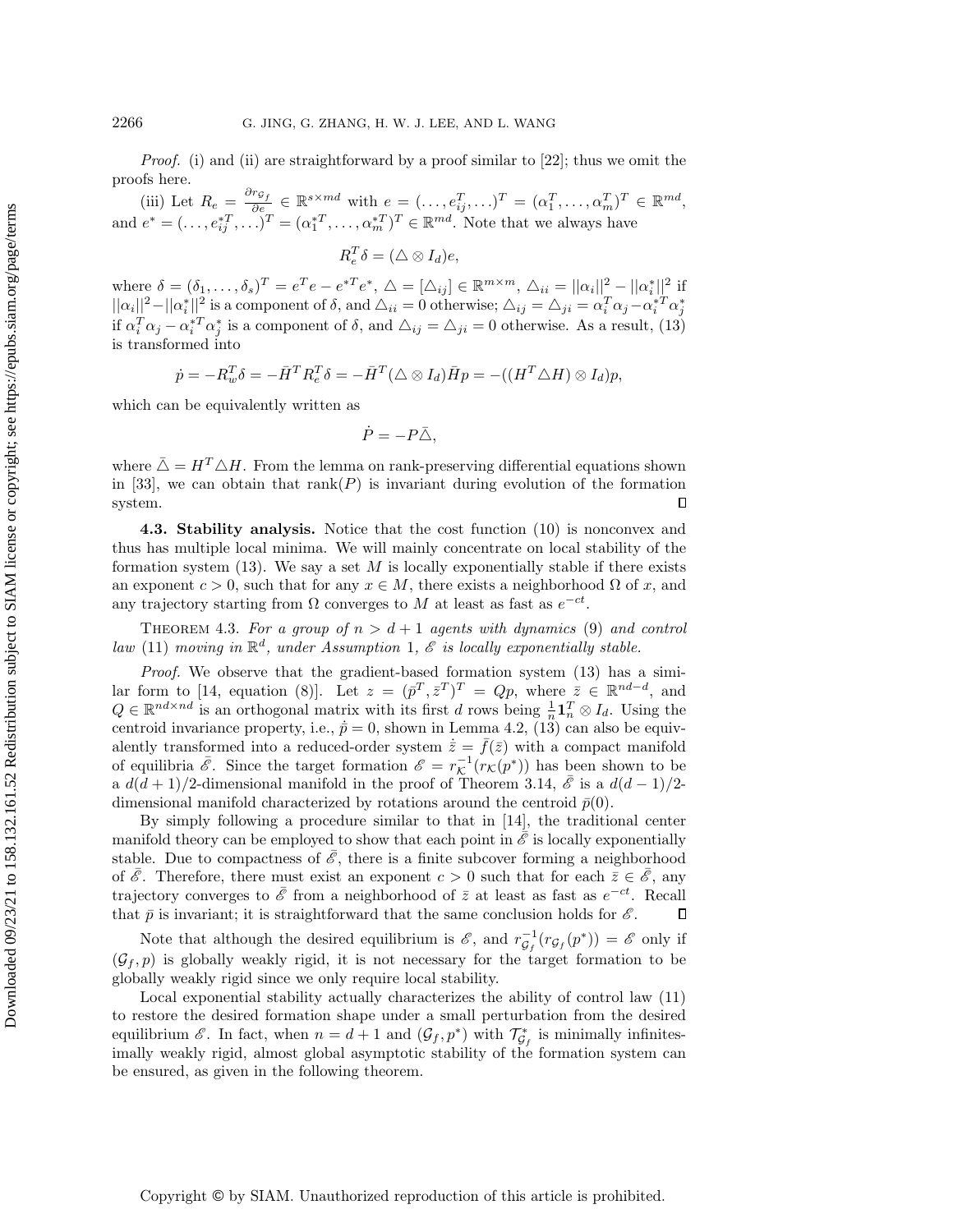THEOREM 4.4. For a group of  $n = d + 1$  agents with dynamics [\(9\)](#page-15-3) and control law [\(11\)](#page-16-1) moving in  $\mathbb{R}^d$ , if  $p_1(0), \ldots, p_n(0)$  do not lie in a hyperplane and  $(\mathcal{G}_f, p^*)$  with  $\mathcal{T}_{\mathcal{G}_f}^*$  is minimally infinitesimally weakly rigid, then

(i)  $(\mathcal{G}_f, p(t))$  is infinitesimally weakly rigid for all  $t \geq 0$ ;

(ii) collisions between any agents are avoided; and

(iii) the stacked state vector p will converge into  $\mathscr E$  exponentially.

*Proof.* (i) According to Lemma [4.1,](#page-17-1)  $\text{rank}(R(p(0))) = \text{rank}(R_w(p(0))) = nd - d(d +$ 1)/2, where  $R(p(t)) = \frac{\partial g_{\mathcal{G}_s}}{\partial p}$ . It follows that  $|\mathcal{E}_s| \geq nd - d(d+1)/2 = n(n-1)/2 = C_n^2$ . Thus  $\mathcal{G}_s$  is a complete graph. By Lemma [4.1,](#page-17-1) we only have to prove that  $R(p(t))$ is of full row rank for  $t \geq 0$ . Suppose this is not true for  $t = t^*$ . Let  $R(p(t^*))$  $(r_1, \ldots, r_{\bar{m}})^T = (c_1, \ldots, c_n),$  where  $r_i \in \mathbb{R}^{nd}$ ,  $i \in \{1, \ldots, \bar{m}\},$   $c_j \in \mathbb{R}^{\bar{m} \times \bar{d}}$ ,  $j \in \mathcal{V}$ ,  $m\bar m = n(n - 1)/2 = d(d + 1)/2$ . Then there exist not all zero scalars  $\tau_1, \ldots, \tau_{\bar m}$  such that  $\tau_1 r_1 + \cdots + \tau_m r_{\bar{m}} = 0$ , which implies that  $\tau^T R(p(t^*)) = \tau^T(c_1, \ldots, c_n) = 0$ . Without loss of generality, suppose  $\tau_k \neq 0$ . Note that there must exist a submatrix  $c_l$  such that the k<sup>th</sup> row of  $c_l$  is associated with  $e_{li}^T(t^*)$  for some  $i \in \mathcal{N}_l^s$ . Since  $\mathcal{G}_s$  is complete,  $c_l = (\frac{\partial g_{g_s}}{\partial p_l})^T$  has exactly  $n - 1 = d$  nonzero rows associated with  $e_{li}^T(t^*)$  for  $i \in \mathcal{N}_l^s$ . Together with the fact that  $\tau^T c_l = 0$ , where  $\tau = (\tau_1, \ldots, \tau_{\overline{m}})^T$ , these  $e_{li}(t^*)$ for all  $i \in \mathcal{N}_l^s$  are linearly dependent. Letting  $E_l = (\ldots, e_{li}(t^*), \ldots)^T \in \mathbb{R}^{d \times d}, i \in \mathcal{N}_l^s$ , we have rank $(E_l) < d$ .

Since  $p_1(0), \ldots, p_n(0)$  do not lie on a hyperplane, there do not exist not all zero scalars  $k_1, \ldots, k_d$  and  $b \in \mathbb{R}$  such that  $k_1p_{i(1)}(0) + \cdots + k_d p_{i(d)}(0) = b$  for all  $i \in \mathcal{V}$ , where  $p_{i(j)}(0) \in \mathbb{R}$  denotes the jth component of  $p_i(0)$ . As a result, the matrix  $\bar{P}(0) = (1_n, P^T(0)) \in \mathbb{R}^{(d+1)\times (d+1)}$  is of full rank. Due to Lemma [4.2,](#page-17-3) one has  $\dot{P}^T = - \bar{\triangle}^T P^T = - \bar{\triangle} P^T$ , and together with the fact that  $\bar{\triangle} \mathbf{1}_n = H^T \triangle H \mathbf{1}_n = 0$ , we have  $\dot{\bar{P}} = - \bar{\triangle} \bar{P}$ , which is a rank preserving differential equation. Hence,  $\bar{P}(t^*)$ is of full rank, and  $P^T(t^*)$  is of full column rank. Since  $\mathcal{G}_s$  is complete, we have  $E_l = H_l P^T(t^*)$ , where  $H_l$  is an incidence matrix associated with a star topology with agent l as the root. Note that  $null(H_l) = \text{span}\{ 1_n\}$ ; if  $E_l x = 0$  for some nontrivial  $x \in \mathbb{R}^{nd}$ , then either  $P^T x = 0$  or  $p_i^T x = p_j^T x$  for all  $i, j \in \mathcal{V}$ . Neither case can happen since  $P^T(t^*)$  is of full column rank and  $\bar{P}(t^*)$  is of full rank. As a result,  $null(E_l) = \emptyset$ . This conflicts with rank $(E_l) < d$ . Consequently, we have rank $(R_w(p(t))) = \text{rank}(R(p(t))) = nd - d(d+1)/2$  for all  $t \geq 0$ .

(ii) Suppose that there are two agents i, j colliding with each other at some  $t \geq 0$ . From (i) and Lemma [2.1,](#page-4-2) agent i should have d neighbors other than j. It follows that  $|\mathcal{N}_i^s| \geq d + 1 > d$ , which conflicts with  $|\mathcal{N}_i^s| = d$ . Hence, collision avoidance is guaranteed during the formation process.

(iii) We first claim that  $r_{\mathcal{G}_f}$  has exactly  $\bar{m} = nd - d(d + 1)/2 = d(d + 1)/2$ components. It follows from Theorem [3.9](#page-8-0) that  $\mathcal{G}_f$  is a tree. From the form of  $\mathcal{T}_{\mathcal{G}_f}^*$ given by [\(12\)](#page-16-2), we have  $|\mathcal{T}_{\mathcal{G}_f}^*| = n - 1 + C_{n-1}^2 = d(d+1)/2 = \bar{m}$ ; therefore,  $r_{\mathcal{G}_f} \in \mathbb{R}^{\bar{m}}$ . Next we show that  $r_{\mathcal{G}_f}(p) = r_{\mathcal{G}_f}(p^*)$  implies  $p \in \mathscr{E}$ ; i.e.,  $(\mathcal{G}_f, p)$  is globally weakly rigid. Note that it always holds that  $e_{ij}^T e_{ik} = 1/2(||e_{ij}||^2 + ||e_{ik}||^2 - ||e_{jk}||^2)$ ; i.e., any component of  $r_{\mathcal{G}_f}$  can be denoted by a linear combination of several components of  $g_{\mathcal{G}_s}$ . Therefore, there exists a constant matrix  $M \in \mathbb{R}^{\bar m \times \bar m}$  such that  $r_{\mathcal{G}_f}(p) = M g_{\mathcal{G}_s}(p)$ for any  $p \in \mathbb{R}^{nd}$ . It follows that  $R_w = \frac{\partial r_{\mathcal{G}_f}}{\partial p} = M \frac{\partial g_{\mathcal{G}_s}}{\partial p} = MR$ . From the well-known inequality rank $(M)$  + rank $(R)$  –  $\bar{m} \leq \text{rank}(R_w) \leq \min\{ \text{rank}(M),\text{rank}(R)\}$ , we have rank $(M) = \bar{m}$ ; i.e., M is nonsingular. It follows that  $g_{\mathcal{G}_s} = M^{-1} r_{\mathcal{G}_f}$ . That is, once  $r_{\mathcal{G}_f}(p) = r_{\mathcal{G}_f}(p^*)$ , it holds that  $g_{\mathcal{G}_s}(p) = g_{\mathcal{G}_s}(p^*)$ . Recall that  $\mathcal{G}_s$  is complete; we have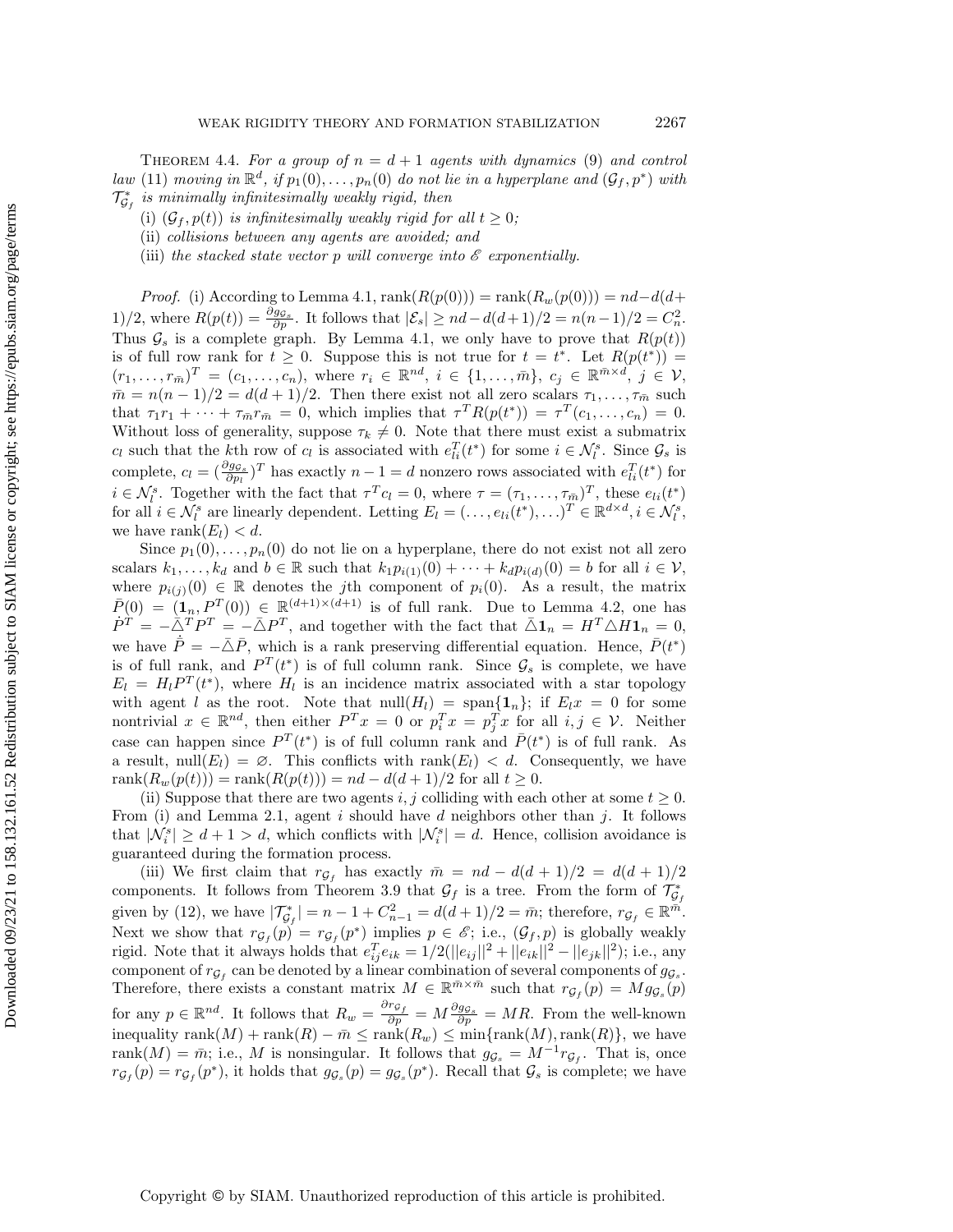$D(p) = D(p^*)$ . According to Theorem [3.13,](#page-13-0) it holds that  $\mathbf{E}(p) = \mathbf{E}(p^*)$ ; i.e.,  $p \in \mathscr{E}$ . Next we prove exponential stability of  $\{ p \in \mathbb{R}^{nd} : r_{\mathcal{G}_f}(p) = r_{\mathcal{G}_f}(p^*) \}$ . Let  $\delta =$ 

 $r_{\mathcal{G}_f}(p) - r_{\mathcal{G}_f}(p^*)$ . Due to the fact that  $\dot{\delta} = \dot{r}_{\mathcal{G}_f} = \frac{\partial r_{\mathcal{G}_f}}{\partial p}\dot{p} = R_w\dot{p}$ , together with [\(13\)](#page-17-2), the formation system can be described by

<span id="page-20-1"></span>(14) 
$$
\dot{\delta} = -R_w R_w^T \delta.
$$

Now we show that [\(14\)](#page-20-1) is a self-contained system. It suffices to show that  $R_w R_w^T$ is a function of  $\delta$ . Note that each entry of  $R_w R_w^T$  is a linear combination of  $e_{ij}^T e_{kl}$ ,  $(i, j), (k, l) \in \mathcal{E}$ . It is easy to see that  $e_{ij}^T e_{kl}$  can always be denoted by a linear combination of components of  $g_{\mathcal{G}_s}$ , i.e.,  $e_{ij}^T e_{kl} = \frac{1}{2} (||e_{jk}||^2 + ||e_{il}||^2 - ||e_{ik}||^2 - ||e_{jl}||^2)$ . Together with  $g_{\mathcal{G}_s} = M^{-1} r_{\mathcal{G}_f}$ , it becomes certain that  $R_w R_w^T$  can be written as a smooth function of  $r_{\mathcal{G}_f}$  and therefore is also a smooth function of  $\delta$ .

Let  $\phi = ||\delta||^2$ ; it follows from [\(14\)](#page-20-1) that  $\dot{\phi} = -2\delta^T R_w R_w^T \delta \leq 0$ . This implies that  $\delta$ always stays in the compact set  $\Psi = \{ \delta \in \mathbb{R}^{\bar m} : ||\delta||^2 \leq \phi(0)\}$ . Since we have shown in (i) that  $\text{rank}(R_w R_w^T) = \text{rank}(R_w) = \bar{m}$  for all  $t \geq 0$ , together with the fact that  $R_w R_w^T$ is totally determined by  $\delta$ , there must exist  $\kappa > 0$  such that  $\kappa = \min_{\delta \in \Psi} \lambda (R_wR_w^T)$ . It follows that  $\phi \leq - 2\kappa \phi$ . Then  $\phi \leq \exp(- 2\kappa) \phi (0)$ . That is,  $\delta$  vanishes exponentially.

Recall that  $(\mathcal{G}_f , p)$  is globally weakly rigid; hence, p must converge into  $\mathscr{E}$  exponentially.  $\Box$ 

Remark 5. In the case when  $n \geq d + 1$ , let C be the set of configurations in a hyperplane of  $\mathbb{R}^d$ . Then  $\mathcal{C} = \{ p \in \mathbb{R}^{nd} : f(p) = 0 \}$ , where  $f(p)$  is the sum of the squares of all the  $(d + 1) \times (d + 1)$  minors of  $\overline{P} = (1_n, P^T) \in \mathbb{R}^{n \times (d+1)}$ . Note that  $f(p)$  is a nontrivial polynomial; thus C is either equal to  $\mathbb{R}^{nd}$  or of measure zero [\[6\]](#page-23-5). Since  $p^*$  is a configuration such that rank( $\overline{P}$ ) = d + 1, we have  $p^* \notin \mathcal{C}$ . Therefore, the measure of C is zero. That is, if  $n = d + 1$ , Theorem [4.4](#page-18-0) implies that for almost any given initial configuration, the control law [\(11\)](#page-16-1) will exponentially stabilize a minimally infinitesimally weakly rigid formation. However, since the exponent  $2\kappa$  is dependent on  $p(0) \in \mathbb{R}^{nd} \setminus \mathcal{C}$ , and  $\mathbb{R}^{nd} \setminus \mathcal{C}$  is not compact, it is uncertain whether a uniform  $\kappa$ exists. Thus, we can only conclude that if  $n = d + 1$ , the minimally infinitesimally weakly rigid formation is almost globally asymptotically stable.

<span id="page-20-0"></span>4.4. Formation control under nonrigid sensing graphs. Lemma [4.1](#page-17-1) shows that the control strategy proposed in the previous subsections can only be implemented on the premise that  $(\mathcal{G}_s, p^*)$  is infinitesimally rigid. In this subsection, we consider  $\mathcal{G}_f = \mathcal{G}_s = \mathcal{G} = (\mathcal{V}, \mathcal{E})$  and try to solve the formation stabilization problem when  $(\mathcal{G}, p^*)$  is only infinitesimally weakly rigid, which is a weaker graph condition compared to rigidity. Differently from [\(12\)](#page-16-2), we use  $\mathcal{T}_{\mathcal{G}}^*$  as follows:

(15) 
$$
\mathcal{T}_{\mathcal{G}}^* = \{ (i, j, k) \in \mathcal{V}^3 : (i, j), (i, k) \in \mathcal{E}, j \leq k \}.
$$

To achieve the goal of formation, we consider the following independent cost function for each agent:

<span id="page-20-3"></span>(16) 
$$
V_i(p) = \frac{1}{2} \sum_{(j,k) \in \mathcal{N}_{\mathcal{T}_i}} \delta^2_{(i,j,k)} + \frac{1}{2} \sum_{j \in \mathcal{N}_i} \delta^2_{(j,i,i)}, \qquad i \in \mathcal{V},
$$

where  $\mathcal{N}_{\mathcal{T}_i} = \{ (j, k) \in \mathcal{V} \times \mathcal{V} : (i, j, k) \in \mathcal{T}_{\mathcal{G}}^* \}.$ 

<span id="page-20-2"></span>The distributed control law is

(17) 
$$
u_i = -K_i \nabla_{p_i} V_i, \qquad i \in \mathcal{V},
$$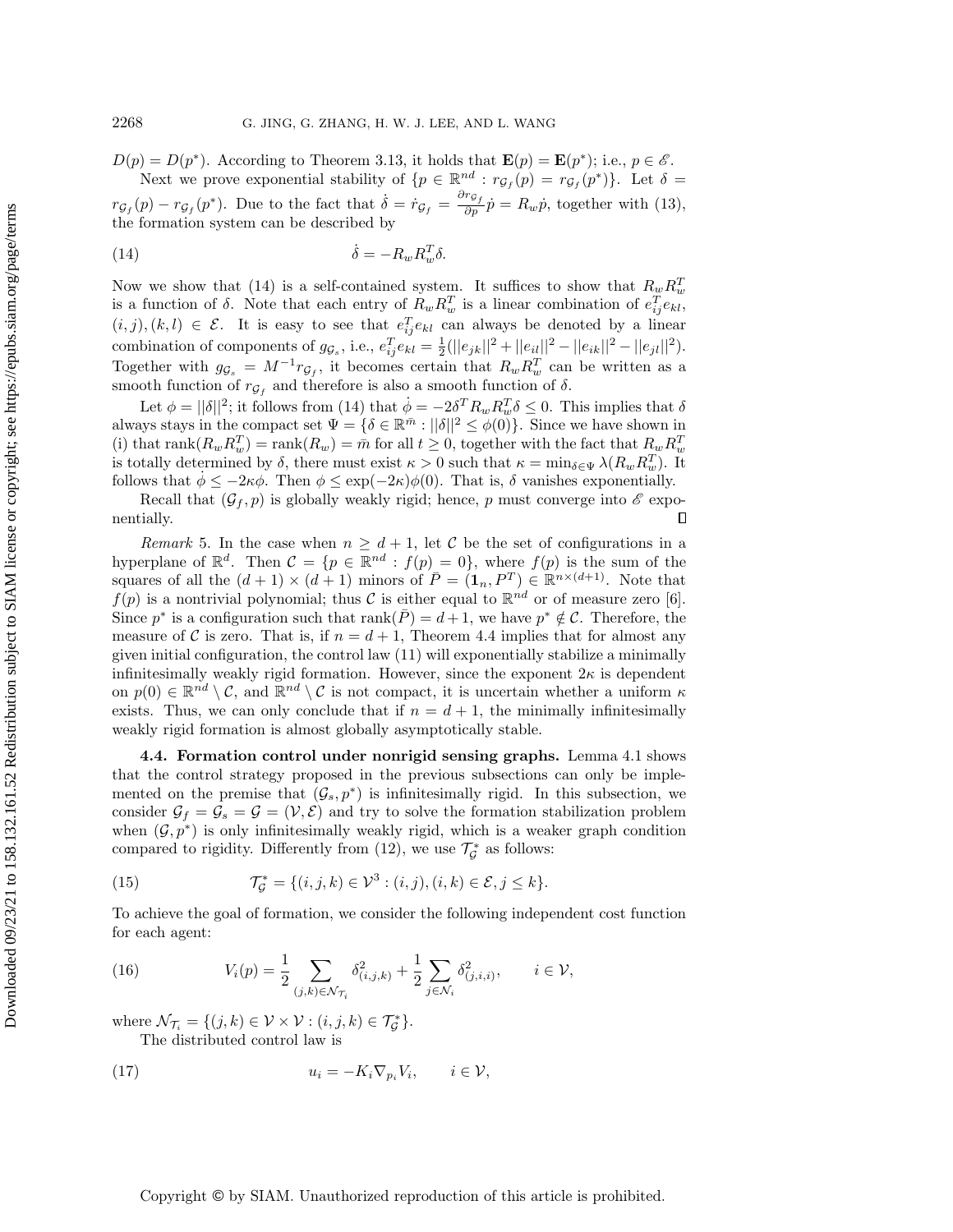where  $K_i \in \mathbb{R}^{d \times d}$  is a control gain matrix for agent i to be designed. Note that the control law  $(17)$  for agent i induced by function  $(16)$  only requires information of  $p_i - p_j$  for  $(i, j) \in \mathcal{E}_f$ . Hence a sensing graph  $\mathcal{G}_s = \mathcal{G}_f$  is sufficient for each agent to implement the control law. Moreover, [\(17\)](#page-20-2) is no longer a normal gradient-based control law. As a result, the centroid  $\bar{p}$  is dynamic during the formation process. However, it can be easily verified that the control law [\(17\)](#page-20-2) is still independent of the global coordinate frame.

<span id="page-21-0"></span>With [\(17\)](#page-20-2), the formation system can be written as

$$
(18)\qquad \qquad \dot{p} = -K\bar{R}_w^T\delta,
$$

where  $K = \text{diag}(K_1, \ldots, K_n) \in \mathbb{R}^{nd \times nd}$ .

Different from [\(13\)](#page-17-2), the nongradient-based formation system [\(18\)](#page-21-0) has a dynamic centroid and thus cannot be transformed into a reduced-order system with a compact manifold of equilibria. Due to the noncompactness of  $\mathcal{E}$ , there does not exist an open cover of  $\mathcal E$  having a finite subcover. In the following, we will employ Lemma [2.2](#page-4-3) to establish local exponential stability of the target formation shape.

<span id="page-21-2"></span>THEOREM 4.5. For a group of  $n \geq d + 1$  agents with dynamics [\(9\)](#page-15-3) and control law [\(17\)](#page-20-2) moving in  $\mathbb{R}^d$ , under Assumption [1](#page-17-0), if for some  $p^* \in \mathscr{E}$ , the gain matrix K can be chosen such that  $J^* = K\overline{R}_w^T R_w|_{p=p^*}$  has  $d(d+1)/2$  zero eigenvalues and the rest have positive real parts, then for any  $\tilde{p} \in \mathscr{E}$ , there exists a compact neighborhood  $\Omega$  of  $\tilde{p}$ , such that  $M = \Omega \cap \mathscr E$  is locally exponentially stable.

*Proof.* For any  $\tilde{p} \in \mathscr{E}$ , let  $\rho = p - \tilde{p}$ . Rewrite [\(18\)](#page-21-0) as  $\dot{p} = f(p)$ ; expanding in a Taylor series about  $\tilde{p}$ , we have  $f(p) = f(\tilde{p}) + \frac{\partial f(\tilde{p})}{\partial p} \rho + g(\rho)$ . Due to the fact that  $\mathscr{E}$  is a manifold of equilibria, we have  $\dot{\tilde{p}} = f(\tilde{p})$ . Then [\(18\)](#page-21-0) can be equivalently written as

<span id="page-21-1"></span>(19) 
$$
\dot{\rho} = \frac{\partial f(\tilde{p})}{\partial p} \rho + g(\rho) = -J_f(\tilde{p})\rho + g(\rho),
$$

where  $J_f(\tilde{p}) = K\bar{R}_w^T R_w\big|_{p=\tilde{p}}$ . Note that each entry of  $\bar{R}_w^T R_w$  is either zero or an inner product of relative positions, implying that  $\bar{R}_w^T R_w$  is invariant under translations and rotations of p. Due to the assumption,  $J_f(\tilde{p}) = J^*$  has  $d(d + 1)/2$  zero eigenvalues and the rest have positive real parts. Let  $M_1 = \{ \rho \in \mathbb{R}^{nd} : \rho + \tilde{p} \in \mathscr{E} \}; M_1$  is obviously a manifold of dimension  $d(d+1)/2$ . Applying Lemma [2.2](#page-4-3) to system [\(19\)](#page-21-1), there exists a compact neighborhood  $\Omega_1$  of the origin, such that  $M_2 = \Omega_1 \cap M_1$  is locally exponentially stable. Let  $\Omega = \{ \tilde{p} + \rho : \rho \in \Omega_1\} ;$  it is straightforward that  $M = \Omega \cap \mathscr{E}$  is locally exponentially stable.  $\Box$ 

Observe that if  $(j, k) \in \mathcal{E}$  for all  $(i, j, k) \in \mathcal{T}_{\mathcal{G}}^*$ , then  $\bar{R}_w = R_w$ . Let  $\bar{R}_w^* =$  $\bar{R}_w(p^*), R_w^* = R_w(p^*)$ . It follows that  $\text{rank}(\bar{R}_w^{*T} R_w^*) = \text{rank}(R_w^*) = nd - d(d+1)/2$ , and all nonzero eigenvalues of  $\bar{R}_{w}^{*T} R_{w}^{*}$  are positive. Hence  $J^{*}$  satisfies our condition by setting  $K = I_{nd}$ . Otherwise, we have  $null(R_w^*) \subseteq null(\bar{R}_w^{*T} R_w^*)$ , implying that rank $(\bar{R}_{w}^{*T} R_{w}^{*}) \leq nd - d(d + 1)/2$ . Since it always holds that rank $(J^*) \leq$  $\min\{\text{rank}(K),\text{rank}(\overline{R}\cdot\{x}^*R_w^*)\},\$  to make  $\text{rank}(J^*) = nd - d(d+1)/2$ , there should hold rank $(R_w^* T R_w^*) \geq nd - d(d + 1)/2$ . Therefore, a necessity condition for validity of the condition in Theorem [4.5](#page-21-2) is  $\text{rank}(\bar{R}_{w}^{*T} R_{w}^{*}) = nd - d(d+1)/2$ . In particular, consider a formation stabilization problem in the plane; if  $\mathcal{T}_{\mathcal{G}}^*$  is selected by Algorithms [1](#page-11-1) and [2,](#page-11-2) then  $\bar{R}_w^*, R_w^* \in \mathbb{R}^{(2n-3)\times 2n}$ . From the proof of Theorem [3.9,](#page-8-0) there is always one edge  $(i, j) \in \mathcal{E}$  such that only two components of  $r_{\mathcal{G}}$  involve  $e_{ij}^*$ , i.e.,  $||e_{ij}^*||^2$  and  $e_{ij}^{*T}e_{ik}^*$  for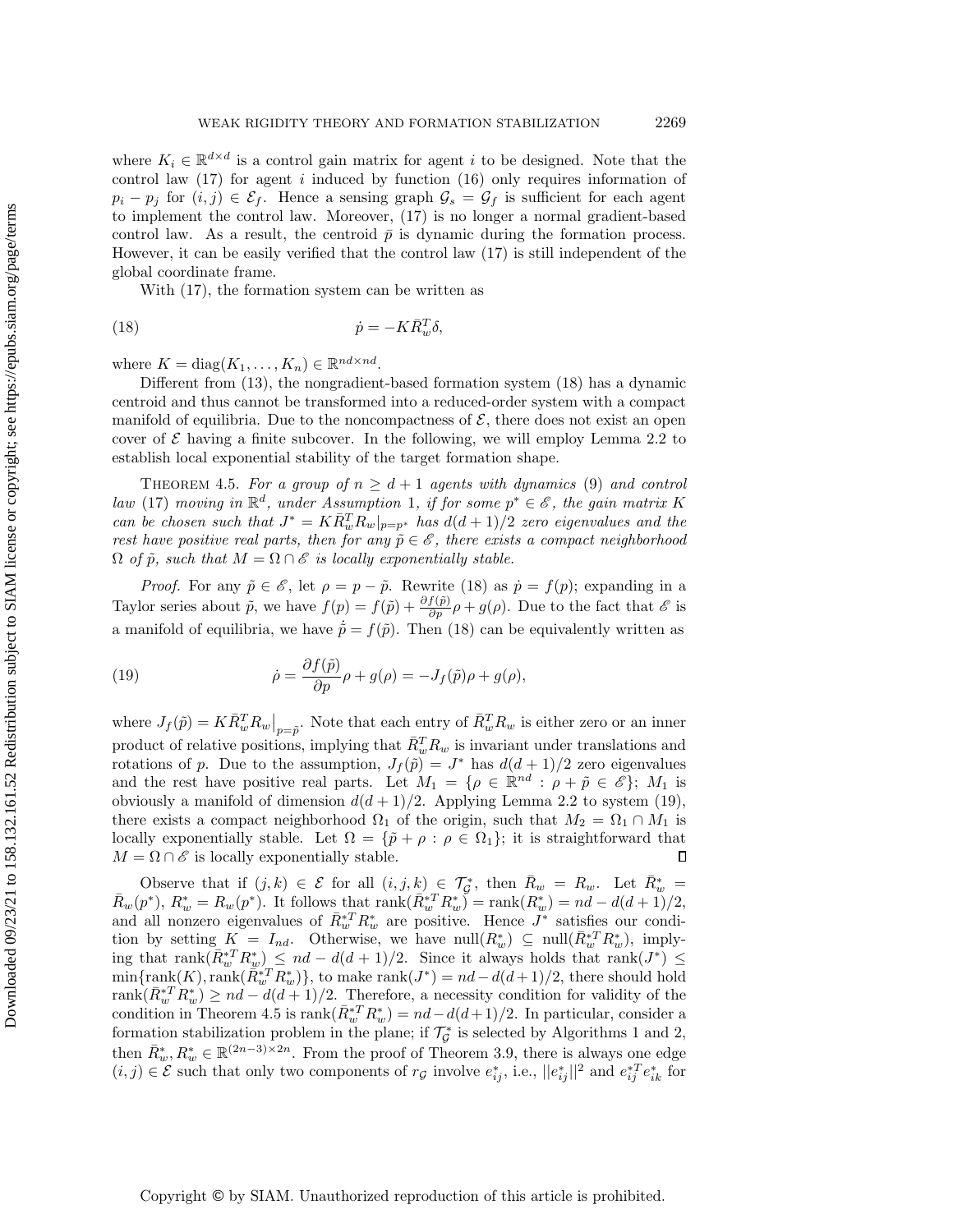some  $k \in \mathcal{N}_i$ . The corresponding two rows in  $\bar{R}_w^*$  form the following submatrix:

$$
\begin{pmatrix} i & j & k \\ \mathbf{0} & 2e_{ij}^{*T} & \mathbf{0} & -2e_{ij}^{*T} & \mathbf{0} & \mathbf{0} \\ \mathbf{0} & e_{ij}^{*T} + e_{ik}^{*T} & \mathbf{0} & \mathbf{0} & \mathbf{0} & \mathbf{0} \end{pmatrix},
$$

which is obviously linearly independent. Similar to the induction in the proof of Theorem [3.9,](#page-8-0) it can be verified that  $\text{rank}(\bar{R}^*_w) = \text{rank}(R^*_w) = 2n - 3$ . It follows that rank $(\bar{R}_{w}^{*T} R_{w}^{*}) = 2n - 3$ . Although numerical experiments show that a suitable K can always be chosen, it is still difficult to determine the existence of  $K$  rigorously, and so this is the topic of ongoing research endeavors.

<span id="page-22-0"></span>5. A simulation example. In this section, we present a numerical example to illustrate the effectiveness of the main results.

Consider a group of six autonomous agents moving in the plane. We try to stabilize these agents to form a regular hexagon with edge lengths equal to 2. The formation graph  $\mathcal{G}_f$  and the sensing graph  $\mathcal{G}_s$  are identically set to be the path graph  $\mathcal G$  in Figure [2\(](#page-10-0)b).  $(\mathcal G, p)$  is obviously not rigid but infinitesimally weakly rigid with  $\mathcal{T}_{\mathcal{G}}^* = \{ (1, 2, 6), (2, 1, 3), (3, 2, 4), (4, 3, 5), (i, j, j), (i, j) \in \mathcal{E}, i > j\}.$  Because the sensing graph is not rigid, the distance-based formation strategies are inapplicable. Now given graph is not rigid, the distance-based formation strategies are inapplicable. Now given<br>a configuration  $p^* = (2, 0, 4, 0, 5, \sqrt{3}, 4, 2\sqrt{3}, 2, 2\sqrt{3}, 1, \sqrt{3})^T$  which forms the target formation shape, let each agent implement the control law [\(17\)](#page-20-2). In fact, if we set  $K = I$ , the eigenvalues of  $J^*$  are 45.9712, 40.4991, 32.7903, 24.0000, 15.8549, 10.0916, 5.6563, 1.4093, -0.2727, 0, 0, 0. This does not satisfy our condition in Theorem [4.5.](#page-21-2) Now we employ a gain matrix  $K = diag(K_1, \ldots, K_6)$  with  $K_1 = diag(0.3,$  $-0.04$ ,  $K_2 = \text{diag}(0.15, 1.34)$ ,  $K_3 = \text{diag}(0.23, 1.09)$ ,  $K_4 = \text{diag}(1.32, 0.34)$ ,  $K_5 =$ diag(1.32, 0.21),  $K_6 = \text{diag}(-0.45, 0.42)$ . Then the eigenvalues of  $J^*$  become 48.9899, 36.7915, 12.6938, 8.1539, 3.7883, 2.7087, 1.7132, 0.1053 + 0.1757i, 0.1053 - 0.1757i, 0, 0, 0. By Theorem [4.5,](#page-21-2) the desired formation shape can be formed locally exponentially, which is consistent with the result shown in Figure [3.](#page-23-6)

<span id="page-22-1"></span>6. Conclusion. We presented a weak rigidity theory which allows us to recognize a framework in arbitrarily dimensional spaces by fewer edges than the distance-based rigidity theory. The main idea is to determine the framework by constraining pairwise inner products of relative displacements in the framework, which actually utilizes additional subtended angle information not used in distance-based rigidity theory. We showed that weak rigidity is a condition milder than distance rigidity for a framework and derived a necessary and sufficient graphical condition for infinitesimal weak rigidity in the plane. The proposed graphical condition can easily verify infinitesimal weak rigidity of a framework without examining rank of the rigidity matrix, whereas no graphical conditions for infinitesimal rigidity exist in the literature. Two novel distributed formation control schemes via weak rigidity theory were also proposed. Our control strategies only require local relative displacement measurements and thus are distributed and communication-free. In particular, for the nongradient-based control law, local exponential stability of formation was obtained under a weakly rigid sensing graph. That is, our control law requires less information flowed in the network compared to the distance-based formation strategy and thus reduces costs and can be efficient in a more demanding environment. Future work includes (1) the design of the gain matrix to stabilize the nongradient-based formation system, and (2) preservation of weak rigidity of the formation during agents' motion.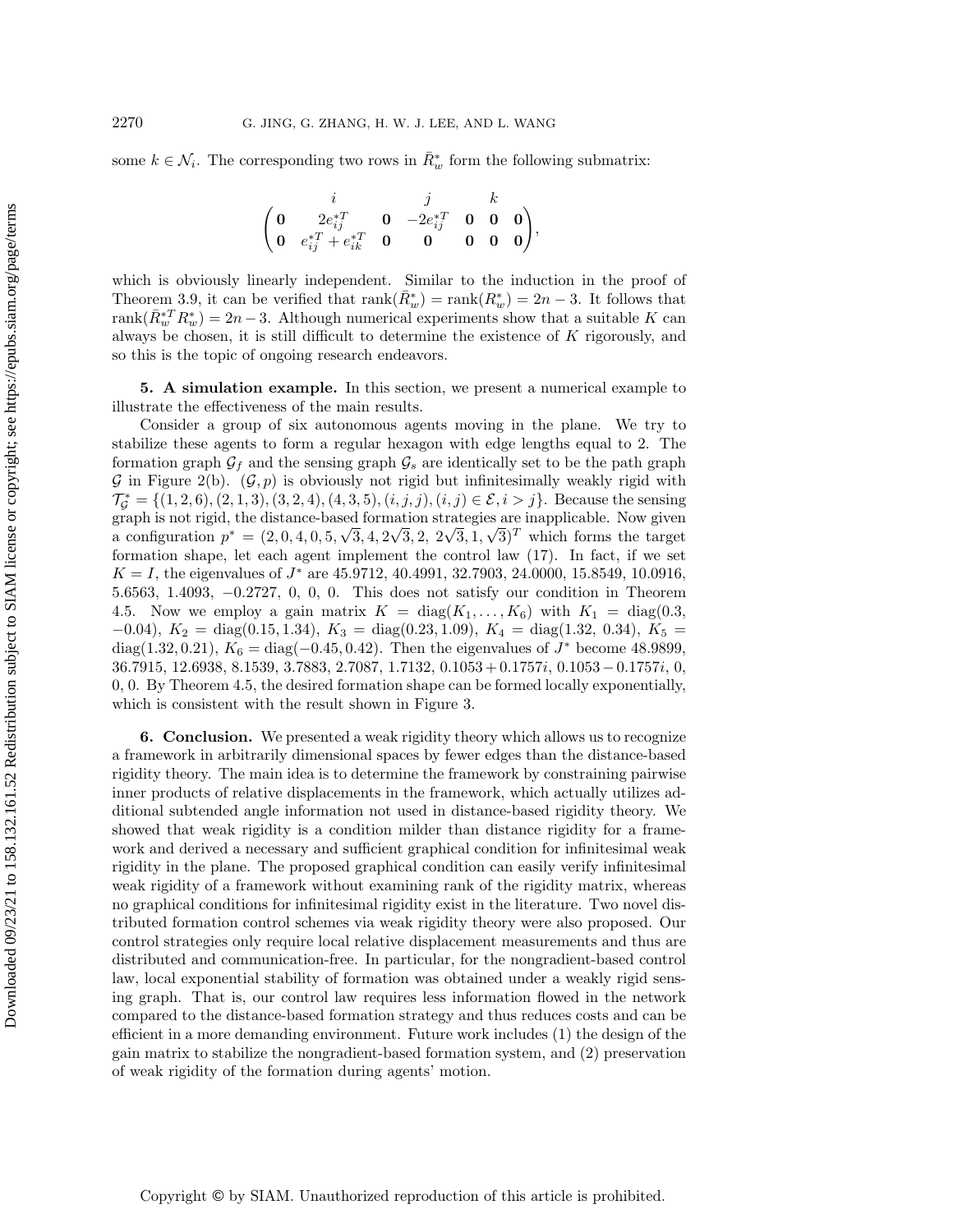<span id="page-23-6"></span>

FIG. 3. (a) The agents with initial positions in a neighborhood of  $p^*$  asymptotically converge into another point in  $\mathscr{E}$ . (b)  $\delta_{(i,j,k)}$  asymptotically vanishes to zero,  $(i,j,k) \in \mathcal{T}_{\mathcal{G}}^*$ . (c) The length of each edge asymptotically converges to 2. (d) The cost function  $V = \sum_{i\in \mathcal{V}} V_i$  with  $V_i$  in [\(16\)](#page-20-3) vanishes to zero exponentially.

Acknowledgment. The authors would like to thank one of the reviewers for pointing out [\[27\]](#page-24-22) in the second round of review.

#### REFERENCES

- <span id="page-23-0"></span>[1] B. D. O. ANDERSON, C. YU, B. FIDAN, AND J. HENDRICKX, Rigid graph control architectures for autonomous formations, IEEE Control Syst. Mag., 28 (2008), pp. 48-63, [https://doi.](https://doi.org/10.1109/MCS.2008.929280) [org/10.1109/MCS.2008.929280.](https://doi.org/10.1109/MCS.2008.929280)
- <span id="page-23-4"></span>[2] M. ARANDA, G. LÓPEZ-NICOLÁS, C. SAGÜÉS, AND M. M. ZAVLANOS, *Distributed formation sta*bilization using relative position measurements in local coordinates, IEEE Trans. Automat. Control, 61 (2016), pp. 3925--3935, [https://doi.org/10.1109/TAC.2016.2527719.](https://doi.org/10.1109/TAC.2016.2527719)
- <span id="page-23-3"></span>[3] L. Asimow and B. Roth, The rigidity of graphs, Trans. Amer. Math. Soc., 245 (1978), pp. 279– 289, [https://doi.org/10.1090/S0002-9947-1978-0511410-9.](https://doi.org/10.1090/S0002-9947-1978-0511410-9)
- <span id="page-23-2"></span>[4] J. Aspnes, T. Eren, D. K. Goldenberg, A. S. Morse, W. Whiteley, Y. R. Yang, B. D. O. ANDERSON, AND P. N. BELHUMEUR, A theory of network localization, IEEE Trans. Mobile Comput., 5 (2006), pp. 1663-1678, [https://doi.org/10.1109/TMC.2006.174.](https://doi.org/10.1109/TMC.2006.174)
- <span id="page-23-1"></span>[5] A. N. BISHOP, I. SHAMES, AND B. D. O. ANDERSON, Stabilization of rigid formations with direction-only constraints, in Proceedings of the 50th IEEE Conference on Decision and Control and European Control Conference, Orlando, FL, 2011, pp. 746–752, [https://doi.](https://doi.org/10.1109/CDC.2011.6160743) [org/10.1109/CDC.2011.6160743.](https://doi.org/10.1109/CDC.2011.6160743)
- <span id="page-23-5"></span>[6] R. Caron and T. Traynor, The Zero Set of a Polynomial, WMSR Report 05-03, Department of Mathematics and Statistics, University of Windsor, Windsor, ON, Canada, 2005; available at [http://www.uwindsor.ca/math/sites/uwindsor.ca.math/files/05-03.pdf.](http://www.uwindsor.ca/math/sites/uwindsor.ca.math/files/05-03.pdf)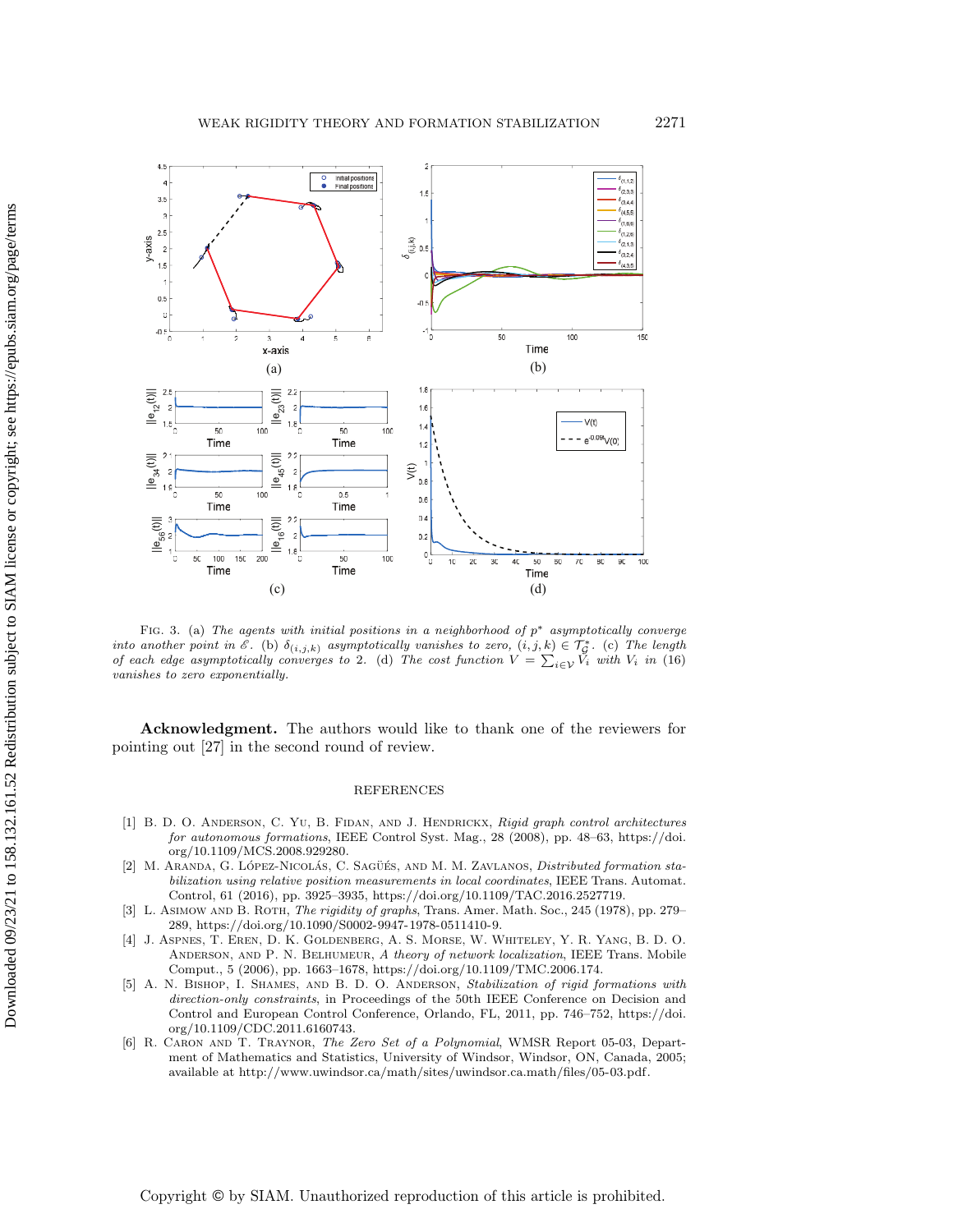### 2272 G. JING, G. ZHANG, H. W. J. LEE, AND L. WANG

- <span id="page-24-21"></span>J. CARR, Applications of Centre Manifold Theory, Springer-Verlag, New York, 1981.
- <span id="page-24-13"></span>[8] X. CHEN, M.-A. BELABBAS, AND T. BAŞAR, Global stabilization of triangulated formations, SIAM J. Control Optim., 55 (2017), pp. 172--199, [https://doi.org/10.1137/15M105094X.](https://doi.org/10.1137/15M105094X)
- <span id="page-24-18"></span>[9] R. CONNELLY, Generic global rigidity, Discrete Comput. Geom., 33 (2005), pp. 549–563, [https:](https://doi.org/10.1007/s00454-004-1124-4) [//doi.org/10.1007/s00454-004-1124-4.](https://doi.org/10.1007/s00454-004-1124-4)
- <span id="page-24-6"></span>[10] J. CORTÉS, Global and robust formation-shape stabilization of relative sensing networks, Automatica J. IFAC, 45 (2009), pp. 2754-2762, [https://doi.org/10.1016/j.automatica.2009.09.](https://doi.org/10.1016/j.automatica.2009.09.019) [019.](https://doi.org/10.1016/j.automatica.2009.09.019)
- <span id="page-24-3"></span>[11] J. A. FAX AND R. M. MURRAY, *Information flow and cooperative control of vehicle formations*, IEEE Trans. Automat. Control, 49 (2004), pp. 1465--1476, [https://doi.org/10.1109/TAC.](https://doi.org/10.1109/TAC.2004.834433) [2004.834433.](https://doi.org/10.1109/TAC.2004.834433)
- <span id="page-24-17"></span>[12] B. HENDRICKSON, Conditions for unique graph realizations, SIAM J. Comput., 21 (1992). pp. 65--84, [https://doi.org/10.1137/0221008.](https://doi.org/10.1137/0221008)
- <span id="page-24-12"></span>[13] G. Jing, Y. Zheng, and L. Wang, Consensus of multiagent systems with distance-dependent communication networks, IEEE Trans. Neural Networks Learning Syst., 28 (2016), pp. 2712--2726, [https://doi.org/10.1109/TNNLS.2016.2598355.](https://doi.org/10.1109/TNNLS.2016.2598355)
- <span id="page-24-8"></span>[14] L. KRICK, M. E. BROUCKE, AND B. A. FRANCIS, Stabilization of infinitesimally rigid formations of multi-robot networks, Internat. J. Control, 82 (2009), pp. 423--439, [https://doi.org/10.](https://doi.org/10.1080/00207170802108441) [1080/00207170802108441.](https://doi.org/10.1080/00207170802108441)
- <span id="page-24-14"></span>[15] M. LAURENT, Cuts, matrix completions and graph rigidity, Math. Program., 79 (2015), pp. 255-283, [https://doi.org/10.1007/BF02614320.](https://doi.org/10.1007/BF02614320)
- <span id="page-24-5"></span>[16] B. H. Lee and H. S. Ahn, Distributed formation control via global orientation estimation, Automatica J. IFAC, 73 (2016), pp. 125--129, [https://doi.org/10.1016/j.automatica.2016.](https://doi.org/10.1016/j.automatica.2016.06.030) [06.030.](https://doi.org/10.1016/j.automatica.2016.06.030)
- <span id="page-24-15"></span>[17] L. LIBERTI, C. LAVOR, N. MACULAN, AND A. MUCHERINO, Euclidean distance geometry and applications, SIAM Rev., 56 (2014), pp. 3--69, [https://doi.org/10.1137/120875909.](https://doi.org/10.1137/120875909)
- <span id="page-24-19"></span>[18] Z. LIN, L. WANG, Z. CHEN, M. FU, AND Z. HAN, Necessary and sufficient graphical conditions for affine formation control, IEEE Trans. Automat. Control, 61 (2016), pp. 2877-2891, [https://doi.org/10.1109/TAC.2015.2504265.](https://doi.org/10.1109/TAC.2015.2504265)
- <span id="page-24-7"></span>[19] Z. LIN, L. WANG, Z. HAN, AND M. FU, Distributed formation control of multi-agent systems using complex Laplacian, IEEE Trans. Automat. Control, 59 (2014), pp. 1765–1777, [https:](https://doi.org/10.1109/TAC.2014.2309031) [//doi.org/10.1109/TAC.2014.2309031.](https://doi.org/10.1109/TAC.2014.2309031)
- <span id="page-24-11"></span>[20] S. Mou, M. A. BELABBAS, A. S. MORSE, Z. SUN, AND B. D. O. ANDERSON, Undirected rigid formations are problematic, IEEE Trans. Automat. Control, 61 (2016), pp. 2821-2836, [https://doi.org/10.1109/TAC.2015.2504479.](https://doi.org/10.1109/TAC.2015.2504479)
- <span id="page-24-20"></span>[21] S. Mou, M. Cao, and A. S. Morse, Target-point formation control, Automatica J. IFAC, 61 (2015), pp. 113--118, [https://doi.org/10.1016/j.automatica.2015.08.004.](https://doi.org/10.1016/j.automatica.2015.08.004)
- <span id="page-24-9"></span>[22] K. K. OH AND H. S. AHN, Formation control of mobile agents based on inter-agent distance dynamics, Automatica J. IFAC, 47 (2011), pp. 2306-2312, [https://doi.org/10.1016/](https://doi.org/10.1016/j.automatica.2011.08.019) [j.automatica.2011.08.019.](https://doi.org/10.1016/j.automatica.2011.08.019)
- <span id="page-24-10"></span>[23] K. K. OH AND H. S. AHN, Distance-based undirected formations of single-integrator and doubleintegrator modeled agents in n-dimensional space, Internat. J. Robust Nonlinear Control, 24 (2014), pp. 1809--1820, [https://doi.org/10.1002/rnc.2967.](https://doi.org/10.1002/rnc.2967)
- <span id="page-24-4"></span>[24] K. K. OH AND H. S. AHN, Formation control and network localization via orientation alignment, IEEE Trans. Automat. Control, 59 (2014), pp. 540–545, [https://doi.org/10.1109/](https://doi.org/10.1109/TAC.2013.2272972) [TAC.2013.2272972.](https://doi.org/10.1109/TAC.2013.2272972)
- <span id="page-24-2"></span>[25] K. K. OH, M. C. PARK, AND H. S. AHN, A survey of multi-agent formation control, Automatica J. IFAC, 53 (2014), pp. 424-440, [https://doi.org/10.1016/j.automatica.2014.10.022.](https://doi.org/10.1016/j.automatica.2014.10.022)
- <span id="page-24-0"></span>[26] R. Olfati-Saber, J. A. Fax, and R. M. Murray, Consensus and cooperation in networked  $multi-agent systems$ , Proc. IEEE, 95 (2007), pp. 215-233, [https://doi.org/10.1109/JPROC.](https://doi.org/10.1109/JPROC.2006.887293) [2006.887293.](https://doi.org/10.1109/JPROC.2006.887293)
- <span id="page-24-22"></span>[27] M. C. Park, H. K. Kim, and H. S. Ahn, Rigidity of distance-based formations with additional subtended-angle constraints, in 17th IEEE International Conference on Control, Automation and Systems (ICCAS), Jeju, Korea, 2017, pp. 111-116, [https://doi.org/10.23919/](https://doi.org/10.23919/ICCAS.2017.8204427) [ICCAS.2017.8204427.](https://doi.org/10.23919/ICCAS.2017.8204427)
- <span id="page-24-1"></span>[28] W. Ren, R. W. Beard, and E. M. Atkins, Information consensus in multivehicle cooperative control, IEEE Control Syst. Mag., 27 (2007), pp. 71–82, [https://doi.org/10.1109/MCS.](https://doi.org/10.1109/MCS.2007.338264) [2007.338264.](https://doi.org/10.1109/MCS.2007.338264)
- <span id="page-24-16"></span>[29] A. SINGER AND M. CUCURINGU, Uniqueness of low-rank matrix completion by rigidity theory, SIAM J. Matrix Anal. Appl., 31 (2010), pp. 1621--1641, [https://doi.org/10.1137/](https://doi.org/10.1137/090750688) [090750688.](https://doi.org/10.1137/090750688)